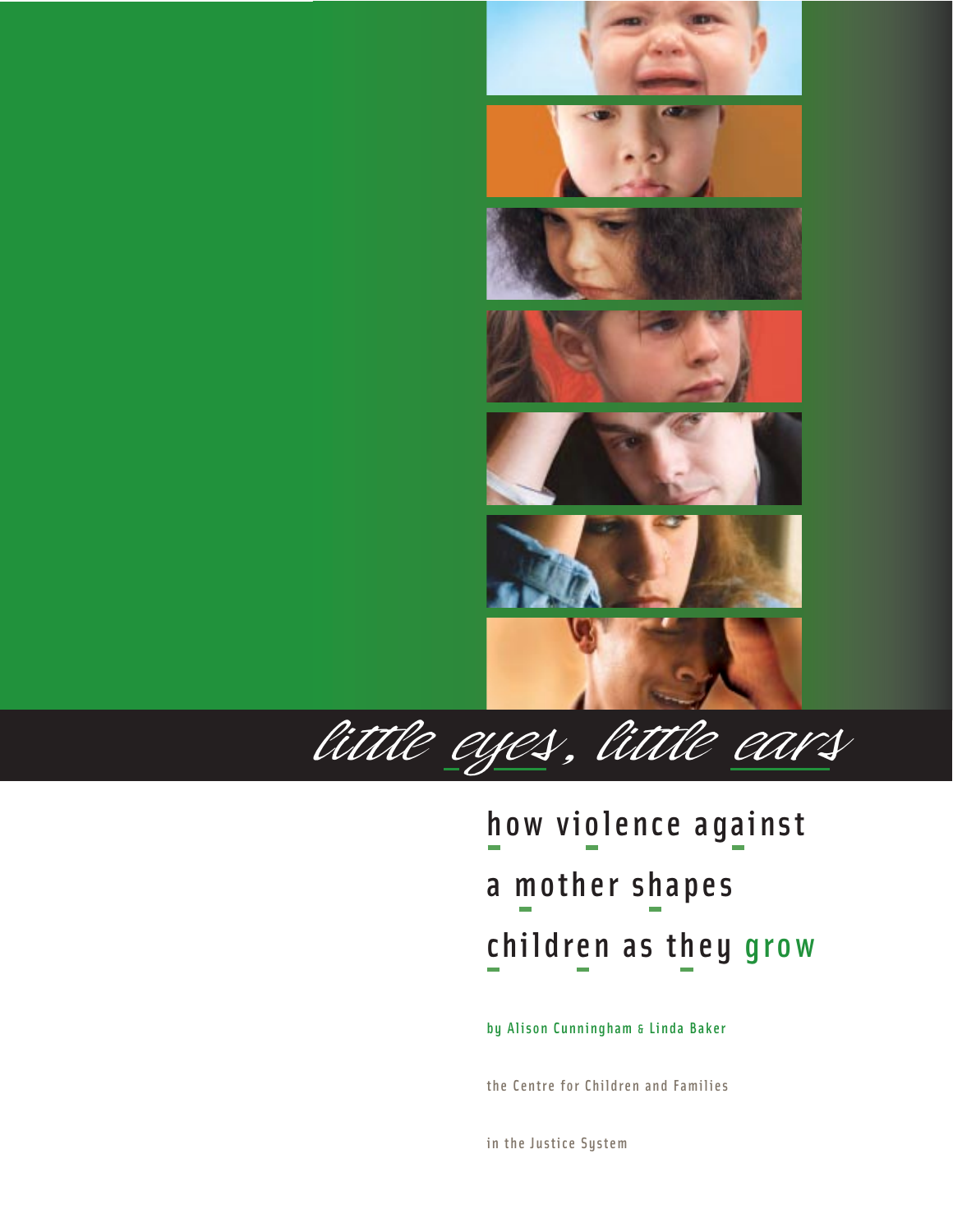## *little eyes, l*<br>Example *earner*<br>*earner le of Contents little ears* **Table of Contents**

| Ten ways a child can be changed by violence at home --------------------- 10       |    |
|------------------------------------------------------------------------------------|----|
| Effects of coercive control tactics on a mother ------------------------------- 12 |    |
| Myths about woman abuse and children ----------------------------------- 14        |    |
|                                                                                    |    |
|                                                                                    |    |
|                                                                                    |    |
|                                                                                    |    |
| Coping and survival strategies of young people ---------------------------         | 24 |
|                                                                                    | 26 |
|                                                                                    | 28 |
|                                                                                    | 29 |
|                                                                                    | 30 |
|                                                                                    |    |
|                                                                                    | 34 |
|                                                                                    |    |
|                                                                                    |    |
|                                                                                    |    |
|                                                                                    |    |
|                                                                                    | 40 |
|                                                                                    |    |

Some of the material used here first appeared in *Learning to Listen, Learning to Help: Understanding Woman Abuse and its Effects on Children* (2005) and *Helping Children Thrive: Supporting Woman Abuse Survivors as Mothers* (2004). The authors gratefully acknowledge the support of the Government of Ontario, through the Ontario Women's Directorate, during the development of these documents.

Development of this resource was funded by the Public Health Agency of Canada, Government of Canada.

The opinions expressed here are those of the authors and do not necessarily reflect the views of the National Clearinghouse on Family Violence, Public Health Agency of Canada.

Également disponible en français sous le titre : *Petits yeux, petites oreilles : Comment la violence envers une mère façonne les enfants lorsqu'ils grandissent*.

#### **To order copies of this document, please contact:**

National Clearinghouse on Family Violence Family Violence Prevention Unit Public Health Agency of Canada

200 Eglantine Driveway Jeanne Mance Building, 1909D Tunney's Pasture Ottawa, Ontario K1A 0K9

Telephone: 1-800-267-1291 or (613) 957-2938 Fax: (613) 941-8930 TTY: 1-800-561-5643 or (613) 952-6396

Web site: http://www.phac-aspc.gc.ca/nc-cn E-mail: ncfv-cnivf@phac-aspc.gc.ca

#### **Authors**

| Alison Cunningham, M.A. (Crim.)                                                                                                                             | Linda Baker, Ph.D. C. Psych. |
|-------------------------------------------------------------------------------------------------------------------------------------------------------------|------------------------------|
| Director of Research & Planning                                                                                                                             | <b>Executive Director</b>    |
| © 2007 Centre for Children & Families in the<br>Justice System (London Family Court Clinic, Inc.)                                                           |                              |
| Library and Archives Canada Cataloguing in Publication                                                                                                      |                              |
| Cunningham, Alison J., 1959 -<br>Little eyes, little ears : how violence against a mother<br>shapes children as they grow / Alison Cunningham, Linda Baker. |                              |

Also published in French under title: Petits yeux, petites oreilles.

Includes bibliographical references. ISBN 978-1-895953-32-9

1. Children of abused wives. 2. Abused women. 3. Family violence. I. Baker, Linda L. (Linda Lillian), 1955- II. Centre for Children & Families in the Justice System III. Title.

HV6626.C856 2007 362.82'92 C2007-902492-0

Contents may not be reproduced for commercial purposes but reproduction for educational or training purposes, with acknowledgement, is encouraged.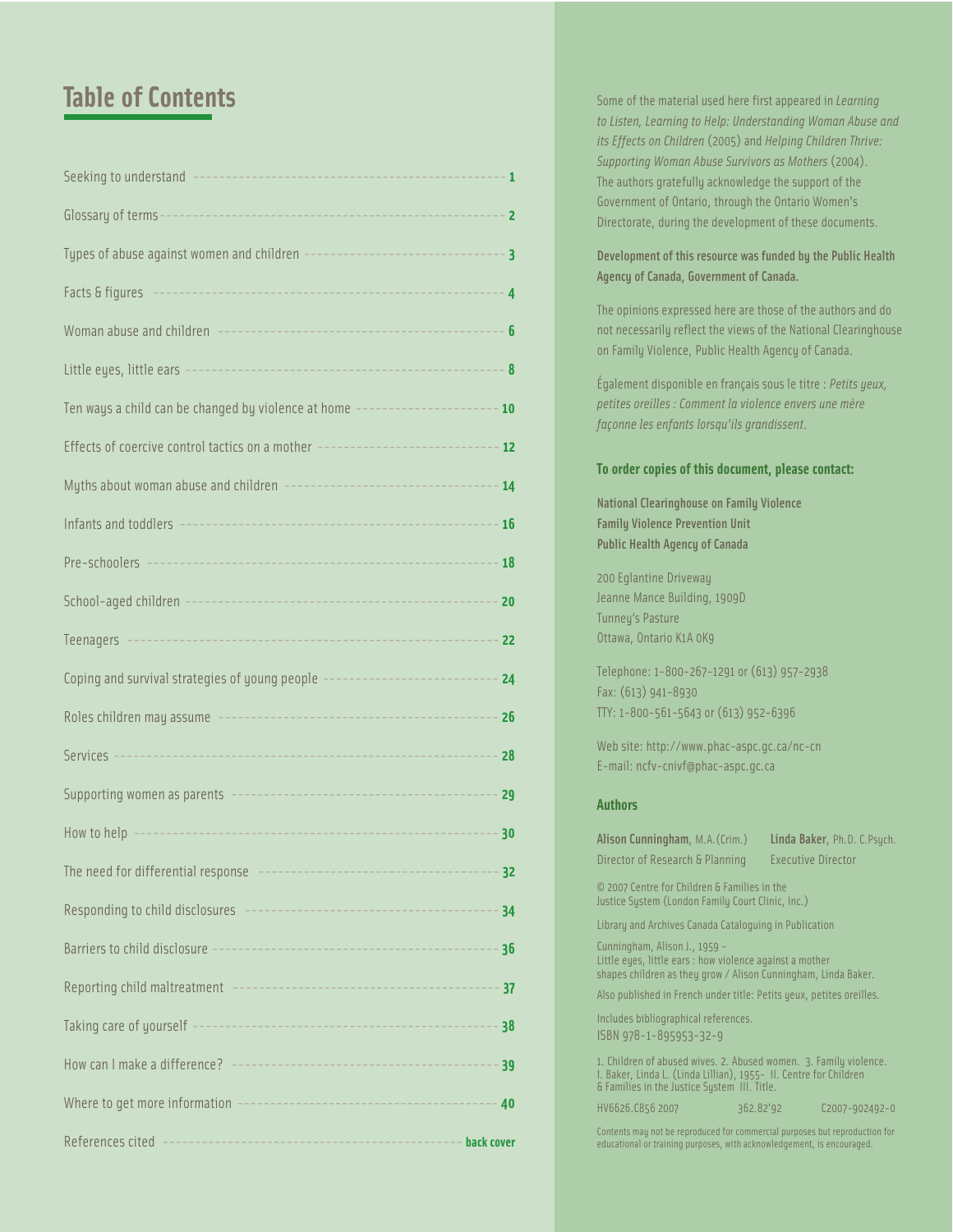## *Children are changed by growing up with violence and abuse at home*

Bad sights, sounds and experiences take many forms. A hit or slap is obvious to see. Abusive words and interactions cause invisible bruises.

## **Change can be sudden or change can be gradual**

Violence at home can take the form of one or more traumatic incidents triggering sudden change. Or changes can occur slowly in reaction to the daily dynamics of abusive relationships, shaping a child incrementally as he or she grows.

## **Change can be visible or change can be inside**

Some changes show in a child's behaviour, such as crying, aggression, or disrespect to women. Violence in the home also changes how children think and feel - about themselves, their families and life in general.

## **Children are not passive witnesses to noise, tension and violence at home**

Little eyes and little ears don't miss much, soaking in sights and sounds. Child "witnesses" of violence and abuse are overwhelmed by intense feelings and concentrate hard on their own thoughts. They may feel confused and scared and blame themselves. As they watch or listen, they guess what caused the "fight," imagine what might happen next, and anticipate potential consequences.

## **Change can be bad and change can be good**

By understanding a child's view, we can nurture positive changes: correct distorted ideas, encourage helpful coping, build good interpersonal skills, and foster management of intense emotions. And we can support mothers as they help their children heal and thrive.

#### *Little Eyes, Little Ears*

This resource draws together, in one place, information from the best and latest research for professionals and volunteers who help women and children. Topics addressed include what children might feel, think and do during violent incidents against their mothers, roles they might adopt before, during or after incidents, strategies of coping and survival, and how violence may be experienced by children of different ages, from infancy to adolescence. The purpose is to examine how violence against a mother can shape a child. By learning how each child as an individual was shaped by experiences in his or her home - and considering important contextual features of family life - we can devise ways to help.

*A child who lives with violence is forever changed, but not forever "damaged." There's a lot we can do to make tomorrow better.*

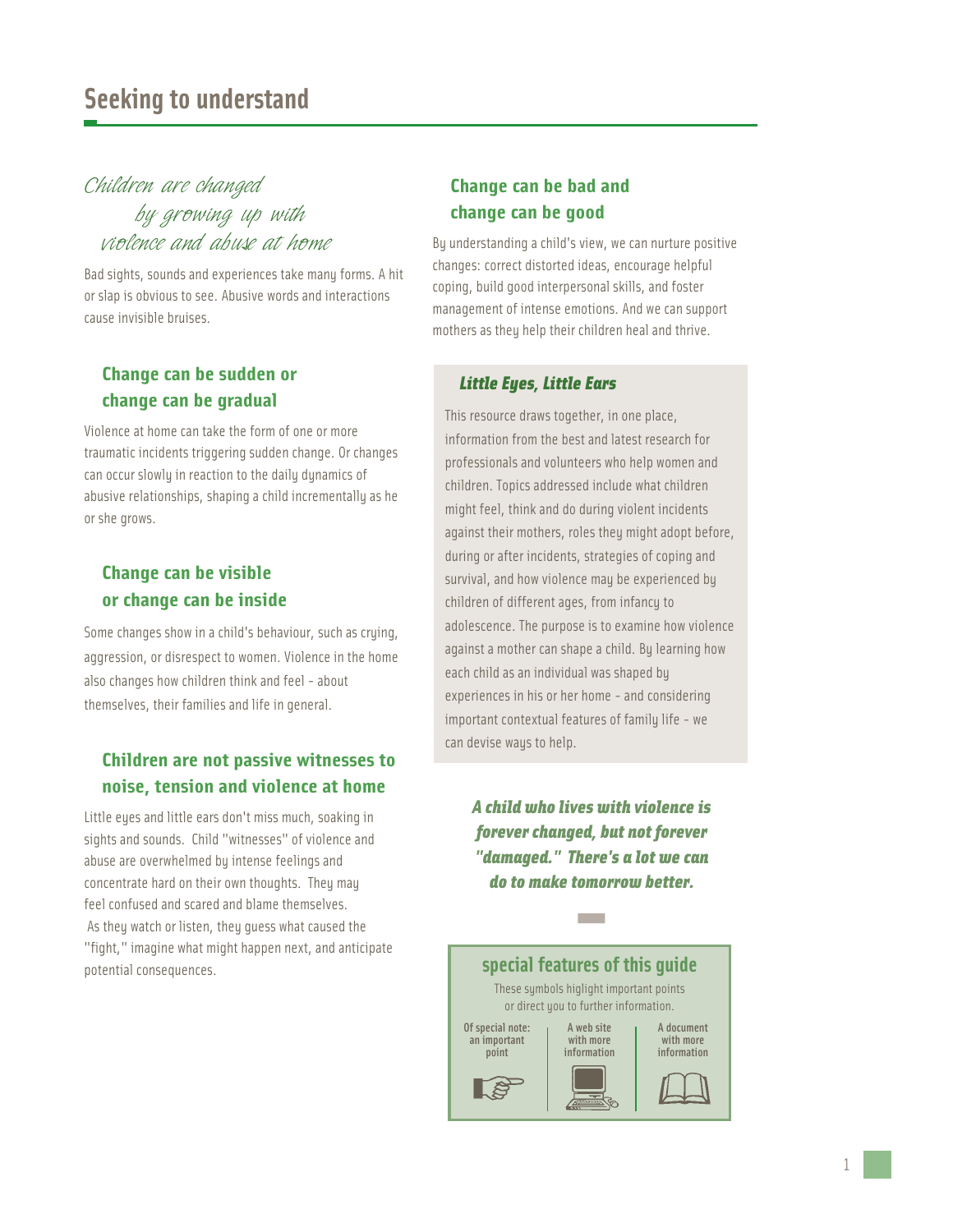

## **Glossary of terms**

*Clarifying definitions helps us communicate with a shared understanding of important concepts.*

 $\mathbb{R}^n$ Abuse can be used by females against males and early evidence suggests the effect on children is different than when a man is the aggressor. $14$ In this resource, we address the abuse of women by men and how it is experienced by their children.

#### **coercive control**

An on-going pattern of domination using strategies that include irrational demands, surveillance, isolation, and the realistic threat of negative consequences such as physical harm. It can be used as a guise for child "discipline." The Power & Control Wheel from the Domestic Abuse Intervention Project [www.duluth-model.org] shows the spectrum of tactics used against women such as threats, intimidation, emotional abuse, isolation, minimization, and denial of harm.



Evan Stark (2007). *Coercive Control: How Men Entrap Women in Personal Life*. Oxford University Press.

#### **domestic violence**

The abuse, assault or systematic control of someone by an intimate partner, usually but not always a pattern of behaviour used by men against women.

## **child exposure to domestic violence**

Seeing, hearing, being told about, or seeing the aftermath of abuse and coercive control used against a parent.



#### **child maltreatment**

Also called "child abuse," a term that can mean physical, sexual or emotional abuse, and/or physical or emotional neglect and/or denial of medical care.

#### **intimate partner violence**

A term now common in the research literature usually referring to what can be gender symmetrical or bidirectional violence in a relationship: male to female, or female to male.

 $\mathbb{R}^3$ When reading research articles, check to see how the authors define violence: who, what, where and when. Does it match your definition? Does it match the profile of people you meet in your work?

#### **woman abuse**

A pattern of male behaviour characterized by coercive control tactics against a woman that may, or may not, involve physical assault.



Many people use the term "woman abuse" because it denotes the gendered nature of domestic violence.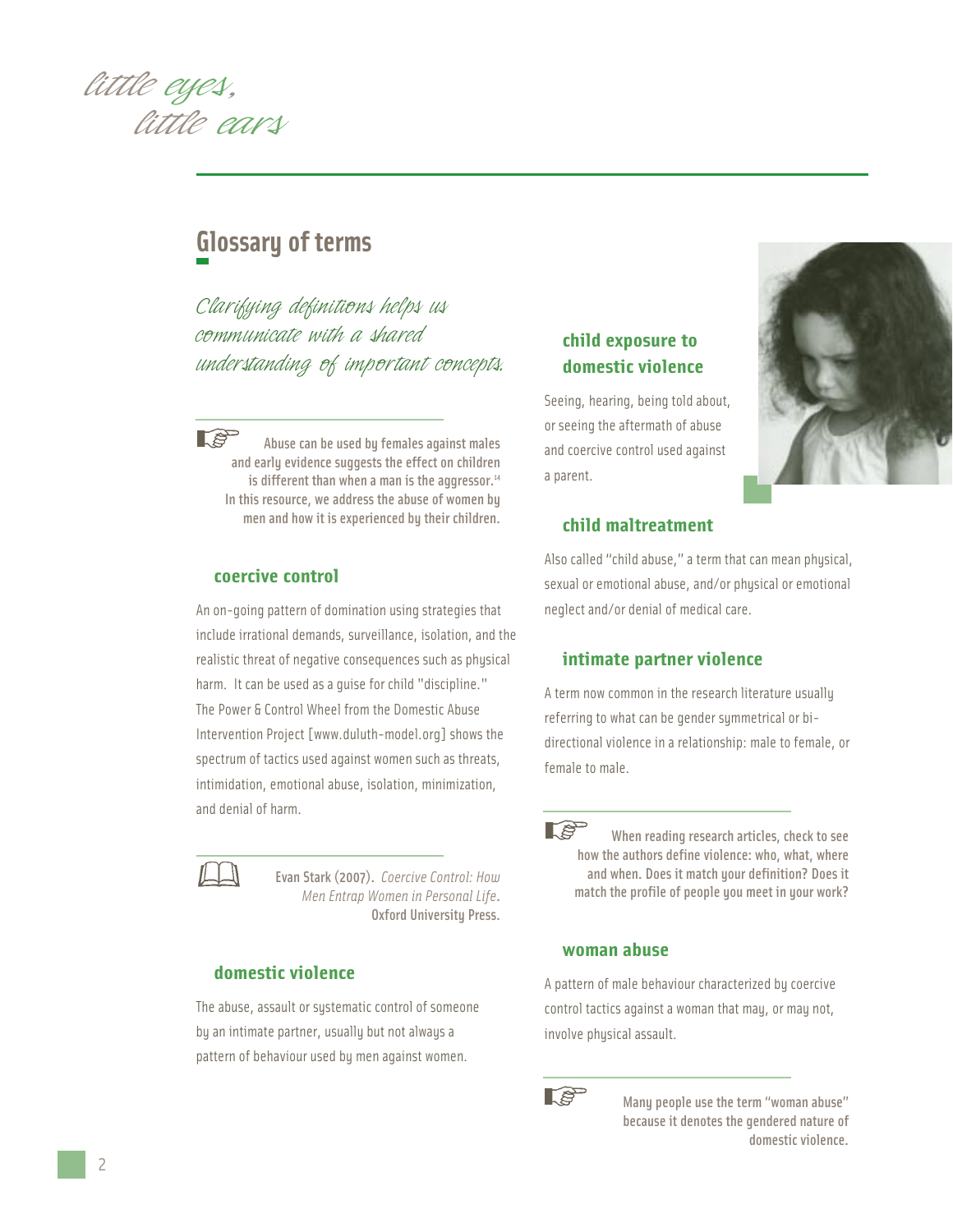## **Types of abuse against women and children**

## *Abuse does not always involve physical violence*

Abuse can be motivated by a need to be in control, to demean, to intimidate, and to put the victim in a position of powerlessness. Abuse can be directed at adults, teenagers, or children. Several types of abuse can be present in the same family.<sup>11, 15</sup>

#### **child sexual abuse**

Any sexual contact with a child or any activity undertaken with a sexual purpose. It can include genital fondling, digital penetration, or an invitation to sexually touch the perpetrator.

#### **emotional abuse**

Demeaning comments, insults, taunts about being useless, lazy, fat, ugly, or stupid, dictating how she dresses, threats of suicide, threats of taking the children, surveillance, baseless jealousy, cutting her off from family or friends, abusing pets, destroying sentimental or valued possessions. Children can also be emotionally abused. Emotional abuse is also called "psychological abuse."

**LS** In some parts of Canada, exposing children to domestic violence may be considered a form of emotional harm or emotional injury. See page 37.

#### **economic abuse**

Withholding money, taking her money, spending frivolously while the children do without necessities, making all major purchases, denying access to bank accounts, preventing her from taking or keeping a job.

#### **neglect**

On-going failure to provide needed age-appropriate care, such as food, clothing, supervision, medical care and other basic needs for development of physical, intellectual and emotional capacities in children.



Look on the web site of the **National Clearinghouse on Family Violence**for overview papers about child maltreatment, child sexual abuse, emotional abuse, intimate partner abuse against men, abuse of older adults, and woman abuse.

#### **sexual abuse**

Forced sex, distasteful or painful sexual activity, exposure to AIDS or other sexually-transmitted diseases, refusal to permit the use of birth control.

#### **spiritual abuse**

Ridicule or punishment for holding a religious or cultural belief, forbidding practice of a person's religion or forcing adherence to different practices.

#### **physical abuse**

Slapping, punching, kicking, shoving, choking, burning, biting, pushing down stairs, stabbing or slashing with a knife, shooting, hitting with an object.

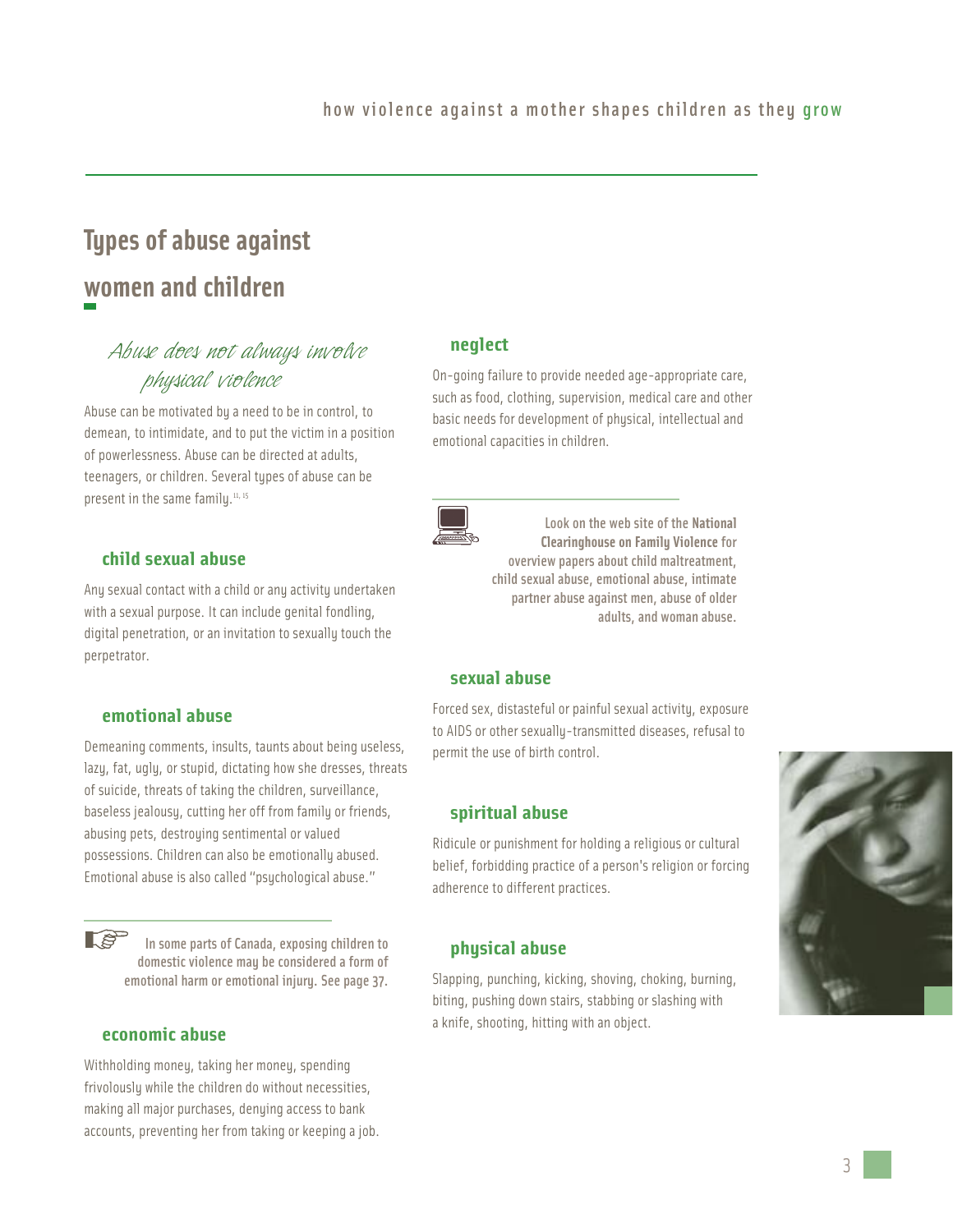

## **Facts & figures**

*Abuse in the home is hidden behind closed doors*

That makes it difficult to get an accurate statistical picture.

## **How do we learn about violence against women in intimate relationships?**

- anonymous telephone surveys of the general population
- review of cases reported to or discovered by the police
- review of cases where women were murdered by an intimate partner
- talking with women who are experiencing or have survived violence

#### **General Social Survey** 24, 26

The GSS is an anonymous telephone survey conducted annually. In 2004, surveyors asked 24,000 randomly chosen adults (over the age of 15) 10 questions about "spousal violence." They asked about incidents ranging from threats to being beaten, all of which are against the law. Among women who were married or in a common-law relationship at any point over the previous five years:

- <sup>7</sup>% reported at least one incident of spousal violence at some point over those five years
- 63% had separated from that partner by the time of the survey
- 60% reported more than one incident over those five years
- 9% felt afraid for their children during the incident
- 40% said a child heard or saw the violence or threat
- 51% of female victims whose children witnessed the violence called the police, a higher rate than women whose children did not witness the incident (30%) or women who had no children (25%)<sup>24</sup>

*According to the GSS, in almost 5% of incidents of spousal violence (perpetrated by either a male or female) a child was threatened or harmed.* **-**

Statistics Canada used data from the GSS to estimate the incidence of spousal violence in the adult population of Canada. According to their calculations, 196,000 women, or about 2% of women in relationships, experienced at least one incident of spousal violence in the previous 12 months.

Each year, Statistics Canada releases a document called *Family Violence in Canada: A Statistical Profile*. Find it on-line or order a copy from the National Clearinghouse on Family Violence.

#### **What do police statistics show?**

- 87% of complainants in partner assault cases reported to or discovered by the police are female  $25$
- in most cases where police are involved they are called one time (86%), but police attended five times or more in 3% of cases with male perpetrators<sup>24</sup>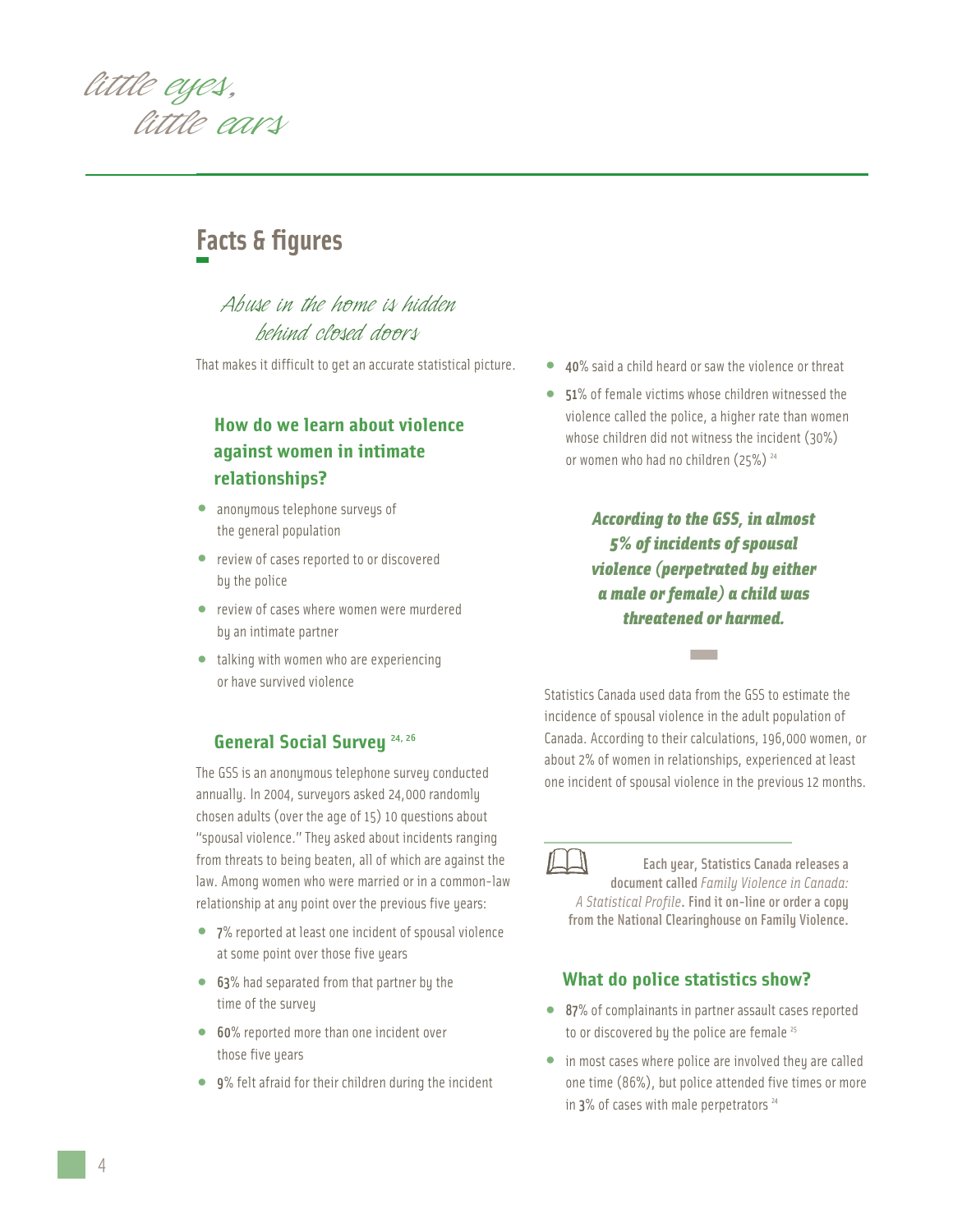*Most crime victims do not involve the police. According to the GSS, only 36% of female victims of spousal violence called the police.* **-**

## **How many children live in shelters for abused women?** <sup>27</sup>

- about half of women entering a shelter bring children with them
- on any given day in Canada, about 2,500 children are living in an abused woman's shelter with their mothers
- <sup>67</sup>% were under 10 years of age

*In the GSS, 11% of women who reported at least one incident of spousal violence in the previous year went to a shelter or transition house. <sup>26</sup>* **-**

## **How many women are murdered by intimate partners?**

- among the 658 homicides known to the police in 2005, 62 women and 12 men were killed by a current or former partner<sup>10</sup>
- in 2005, four pregnant women were murdered by an intimate partner<sup>10</sup>
- in 4.4% of the spousal homicides in 2004, children of the perpetrators were also killed<sup>24</sup>



## **Who is most likely to experience violence in an intimate relationship? <sup>25</sup>**

- young women, specifically those under 25 years of age
- women recently separated or in the process of ending a relationship
- women in common-law relationships rather than legal marriages
- $\bullet$  Aboriginal women<sup>5</sup>
- poor women and others marginalized from the main stream of society

*Never generalize from aggregate statistics about women to the life of an individual woman. For example, most young women recently out of a relationship are not abused.* **-**

These quantitative data give one perspective. Qualitative data such as case studies show the context, dynamics and consequences of abuse.



Paula Wilcox (2006). *Surviving Domestic Violence.* New York NY: Palgrave.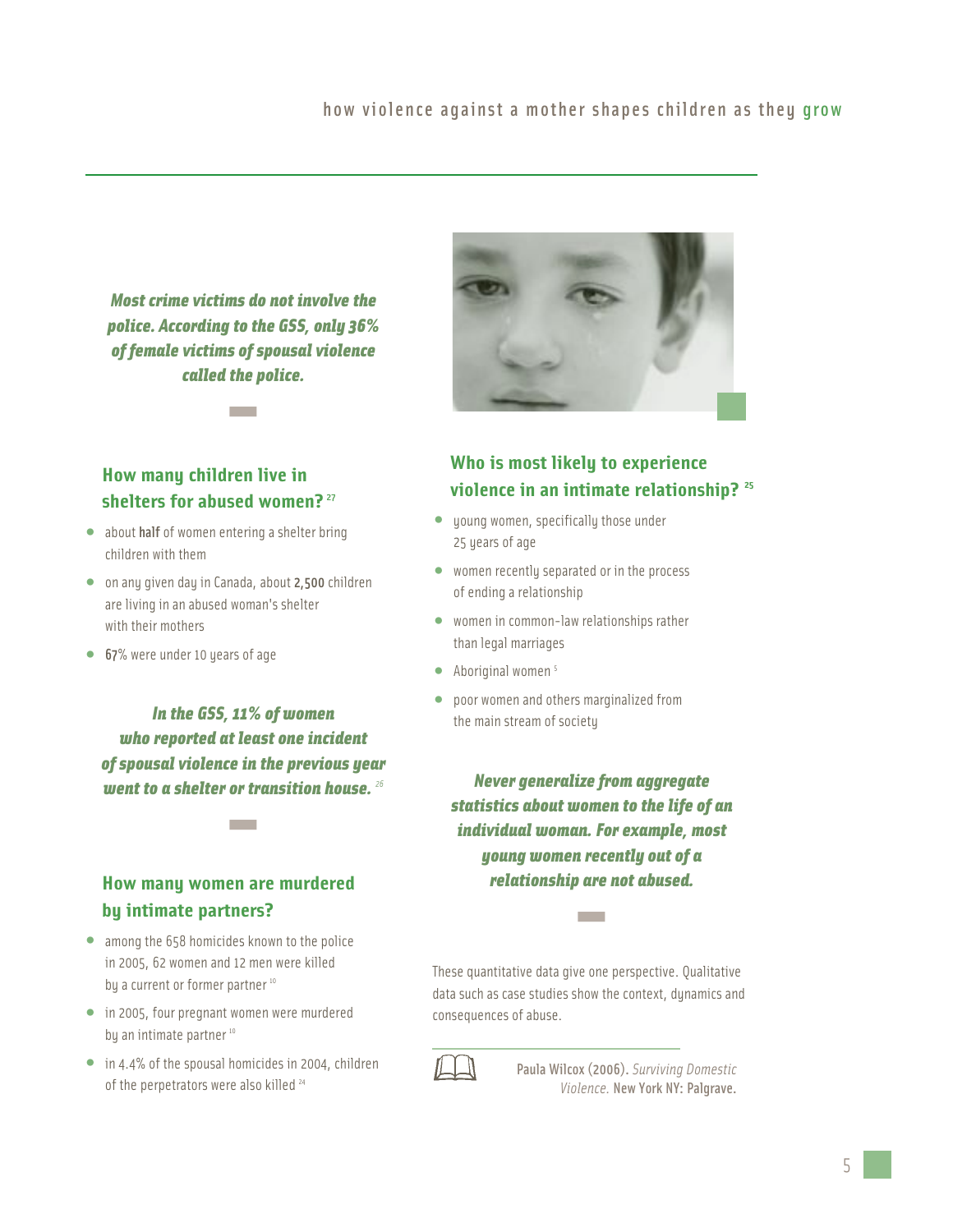

## **Woman abuse and children**<sup>2</sup>

## *Abuse threatens a child's sense of his or her family as safe and nurturing*

When a man is abusive to a child's mother, it's more than bad role modelling. It's bad parenting. He may maltreat the children directly<sup>23</sup> and they are at risk of injury during violent incidents. Women living with abusive partners face enormous challenges in being the best mothers they can be. Children may be isolated from potential sources of support and can learn to see the world as scary and unsafe.

## **How children are "exposed" to woman abuse**

- seeing a mother assaulted or demeaned
- hearing loud conflict and violence
- seeing the aftermath (e.g., injuries)
- learning about what happened to a mother
- being used by an abusive parent as part of the abuse
- seeing a father abuse his new partner when they visit him on weekends
- being denied what is owed them for child support

### **How children might be "used" by an abusive parent**

- suggesting a child's misbehaviour is the reason the parent must be abusive
- encouraging the children to abuse their mother
- threatening violence against the children and/or pets
- talking inappropriately to children about their mother's behaviour
- prolonged court proceedings about custody and access, especially when the abuser has previously shown little interest in the children
- holding the children hostage or abducting them
- $\mathbb{R}^{\mathbb{S}^{\mathbb{S}}}$  Each child is unique. Even children in the same family are affected in different ways, depending upon factors such as age, gender, relationship to the abuser, and role in the family.

#### **Children are not "witnesses" to events in their homes**

In the research literature, children are often called "witnesses" to domestic violence. This term implies a passive role - but children living with conflict and abuse will actively interpret, predict, assess their roles in causing a "fight," worry about the consequences, engage in problem solving, and/or take measures to protect themselves or siblings, both physically and emotionally.

#### **During violent incidents**

Children may referee, try to rescue their mother, try to deflect the abuser's attention onto them, try to distract the abuser, take care of younger siblings, or seek outside help (e.g., calling the police, running to a neighbour's house).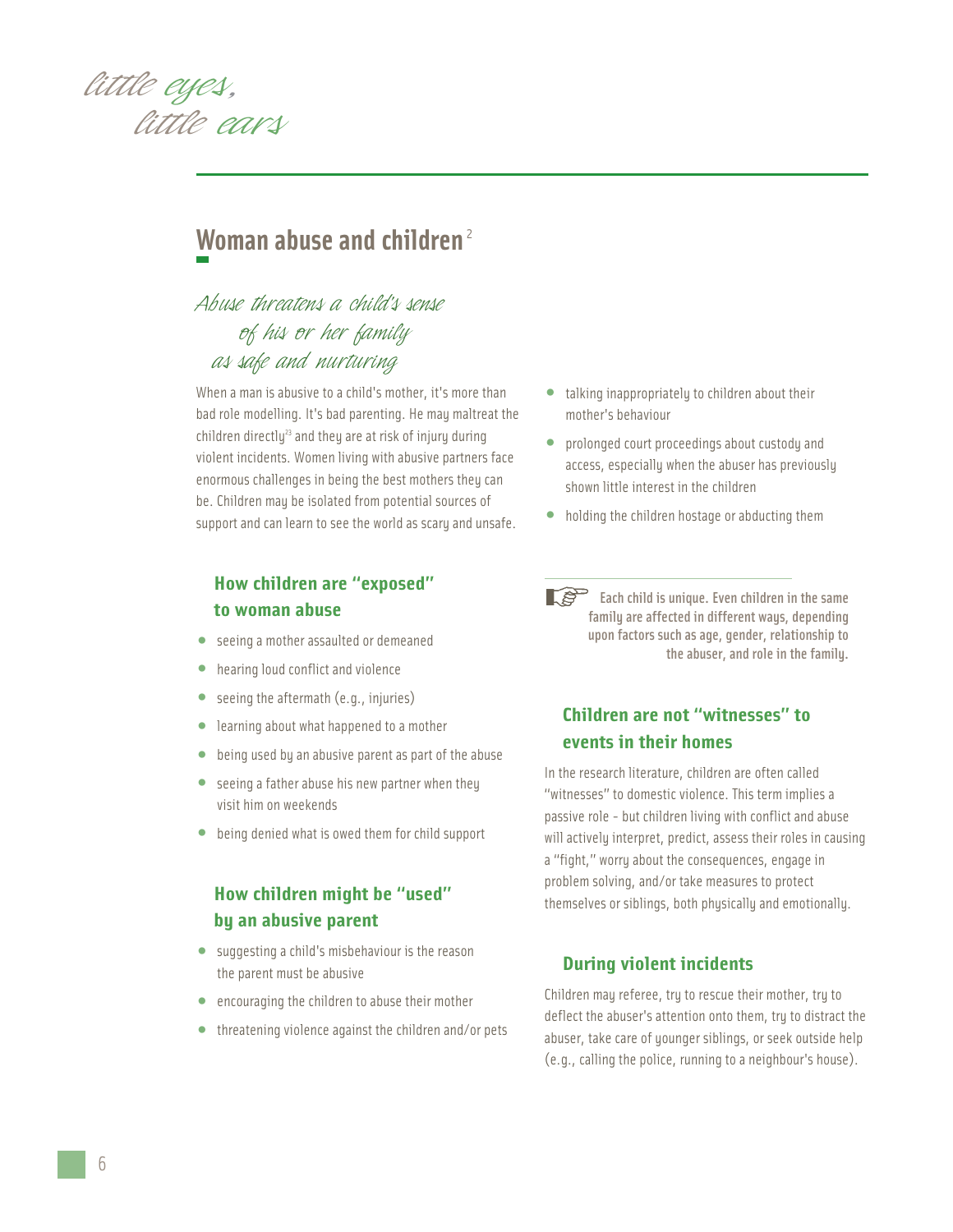#### **What children may think and feel**

As we discuss on page 8, they may feel fear, distress, anxiety, self-blame, guilt, anger, grief, confusion, worry, embarrassment, and hope for rescue. To quell these intense emotions, they may use coping strategies such as those listed on pages 24 and 25.

 $\mathbb{R}^{\mathbb{S}^n}$ Children who do not blame themselves for the abuse and who develop helpful coping strategies (e.g., reaching out for help) may well have the best outcomes.

#### **Between incidents**

Children may try to predict the next incident or believe that changing their behaviour might prevent another eruption of violence.

## **Unhealthy lessons children may learn from violence against their mothers**

- violence and threats get you what you want
- a person has two choices to be the aggressor or be the victim
- victims are to blame for violence
- when people hurt others, they do not get in trouble
- women are weak, helpless, incompetent, stupid, or violent
- anger causes violence or drinking causes violence
- people who love you can also hurt you
- anger should be suppressed because it can get out of control
- unhealthy, unequal relationships are normal or to be expected
- men are in charge and get to control women's lives
- women don't have the right to be treated with respect



Elena Cohen & Barbara Walthall (2003). *Silent Realities: Supporting Young Children and their Families who Experience Violence*. Washington, DC: National Child Welfare Resource Center for Family-centered Practice.

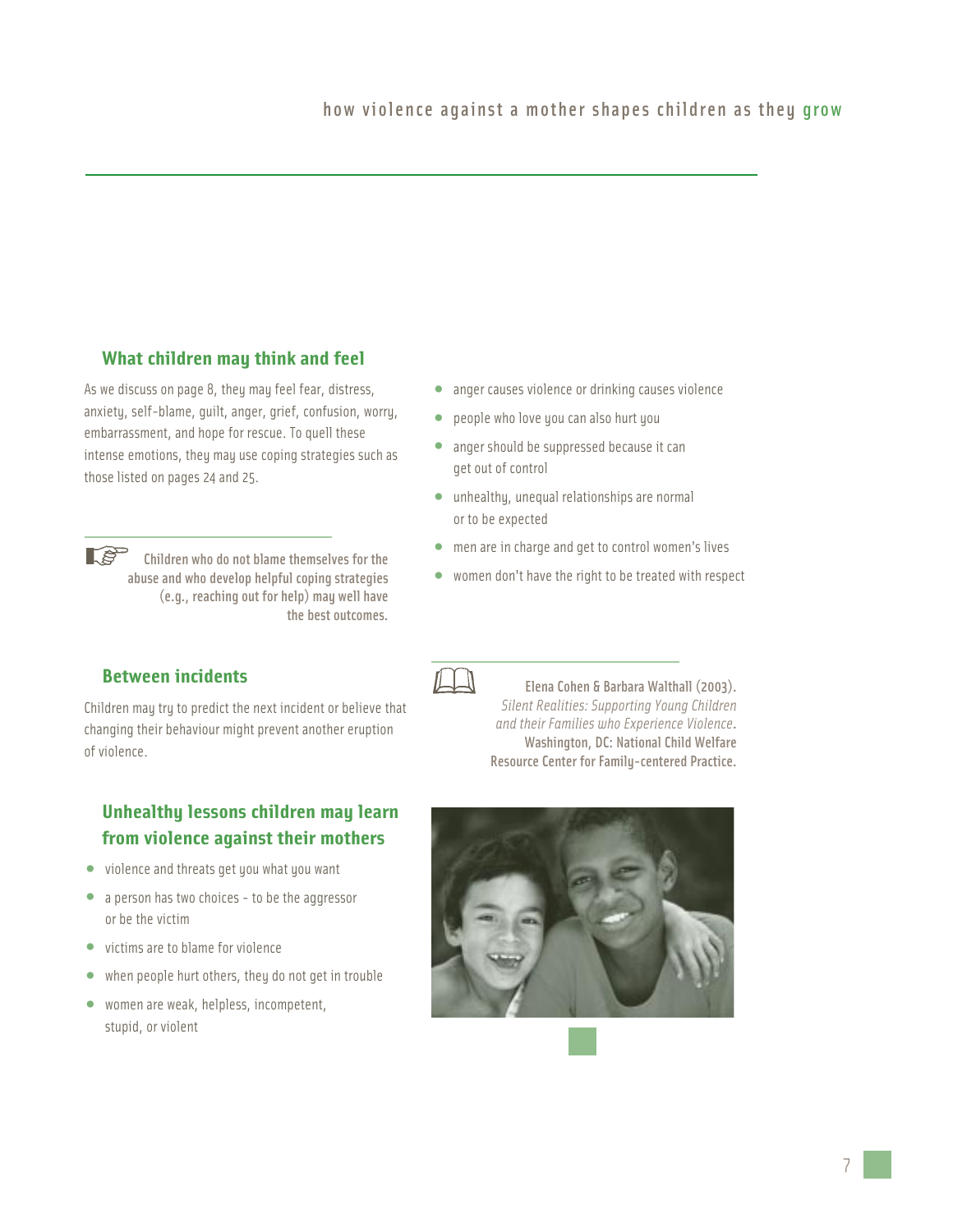

## **Little eyes, little ears**

## *Children are good observers and poor interpreters*

They listen and they see but don't understand situations the same way adults would.

#### **What children may feel**

Fear, confusion, guilt, anger, frustration, tummy aches, and worry. The smallest children are too young to appreciate what other people are feeling. Nevertheless, visible cues like blood and crying signal that someone is hurt. Older children and teenagers are better able to put themselves in their parents' positions. If a mother gets physically hit, many can imagine how she feels.

#### **What children may think**

Some try hard to stay out of the way - below the radar lest they become the next target. They may think, "will I get in trouble, will I get yelled at, will I get hit, will I die?" Children who feel responsible for starting the "fight" are likely to blame themselves for any negative consequences such as visible injury, arrest, incarceration, or one parent leaving the family. Some hope for rescue, perhaps by super heroes.

Alison Cunningham & Linda Baker (2004). *What About Me! Seeking to Understand the Child's View of Violence in the Family*. London ON: Centre for Children & Families in the Justice System. [www.lfcc.on.ca]

Some children will blame their mother for doing whatever she is being accused of by her partner, perhaps spending too much money or not having dinner ready on time. If their father was taken away by police on a previous occasion, they wonder if it might happen again. His arrest is welcomed by a few but dreaded by others. Some children believe they themselves will be taken by the police, for being bad and causing the fight. Some are angry at their mother for not stopping the "fight" to prevent the police from coming.

## **Common misunderstandings among young children who see violence at home**

- the man and the woman are equal parties in what appears to be a "fight"
- "it's my fault they are fighting"
- if there is no blood or other signs of injury, Mommy is not hurt
- if Mommy is not crying, she is not upset or no longer upset
- once the "fight" stops, everything goes back to normal
- "if I try really hard to be good, they won't fight again"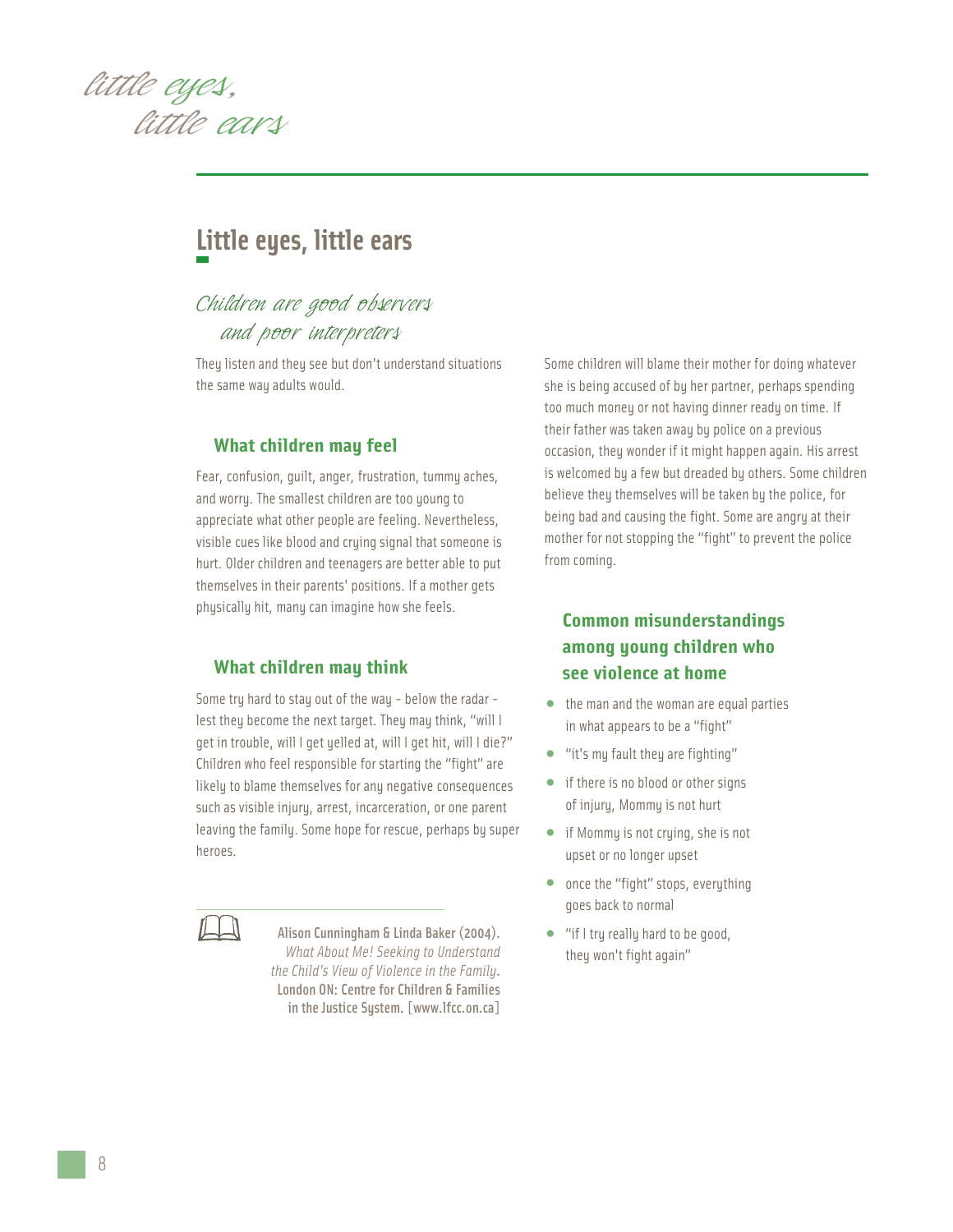## **Examples of What Teenagers May Think or Feel**

| sadness        | why is this happening again?                                 |
|----------------|--------------------------------------------------------------|
| confusion      | why doesn't Mom just kick him out?                           |
| concern        | Mom is going to get really hurt one day                      |
| frustration    | I have problems too, but no one<br>seems to care             |
| isolation      | I can't talk to anyone about this                            |
| guilt          | I could have done something to<br>prevent this               |
| fear           | he might turn on me next or hurt me                          |
| anxiety        | is this what my future relationships<br>will be like?        |
| embarrassment  | other families don't do this / the<br>neighbours will hear   |
| resignation    | this is never going to stop                                  |
| vengeful       | I wish he would die or get hit by a bus                      |
| worthlessness  | if they really cared about me, they<br>would stop this       |
| helplessness   | there is nothing I can do to help<br>my mom                  |
| responsibility | I have to protect my younger siblings<br>from this situation |
| anger          | why does Mom let him treat her<br>(and me) so badly?         |
| worry          | I don't want to move so I hope Mom<br>puts up with it        |
| panic          | how will we afford to eat if Mom<br>leaves him?              |

### **What children may be doing**

Hiding, praying, wrapping pillows around their ears, humming, clutching teddies, hugging pets, wearing headphones and turning up the music, concentrating intently on something else, pretending they are somewhere else. Older children may shepherd the younger ones to a safe place and try to keep them calm. Some teenagers intervene in the "fight," playing the peacemaker, the referee, the rescuer, or the protector.

### **Thoughts and feelings go on after the "fight" stops**

Next morning, next week, next month - one thought remains: will it happen again? Being keen observers, little eyes watch for anything they believe (rightly or wrongly) to be triggers. Seeing beer or liquor bottles may unleash a flood of emotions. Adults know that alcohol does not cause violence but in some homes, alcohol and violence seem to young eyes to go hand-in-hand. Little ears listen for raised voices or swearing and bad names. When violence has long been a feature of family life, children are hyper-sensitive to the cues and know when it is time to gather the younger kids and get out, or time to be sad and afraid because it's the only thing they can do.

Caroline McGee (2000). *Childhood Experiences of Domestic Violence*. London UK: Jessica Kingsley Publishers.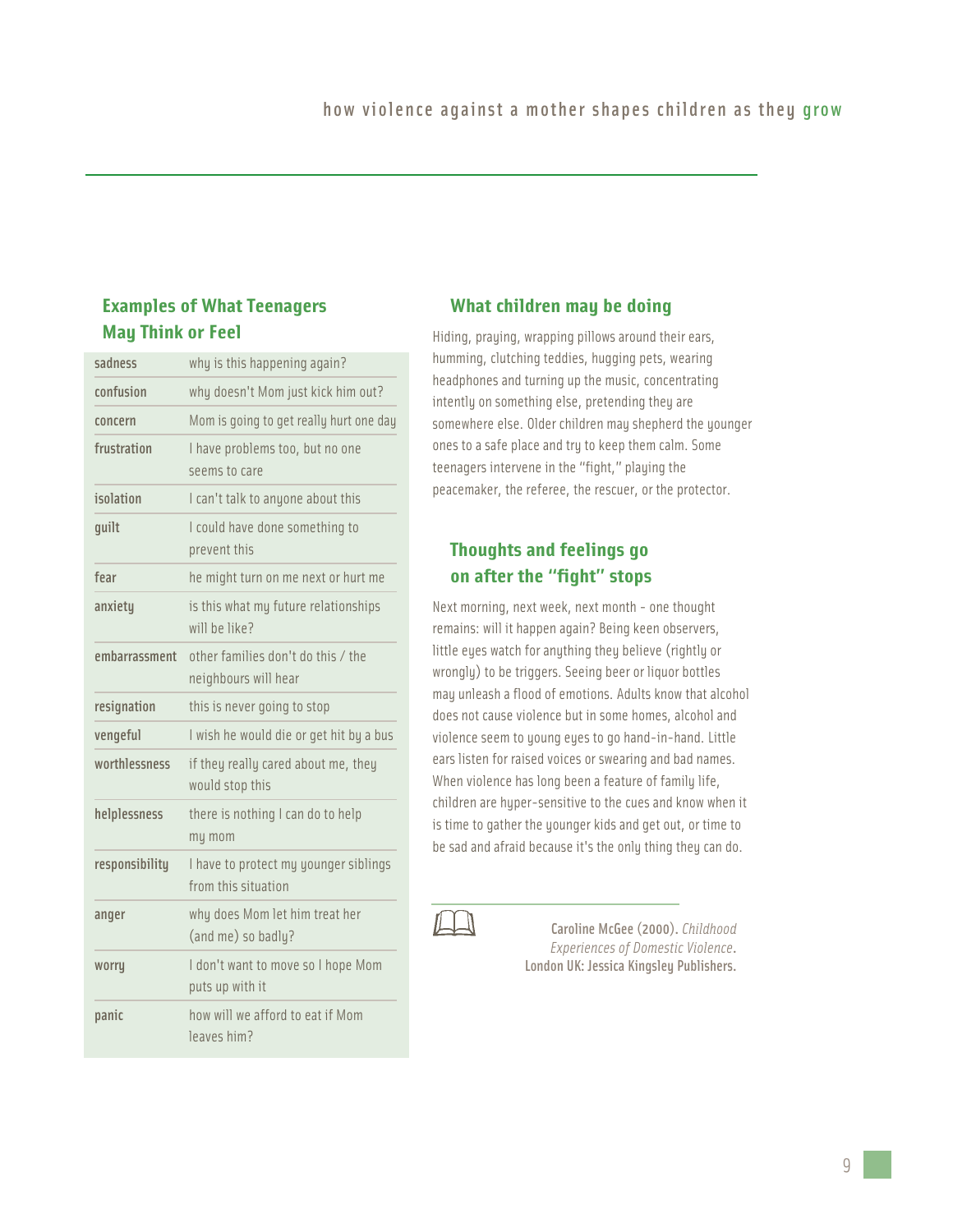

## **10 ways a child can be changed by violence at home**

## *Seeing how violence shaped a child is the first step to helping*

Then we can address the distorted ideas, encourage helpful coping and healthy interpersonal skills, or foster healing of the mother/child bond.

## **1. Children are denied a good father and positive male role model**

As described by psychologists Lundy Bancroft and Jay Silverman, most abusive men are self-centered and manipulative and either use authoritarian parenting or have little involvement with the children. A man's abusive behaviour fosters disrespect for their mother and undermines her parenting authority. Even between violent incidents, abusive men can have a toxic influence on daily family dynamics.



Lundy Bancroft & Jay Silverman (2002). *The Batterer as Parent: Addressing the Impact of Domestic Violence on Family Dynamics.* Thousand Oaks, CA: Sage.

## **2. Abuse can harm the mother/child bond**

An abusive man undermines a mother's efforts to parent, whether by contradicting her, sapping her confidence as a parent, or eroding the children's view of her as a person

worthy of respect. She may change her own parenting style in reaction to his parenting style. Children may be angry that she stayed with him, afraid she will go back, or worried she will get involved with another abusive man. They may not trust her to keep them safe and may even doubt if she loves them.



Look on page 12 for more information about abuse and mothering.

## **3. Children can develop negative core beliefs about themselves**

We all have core beliefs about ourselves. Am I smart, compassionate, or optimistic? Am I someone who deserves to be happy? Am I someone with something to offer the world? Am I of lesser value because I'm female? Am I am entitled to having my way even if it disadvantages others? Am I in control of my choices or does life throw bad luck my way? Core beliefs are formed in childhood and parents are a big part of that process.

## **4. Children can be isolated from helpful sources of support**

To hide family secrets, children who live with woman abuse usually don't invite friends home, they try and prevent parents' contact with others (e.g., hiding memos about parent/teacher night), and even deny anything is wrong if queried by a concerned adult. They know instinctively, or are warned, that bad things will happen if the world learns the family secrets. They learn to pass as "normal." In consequence, they are cut off from people who could listen and help or people who could recognize the problem.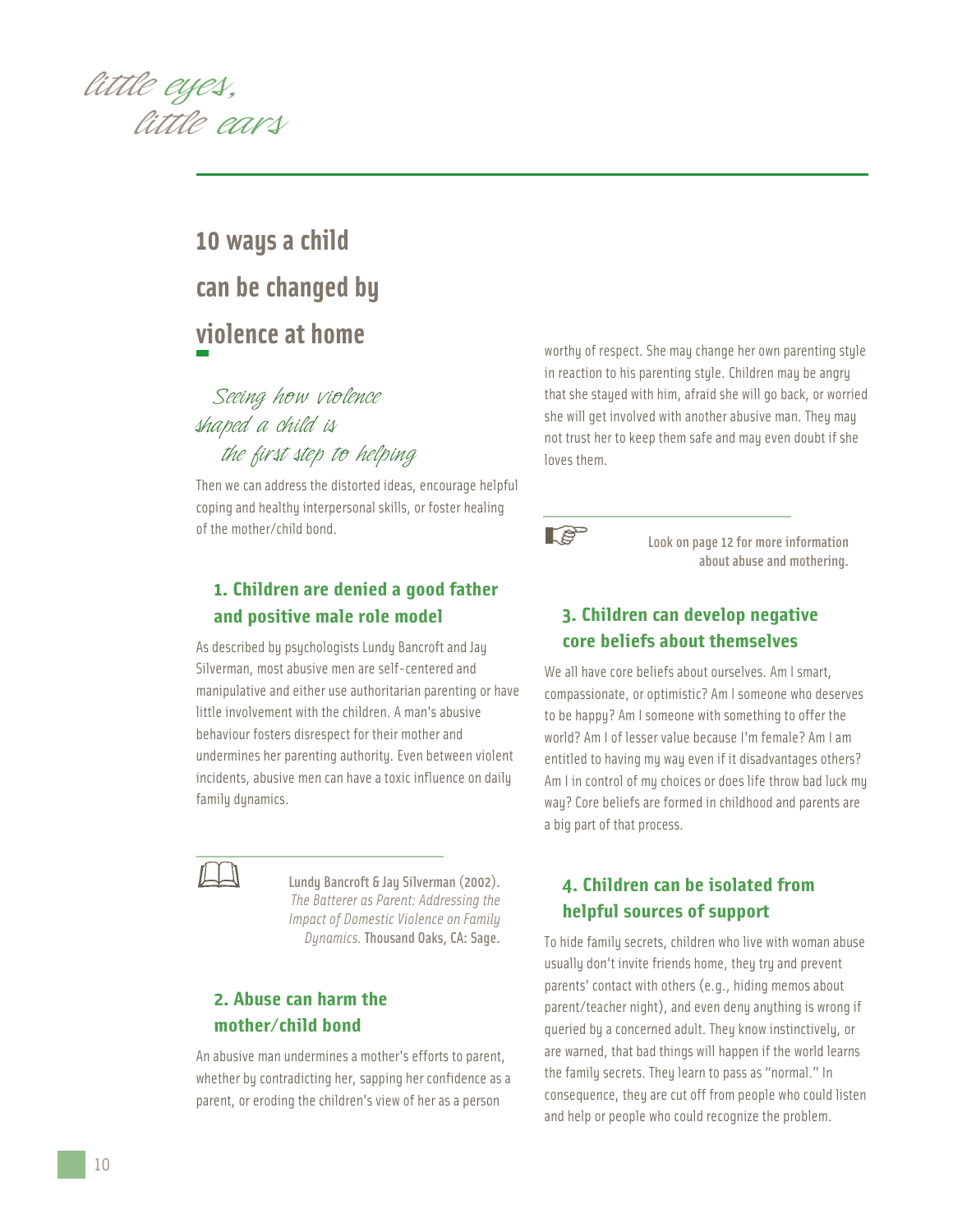## **5. Unhealthy family roles can evolve in homes with domestic violence**

Roles in abusive families reflect how each person adapts and copes with the secret, confusing, and sometimes dangerous situation in which they live.

**Look on page 26 where we discuss family roles.** 

## **6. Abuse destroys a child's view of the world as a safe and predictable place**

We list on page 7 some of the distorted messages children might learn from living with woman abuse. They could also learn that you have to deal with your problems by yourself, adults don't keep their promises, bad things happen no matter how hard I try to be good, and life is not fair. In contrast, children who grow up with encouragement, fairness, and safety can approach life with enthusiasm and embrace new opportunities.

## **7. Abuse co-occurs with other stresses and adversities with negative effects**

Research consistently documents how domestic violence almost never stands alone as the only problem or stress in a family.<sup>9, 11, 12, 13, 14, 15</sup> Family dynamics will probably be affected by one or more of these other problems: parental substance abuse or alcoholism, criminal behaviour and possible incarceration of a parent, mental illness, poverty, residential instability, unemployment, and child abuse or neglect. Children may believe that one of these other issues is responsible for the abuse against their mother.

## **8. A child's style of coping and survival may become problematic**

Children's innate ability to adapt serves them well when trapped with abuse, conflict, and violence. Strategies can involve ideas (e.g., fantasizing about a better family); actions (e.g., running away); or, feelings (e.g., anger, guilt). Their actions and choices are survival skills: temporarily helpful adaptations to an unhealthy situation. But some, such as running away, create new problems.



Look on page 24 for a discussion of coping.

## **9. Children may adopt some of the rationalizations for abuse**

Male rationalizations for abuse can include "I'm the man so I'm in charge" or "God demands that I keep the family in line." A child believing these ideas could blame the woman for her own victimization, see women as inferior, excuse the man's abusive behaviour, or even try to emulate him. Such a child could grow up to justify or accept abuse in intimate relationships, workplace settings, or with friends.

## **10. Children can believe that victimization is inevitable or normal**

Messages conveyed by violence can teach tolerance of abuse and discourage help seeking. Some women clearly stay with their partners out of fear, knowing they'd be seriously injured, stalked or killed. Some believe "all men are like that so the next one won't be any better" or that "things will get better when he finds a job." Girls may develop low expectations of men or believe women shouldn't expect happiness.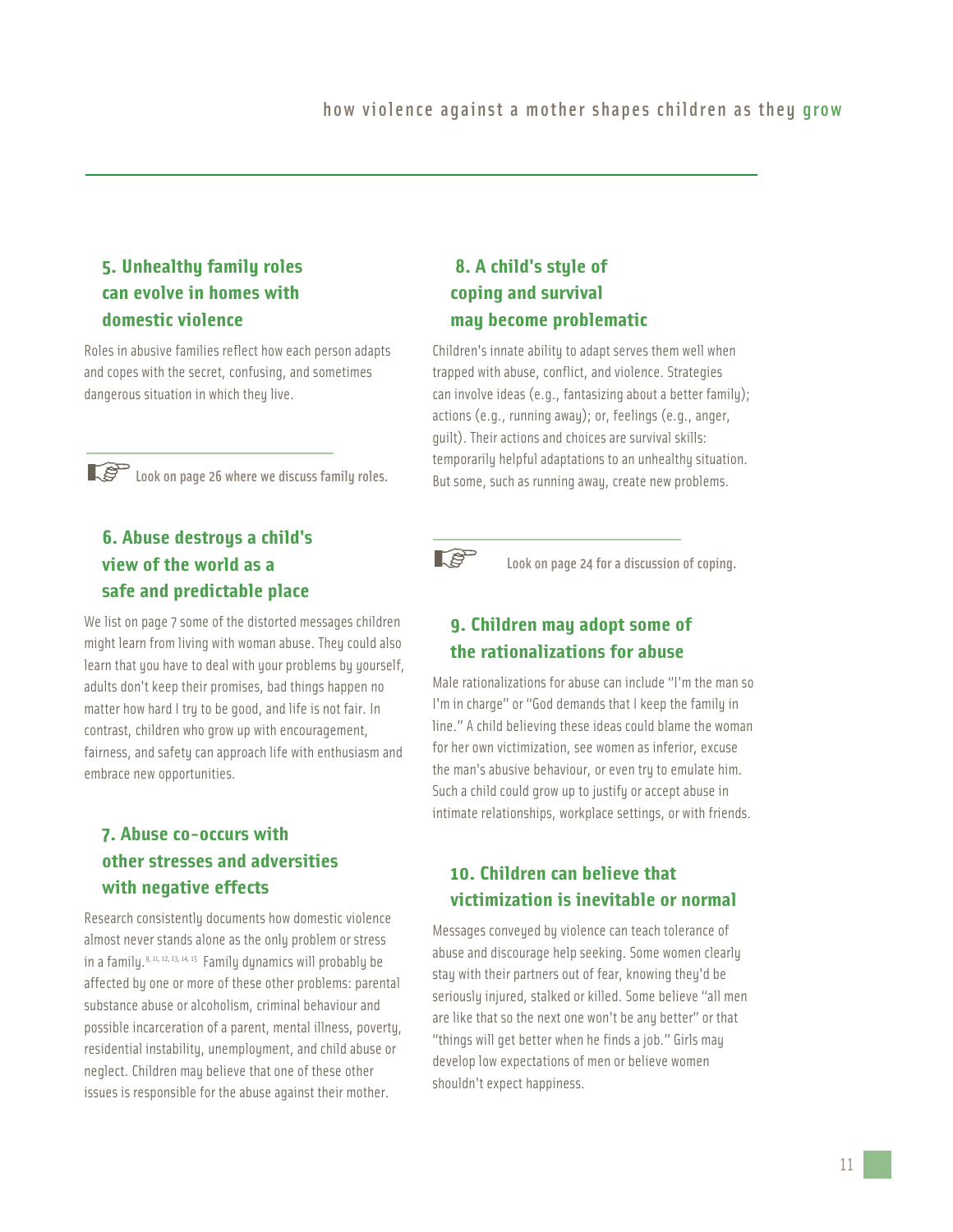

## **Effects of coercive control tactics on a mother** <sup>3</sup>

## *Tactics of coercive control are the hallmarks of an abusive relationship*

How might coercive control tactics affect a woman as she parents her children?

## **1. woman believes she is an inadequate parent**

- woman is portrayed by abuser as unfit mother or the cause of children's deficits
- she fears having her children taken by child protection services
- she is frustrated in attempts to create structure or be consistent
- children may have problems at school or in the neighbourhood, fuelling her belief she is a bad parent

## **2. woman loses the respect of some or all children**

- children may grow to devalue or be ashamed of their mother
- children learn to disregard her parental authority, don't follow her rules
- some children come to see her as legitimate target of abuse

## **3. woman believes man's excuses for abuse and reinforces them with children**

- tells children abuse is her fault so she must change or improve her behaviour
- feels responsible for abuse and guilty for its effects on children
- excuses abuse because she thinks it is linked to alcohol or his stress
- believes and teaches that woman abuse is culturally or religiously appropriate
- believes and teaches children that men and boys should have more privileges and power in the family

## **4. woman changes her parenting style in response to abuser's parenting style**

- she is too permissive in response to authoritarian parenting of abuser
- she is authoritarian to try and keep children from annoying abuser
- she makes age-inappropriate or unreasonable demands on children to placate abuser
- she is afraid to use discipline because the children have been through so much
- she assumes the demanding parts of parenting while he takes the fun parts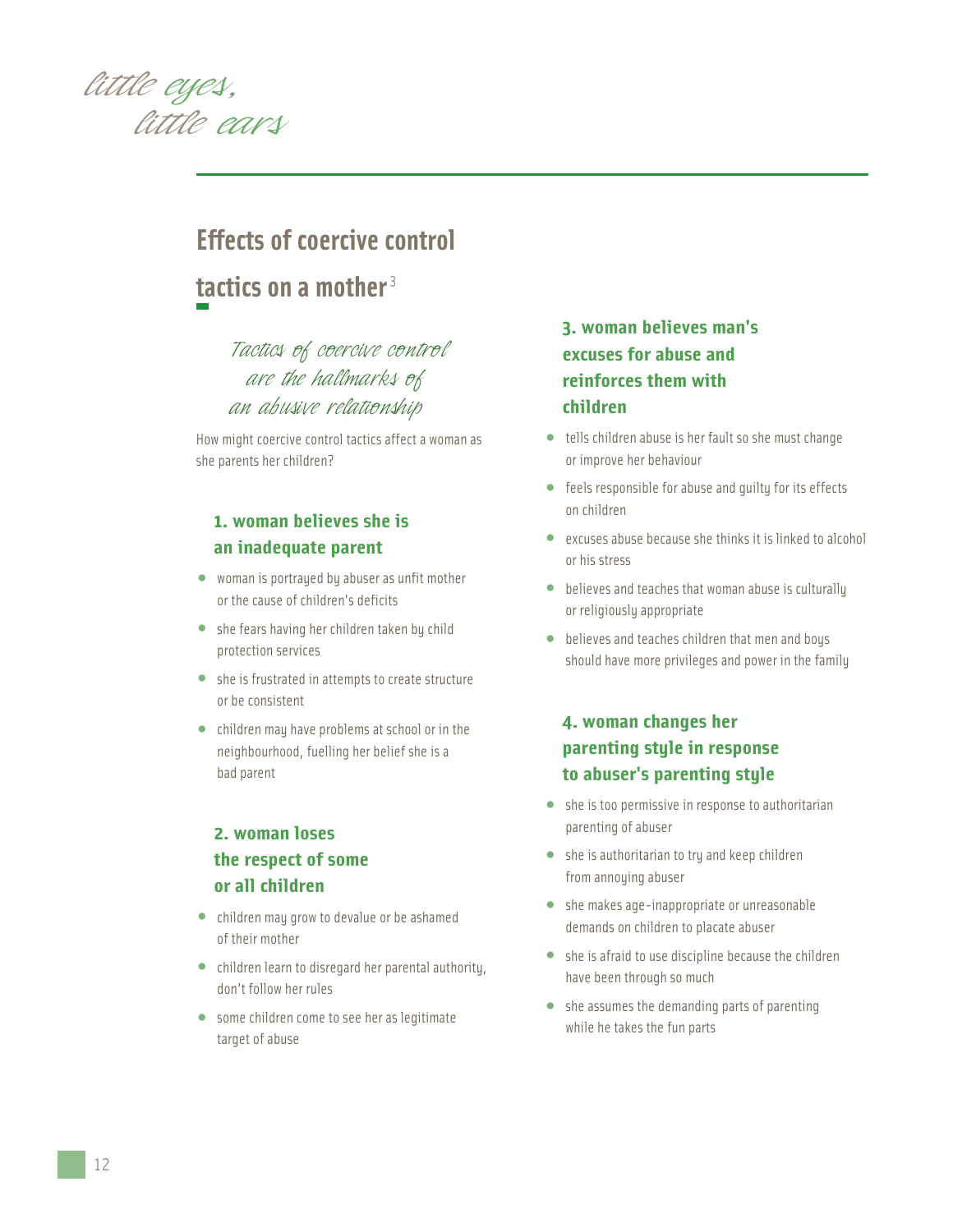Watching a mother abused by her partner over time, children and teenagers may come to see her as vulnerable, emotionally unavailable to them, not a person with legitimate parental authority, or as someone who cannot protect them.<sup>16</sup> They may become her protector, her confidant, or her caretaker.

## **5. woman's capacity to manage is thwarted or overwhelmed**

- depression, anxiety, poor sleeping, etc. compromise her capacity to care for children and provide for their daily needs
- if denied use of birth control, too many children are born too close together
- may be denied sufficient money to meet children's basic needs for food, etc.
- reactive rather than pro-active parenting, responding to crisis not preventing problems

## **6. woman may use survival strategies with negative effects**

- may leave children with inadequate caretakers to get a break
- may avoid being at home (e.g., working double shifts)
- may use alcohol or drugs to excess
- may maltreat children, physically or verbally

## **7. woman's bond to children is compromised**

- children may be angry at mother for failing to protect them or evict abuser
- mother prevented by abuser from comforting distressed child
- one child assumes care-taking role for mother
- children anticipating a mother's deportation or leaving may become anxious or may emotionally disengage to protect themselves from impending loss
- children may blame mother for absence of father from the home and other disruptions (e.g., moving, changing schools)

## **8. woman gets trapped in competition for children's loyalties**

- abuser attempts to shape child's view of himself as good and mother as bad
- after separation, abuser entices children to support his bid for custody with promises of great life at his house
- during access visits, abuser is fun parent who has no rules
- abuser has more money and can offer more material goods and nicer home

Watching a man abuse their mother over time, children and teenagers may see him as frightening or unpredictable. Some will see him as powerful or the only legitimate parental authority. They may believe his rationalizations for abuse or accept his excuses, such as alcohol or job stress. Each sibling may have different opinions of him, depending on their age, gender, emotional closeness to him, whether he abused them directly, and the frequency and severity of his violence against their mother.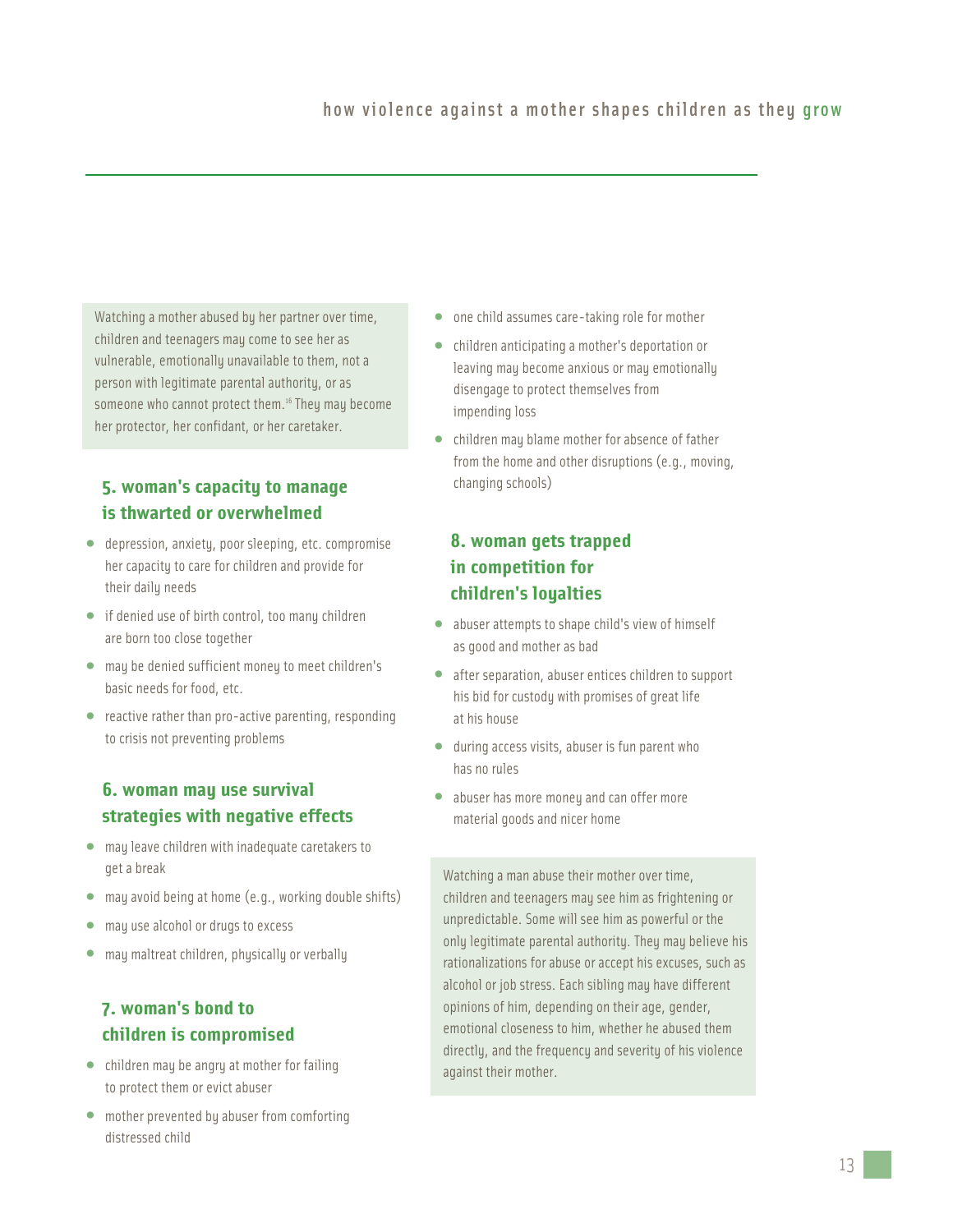

## **Myths about woman abuse and children**

## *Common assumptions can be wrong*

Some choices and reactions of women and children may not seem logical, until you understand them as survival strategies or normal child development.

**Myth: A woman who loves her children would get out of an abusive relationship to protect them from harm.**

## **Reality: Some women stay in abusive relationships to protect the children.**

Especially when the violence is severe, the period around and after a relationship break-up can be dangerous.

- in the GSS, among women who reported violence in a previous relationship, 49% said the violence continued or started after the relationship ended<sup>26</sup>
- the probability of being murdered increases when the relationship ends<sup>17, 25</sup>

A woman might fear losing custody, especially if the man threatened to report her to child protection services, can finance a protracted custody battle, or might abduct them, perhaps to his country of origin. Even a woman who retains custody will worry about children's safety during visitation

with their father, because she is no longer there to run interference and protect them. Some women leave the relationship only to reconcile later for safety reasons, or because she has difficulty providing for or managing the children.

**Myth: Children will recognize their mother as a victim and their father as the cause of the problems and abuse.**

## **Reality: Children can blame their mothers as much or more than they blame their fathers.**

Young children don't recognize the power imbalance when parents "fight." Both adults seem equally powerful to them. Toddlers or pre-schoolers live predominately in the present, so an abusive father who bestows a nice present will be quickly forgiven for a recent upsetting incident. Not until they approach adolescence will most children develop a more adult-like understanding of the dynamics of violence and abuse. Still, older children may be angry at and blame a mother for bringing an abusive man into the home, not protecting herself or them from his abuse, staying with him after it was evident that he was abusive, or reconciling with him after leaving.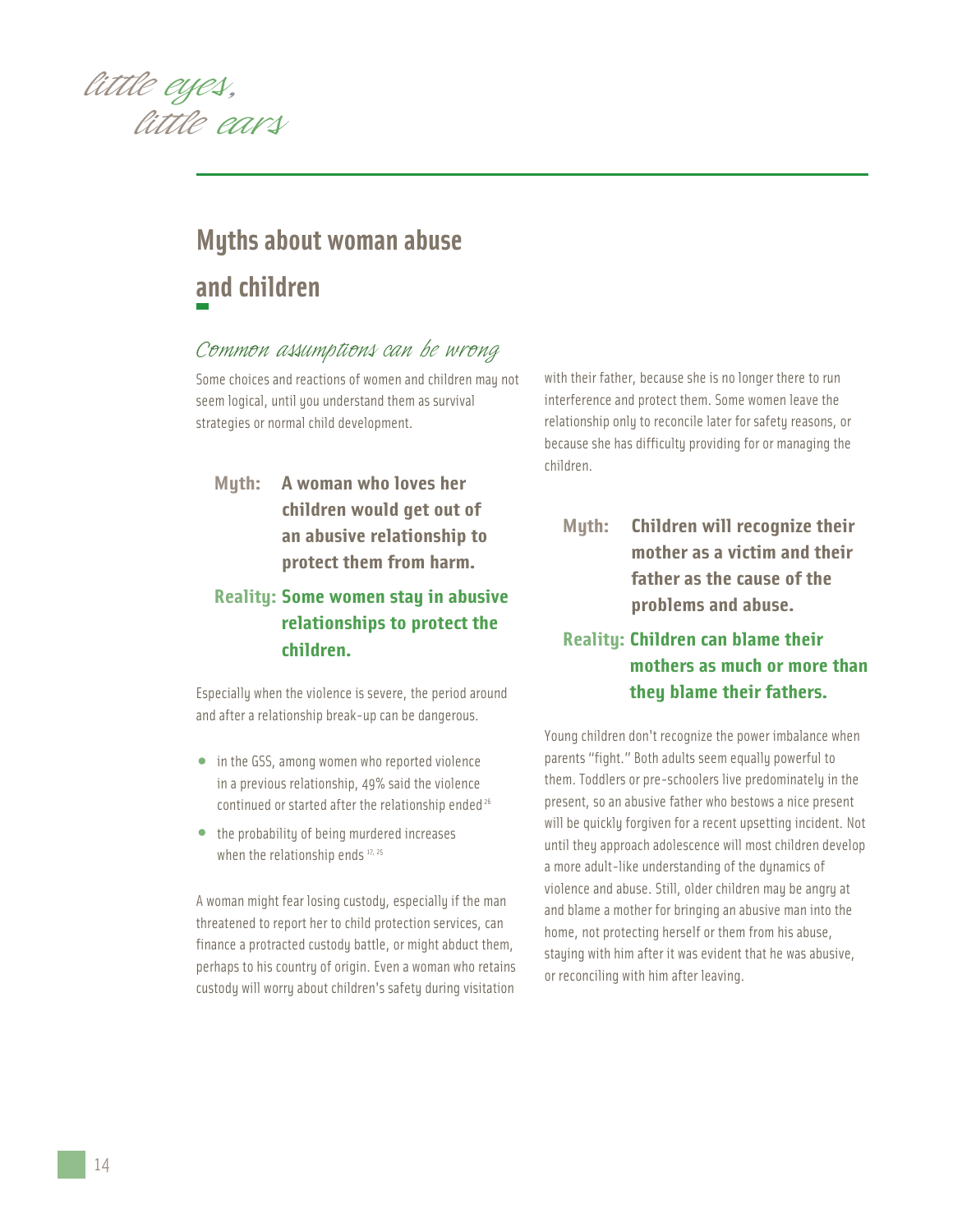## **Myth: Children would hate a father who abused them or who abused their mother.**

## **Reality: Children can love a man who is abusive to them or their mother.**

An abusive man seen as an unfit parent by most adults can be adored and respected by his children. Over time, some children will grow closer to and identify more with him than their mother, perhaps believing his rationalizations about the abuse being her fault. Once gone from the family, children may grieve his absence as in any parental separation. For children too young to comprehend cause and effect, the separation seems to be caused by the mother who leaves the relationship rather than the father whose behaviour made the relationship untenable and unsafe.

- **Myth: When the abusive man is out of the picture, any family problems the children have will get better.**
- **Reality: When the man leaves the home, children may be more out-of-control, angry, sad or in conflict with others including siblings.**

Ending a child's exposure to violence at home is the single best intervention but, if that exposure has been lengthy,

problems may not evaporate. Strained family dynamics and conduct problems are linked to many factors including:

• **the absence of an authoritarian parent**

On the surface, authoritarian parenting seems effective by keeping the children "in line." When an authoritarian parent leaves, the children can misbehave because they never developed internal controls and cannot regulate their behaviour and impulses.

#### • **struggles by the mother to establish her parental authority**

As we discussed on pages 12 and 13, an abusive man can undermine a mother's parenting. When he is gone, the children may resist her authority.

#### • **the strains of crisis and transition experienced by the family**

Leaving an abusive partner is often associated with decline in standard of living, residential moves, changing schools, disruption in a child's peer relations, and perhaps one or more stay in a shelter. Such disruption can have a deleterious impact on children's behaviour and some children will blame their mothers for the unwelcome changes.

*Another myth: with domestic violence in a home, all a child's problems are caused by the violence. In reality, it is difficult to isolate one cause when children have concerning difficulties and sometimes multiple struggles.* **-**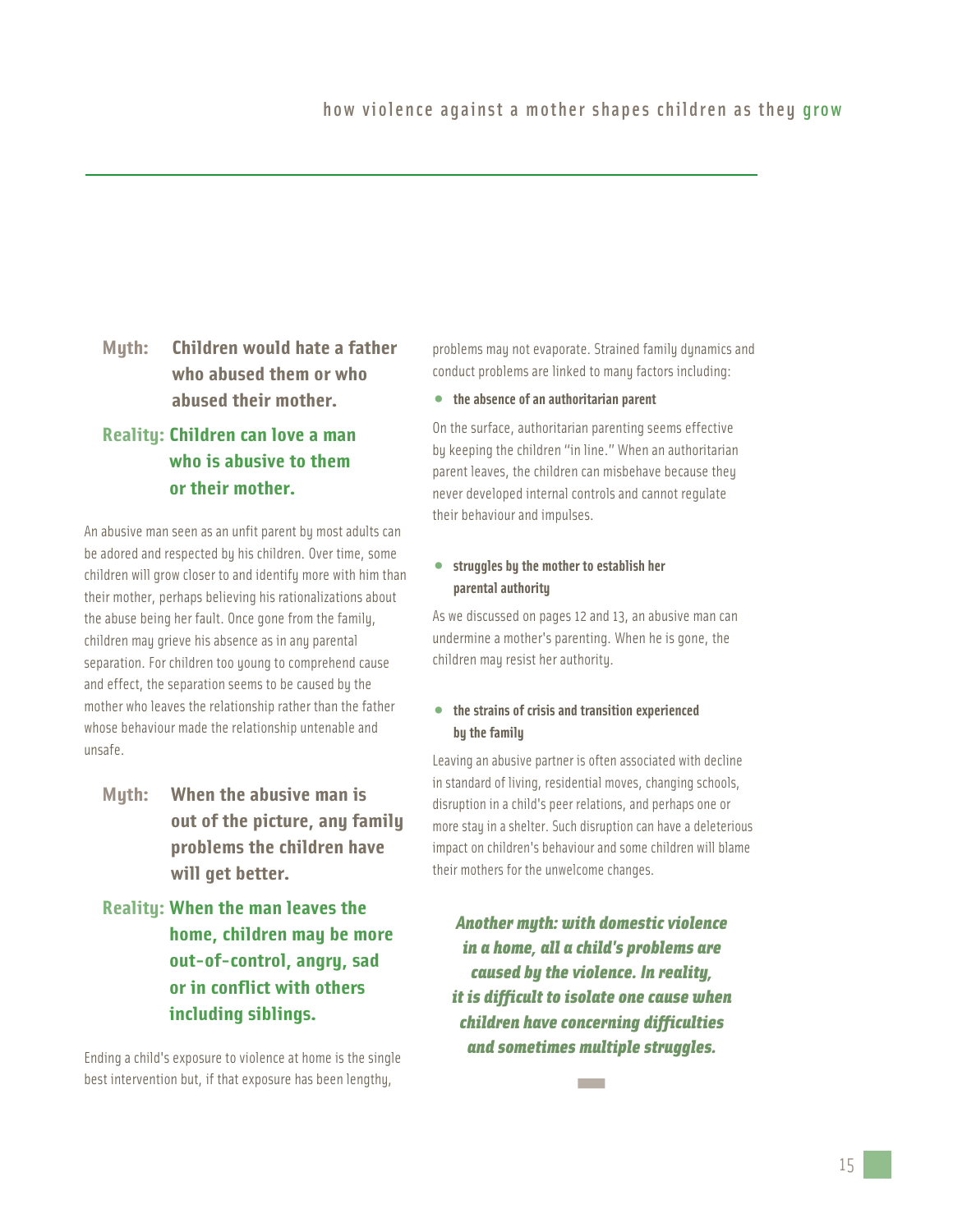

## **Infants and toddlers** 3, 8

## *Babies can't understand what is happening between adults...*

...but they hear the noise and feel the tension.

Babies may be distressed or scared, upset if not getting their needs met promptly, too frightened to explore and play, or sense the distress of their mothers. They can't protect themselves or leave a stressful situation and depend entirely on adults to keep them out of harm's way.

## **What features of woman abuse might be most stressful for this age group?**

- loud noise such as banging and yelling
- sudden and unpredictable eruption of loud noise
- a distracted, tense, unhappy, socially isolated mother
- an angry, self-centred, inconsistent father or father figure
- chance of being injured physically by accident or physical maltreatment
- compromised nutrition and health if financial abuse restricts money to buy formula, vitamins, diapers, home safety devices, etc.

Some stress is okay, even beneficial, because it's how we all learn to cope with life. At first, baths are stressful for babies but quickly become normal and expected. When yelling and tension become normal, even babies learn to adapt: they stay in a heightened sense of arousal<sup>22</sup> or they numb and turn inward.<sup>4</sup> Neither is a healthy response, but it's how they adapt.

### **How might violence at home shape normal development? 3, 8**

| <b>KFY ASPECTS OF</b><br>DFVFI OPMENT<br><b>IN INFANTS</b>                                                  | POTENTIAL IMPACT<br>OF DOMESTIC<br><b>VIOLENCE</b>                                                                                  |
|-------------------------------------------------------------------------------------------------------------|-------------------------------------------------------------------------------------------------------------------------------------|
| Take in information from<br>the world around them<br>through five senses                                    | loud noises, vivid visual<br>images associated with<br>violence can be<br>distressing                                               |
| Form secure<br>attachments                                                                                  | parents may not<br>consistently respond to<br>infant's needs, negatively<br>affecting the parent-child<br>hond                      |
| Become more active<br>explorers of their world<br>through play                                              | fear and instability may<br>inhibit exploration and<br>play; imitation in play may<br>be related to aggression<br>they saw or heard |
| Learn about social<br>interaction and relationships<br>from what they hear and<br>observe in their families | learn about aggression in<br>observed interactions                                                                                  |



**Find a two-page handout for mothers of babies** and toddlers on page 50 of *Helping Children Thrive / Supporting Woman Abuse Survivors as Mothers* (2004). [www.lfcc.on.ca]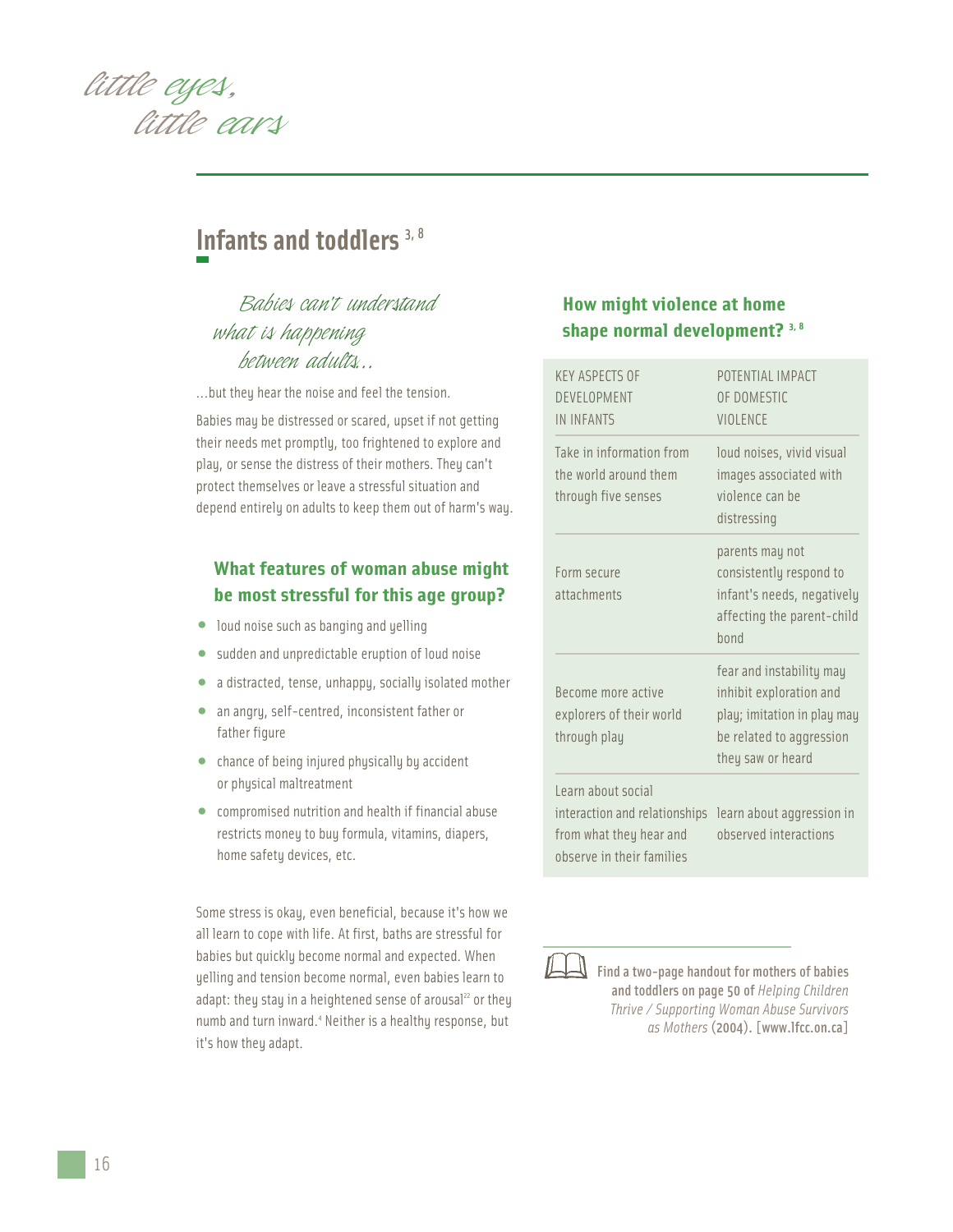### **Points to keep in mind**

- babies are highly vulnerable to maltreatment including shaken baby injuries
- mothers of babies require and deserve extra support with basic needs
- helping a new mother can ensure things are on the right track early in a child's life

*Between 1997 and 2003, 27 infant deaths in Canada were classified as "shaken baby syndrome" 26* **-**

- a parenting course or guidance on parenting issues
- legal advice and advocacy about custody, child maintenance, and/or protective options available through the courts such as restraining orders
- to learn the difference between normal infant behaviour and the effects of conflict, abuse and violence at home
- some women need respite from the daily caretaking of a challenging child



An affordable, high-quality child care program will be respite for the mother and help the child with self-regulation and age-appropriate socialization.



Public Health Agency of Canada and Department of Justice Canada (2005). *Feelings: Responding to Your Child's Feelings*. Ottawa ON: Minister of Public Works and Government Services. [www.publications.gc.ca]

## **What mothers with babies may want or need**

- safe, affordable housing accessible to conveniences, parks, health services, etc.
- assistance finding child care, child care subsidies, or similar services
- a link with other young mothers, such as a moms-and-tots group

Health Canada (2002). *First Connections ...Make all the Difference: A Resource Kit on Infant Attachment*. [www.phac-aspc.gc.ca]

Alberta SBS Prevention Network *When Your BabyCan't Stop Crying* (2006) and *The Crying Plan* (2006) [**www.cryingbaby.ca]**

> Attachment Across Cultures Tool Kit [**www.attachmentacrosscultures.org]**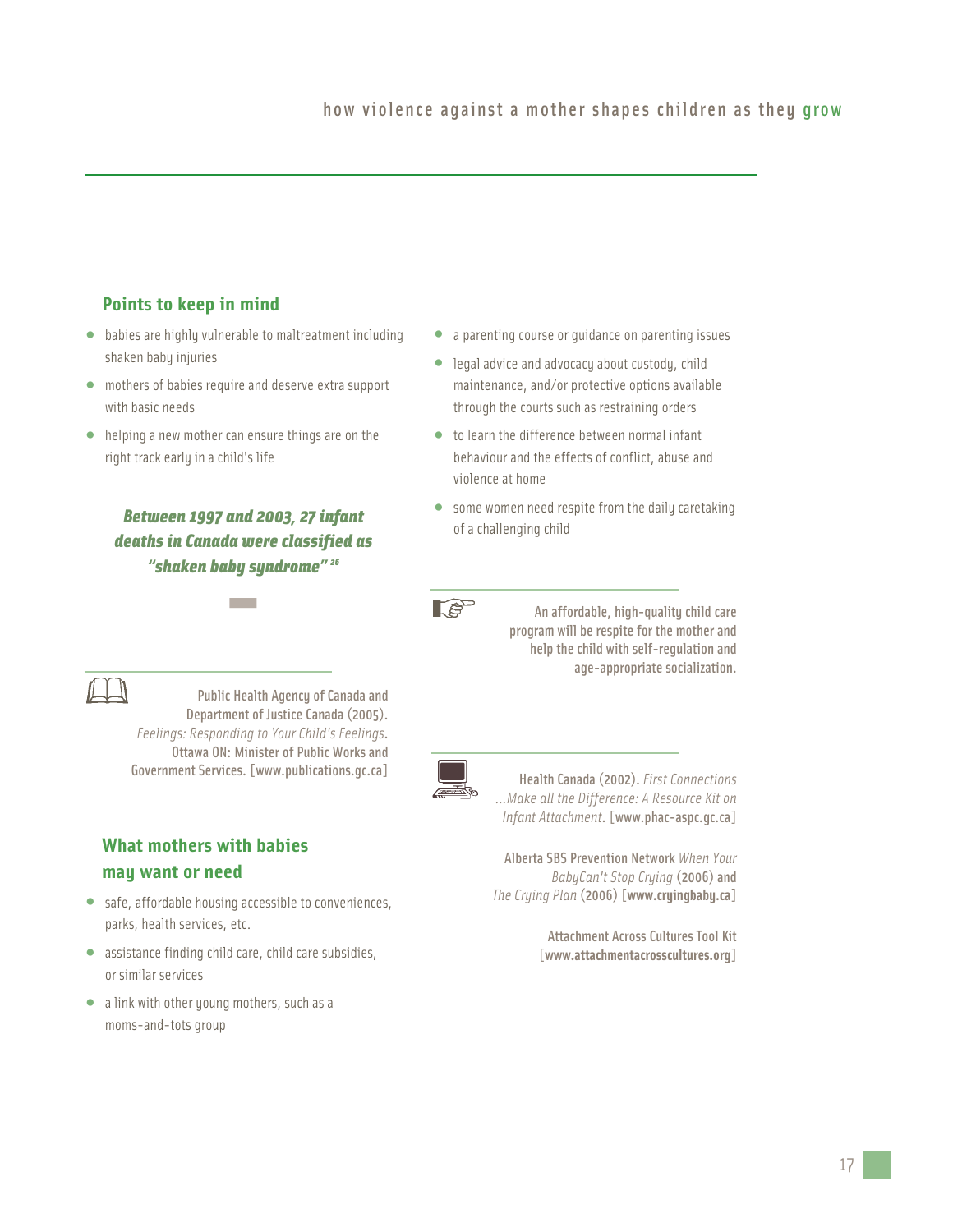

## **Pre-schoolers** 3, 8

## *For this age group, what they experience is more real than anything you tell them*

A child aged three to five years who sees violence and other loud conflict may:

- worry about being hurt and may have nightmares about being hurt
- believe they caused the "fight" by something they did
- hope that a TV character or super hero will come and save them
- try and stop the "fight" by, for example, yelling
- "tune out" the noise by focussing on something else like toys or television
- be distressed when Mommy is upset but feel better when she seems okay again
- be confused if Daddy is gone and worry that Mommy may leave too

Because of their egocentric nature, they might blame themselves for bad events such as when their parents "fight." Pre-schoolers are easily upset by changes to daily routines and separation from cherished items such as blankets or pets. It helps to maintain or re-establish comforting routines such as bedtime schedules. The present is more important to pre-schoolers than the past.

*Children of this age need to hear that what happened was not their fault, they are still loved, and that important features of daily life will go on even if their families have changed or moved.* **-**

#### **How might violence at home shape normal development?** 3, 8

| <b>KFY ASPECTS</b>                             | POTENTIAL IMPACT                                                                           |
|------------------------------------------------|--------------------------------------------------------------------------------------------|
| OF DEVELOPMENT                                 | OF DOMESTIC VIOLENCE                                                                       |
| Learn how to express                           | learn unhealthy ways to                                                                    |
| angry feelings and other                       | express anger and                                                                          |
| emotions in appropriate ways                   | aggression                                                                                 |
| Experiences and observations                   | confused by conflicting                                                                    |
| most salient in forming                        | messages (e.g., what I                                                                     |
| meaning in their world                         | see vs. what I am told)                                                                    |
| Outcome is<br>more salient<br>than the process | may be distressed by<br>perceived unfairness,<br>father's arrest and/or<br>trip to shelter |
| Think in egocentric ways                       | may attribute violence<br>to something they did                                            |
| Form ideas about gender                        | learn gender roles                                                                         |
| roles based on social                          | associated with violence                                                                   |
| messages                                       | and victimization                                                                          |
| Increase physical                              | instability may inhibit                                                                    |
| independence                                   | independence; may see                                                                      |
| (e.g., dressing self)                          | regressive behaviours                                                                      |



Find a two-page handout for mothers of pre-schoolers on page 52 of *Helping Children Thrive / Supporting Woman Abuse Survivors as Mothers* (2004). [www.lfcc.on.ca]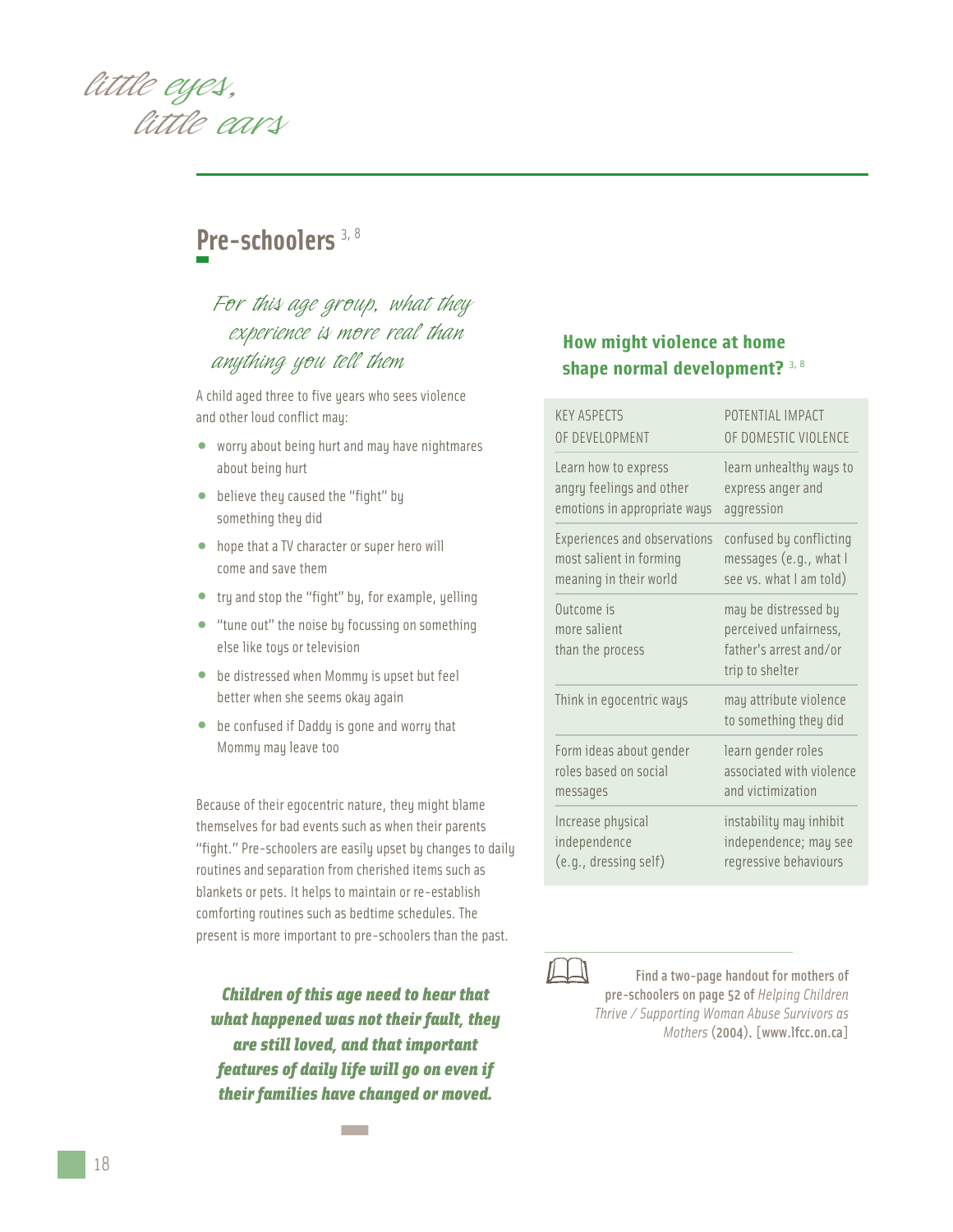## **What features of woman abuse might be most distressing for this age group?**

- seeing Mommy upset, crying and maybe bleeding or with a bruise
- seeing (and hearing) Daddy angry and yelling
- sounds and sights of first responders when they secure the scene and assist on a call to the home
- chaotic change and unpredictability
- fear they might be injured
- disruption in their routines if they leave a familiar home (e.g., to go into shelter) or if a father is no longer in the home

## **What lessons does spanking teach children?**

Spanking is not a good discipline strategy for any child. For children who lived with woman abuse, spanking is especially bad. The unspoken messages of spanking are the same as some male rationalizations for violence against intimate partners:

- a big person is more powerful than a little person
- some types of people have the right to hit other types of people
- a person who says they love you can hurt you
- being angry is a good excuse to hit someone
- people who get hit are the ones to blame
- people who do the hitting always have a good reason
- apologizing for "losing control" makes what happened acceptable



Child Welfare League of Canada (2002). *Discipline Without Hurting: Information for Parents of Young Children.* [www.cwlc.ca]

Heidi Kiefer & Nancy Cohen with Bonnie Pape (2004). *Handle With Care: Strategies for Promoting the Mental Health of Young Children in Community-Based Child Care*. Toronto ON: Canadian Mental Health Association & Hincks-Dellcrest Centre. [www.cmha.ca]

> Barbara Preston (2000). *A Booklet for Service Providers Who Work With Immigrant Families: On Issues Relating to Child Discipline, Child Abuse and Child Neglect*. Ottawa ON: Health Canada. [www.phac-aspc.gc.ca/nc-cn]

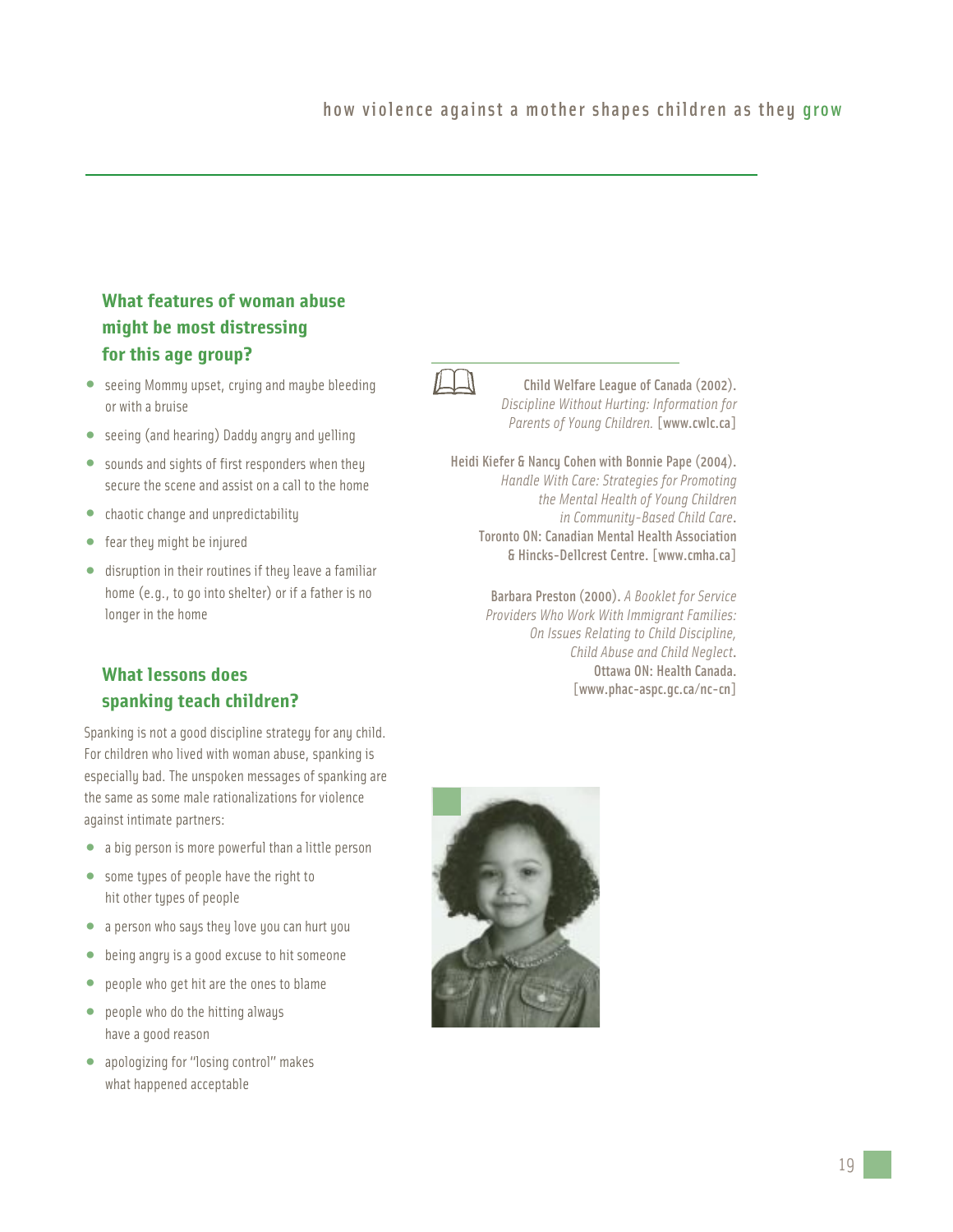

## School-aged children<sup>3, 8</sup>

## *As children grow through the elementary school years...*

their understanding of abuse against their mothers gets more sophisticated.

A school-aged child may recognize how actions have reasons and consequences and that mothers may be upset even after a "fight" ends. They probably see "fighting" as caused by stress, family finances, alcohol, or whatever else their parents argue over. Believing this explanation is easier (emotionally) than seeing a beloved parent as someone who is mean on purpose. Seeing a "fight," they judge the behaviour by its fairness: who started it, who is bigger, and if any consequence is deserved.



Sue Penfold et al. (2005). *Helping My Child: A Guide to Supporting Children Exposed to Domestic Violence*. Vancouver BC: British Columbia's Children's Hospital. [www.bcysth.ca]

*At this age, children come to identify with their same-sex parent. They learn what it means to be male and female in our society, but this learning is distorted when they live with violence against their mother.*  **-**

## **How might violence at home shape normal development?** 3, 8

| <b>KEY ASPECTS OF</b><br>DEVELOPMENT                                                                                                  | POTENTIAL IMPACT OF<br><b>DOMESTIC VIOLENCE</b>                                                                                                                                                                                                                                                                                                                                                  |
|---------------------------------------------------------------------------------------------------------------------------------------|--------------------------------------------------------------------------------------------------------------------------------------------------------------------------------------------------------------------------------------------------------------------------------------------------------------------------------------------------------------------------------------------------|
| Increased emotional<br>awareness for self<br>and others                                                                               | more aware of own<br>reactions to violence;<br>more aware of impact on<br>others (e.g., mother's<br>safety, father being charged)                                                                                                                                                                                                                                                                |
| Increased complexity<br>in thinking about right<br>and wrong; emphasis<br>on fairness and intent                                      | possibly more susceptible<br>to rationalizations heard to<br>justify violence (e.g., alcohol<br>as cause, victim deserves<br>it) or may challenge<br>rationalizations not viewed<br>as fair or right; may assess<br>"was the fight fair?"; can<br>see discrepancies between<br>actions and words and<br>consider intent; justifications<br>involving children may lead<br>to self-blame or quilt |
| Academic and social<br>success at school has<br>primary impact on<br>self-concept                                                     | learning may be<br>compromised (e.g., child<br>may be distracted); may<br>miss positive statements<br>or selectively attend to<br>negatives or evoke negative<br>feedback.                                                                                                                                                                                                                       |
| Increased influence<br>from outside family<br>(e.g., peers, school) and<br>competition assumes<br>new importance within<br>peer group | possibly more influenced by<br>messages that confirm<br>attitudes and behaviours<br>associated with partner<br>abuse; may use hostile<br>aggression to compete;<br>increased risk for bullying<br>and/or being bullied                                                                                                                                                                           |
| Increased same-sex<br>identification                                                                                                  | may learn gender roles<br>associated with partner abuse<br>(e.g., male as perpetrators,<br>female as victims)                                                                                                                                                                                                                                                                                    |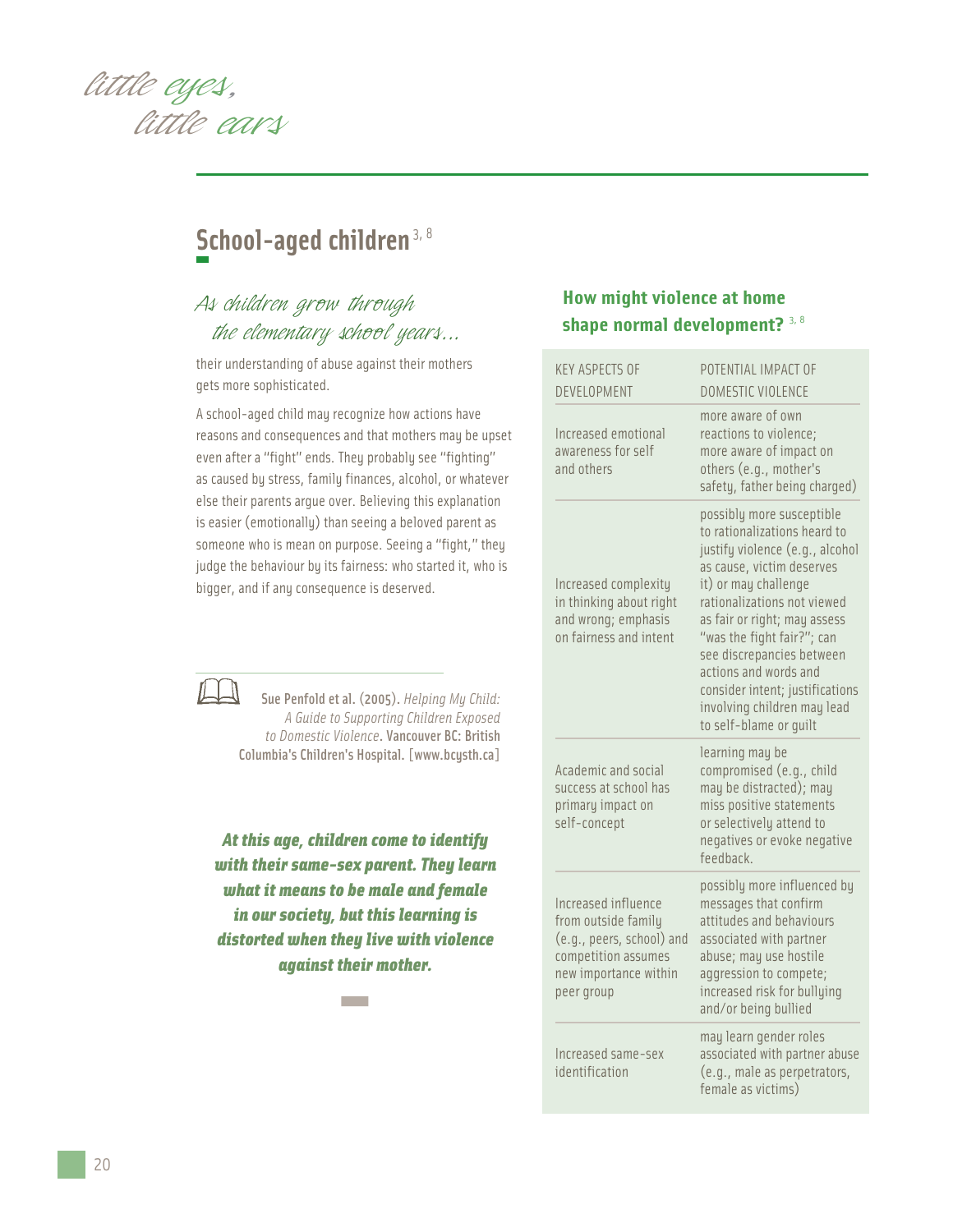

Find a two-page handout for mothers with children aged six to 12 on page 54 of *Helping Children Thrive / Supporting Woman Abuse Survivors as Mothers* (2004).[www.lfcc.on.ca]

## **What features of woman abuse might be most stressful for this age group?**

- a realization that their mother can't control her partner to protect herself (or perhaps even to keep them safe)
- understanding that mother is sad and upset between incidents
- concern that their mother may be hurt
- scared no one will take care of them if mother is seriously hurt or dies
- if he is loved, concern that their father might experience negative consequences like arrest or that the parents will separate
- fear they might be injured (now or in the next "fight")
- when noise keeps them awake at night, school performance may be affected
- anticipatory anxiety about next incident, unpredictability of father's "moods"
- worry that neighbours and friends will hear the noise or find out
- because of a need to preserve a sense of their father as a good person, may be upset by negative comments others make about him
- changing schools and losing touch with friends will be upsetting if the family has to move (e.g., to go into shelter)

Helpful interventions with school-aged children can include efforts to support school success and encourage fun, pro-social activities with peers.



ShelterNet has a resource area called "Just for Kids": [www.shelternet.ca]

The Family Violence Youth Site (Department of Justice) has a resource area designed for 10 to 12 year olds: [www.familyviolencehurts.gc.ca]



#### Resources for teachers:

Linda Baker & Peter Jaffe (2007). *Woman Abuse Affects our Children: An Educator's Guide*. Toronto ON: OISE/University of Toronto. [www.lfcc.on.ca]

Susan Cole et al. (2005). *Helping Traumatized Children Learn: Supportive School Environments for Children Traumatized by Family Violence*. Boston MA: Massachusetts Advocates for Children. [www.massadvocates.org]

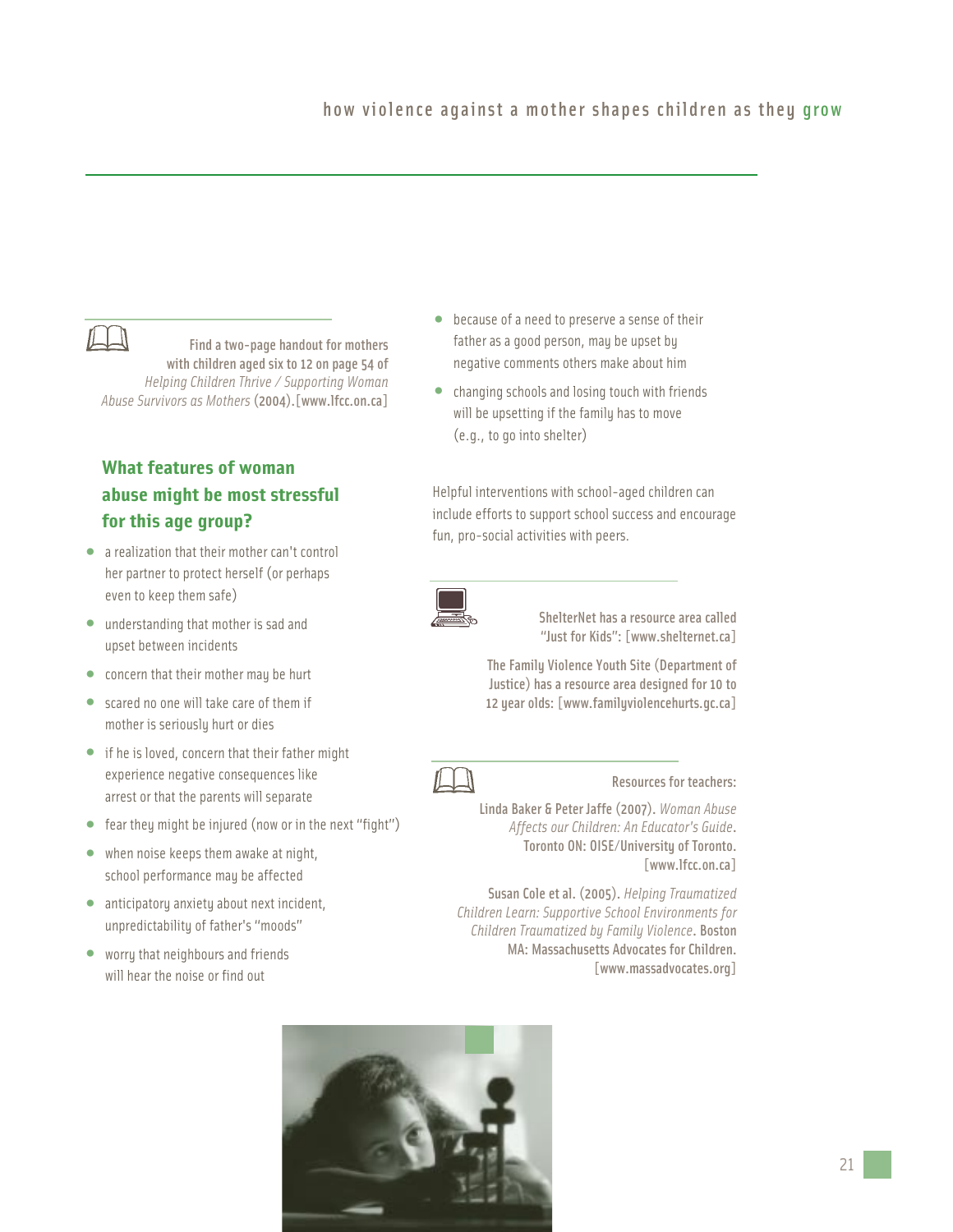*little eyes, little ears*

## **Teenagers** 3, 8

## *Now physically larger, teens may intervene in incidents and even risk injury*

Adolescence is a challenging stage for both parents and youth, with its dramatic physical and mood changes. Young people are drawn closer to their peer group and how they are perceived by others is immensely important. While gaining more autonomy, they still need guidance and supervision. At this age, young people who live with woman abuse may feel:

- embarrassment / strong need for privacy / need to project an image of their family as "normal"
- responsibility for taking care of younger siblings and perhaps their mother
- anger at either or both parents
- concern for the well-being of their mother
- vengeful toward the abuser, or relief if he is gone
- worry their mother may take him back or start dating someone equally abusive

Some will be injured or arrested for assault by intervening in "fights" between adults.

Teenagers can access a wider range of coping strategies than younger children (see page 24). Some techniques are effective at solving the immediate problem, like running away or using drugs to numb the emotional pain, but this relief comes at a cost if it leads to problems at school or in other contexts. At the same time, teenagers are better able

to reach out for help, by talking or chatting with others who have similar experiences or by using a confidential telephone help line like Kids Help Phone.

## *Kids Help Phone: 1-800-668-6868 [www.kidshelpphone.ca]*

*Toll free across Canada, 24/7 in English and French.* **-**

We still have a lot to learn about how boys and girls are affected differently but suspect that gender plays a major role in how teenagers understand and react to violence against their mothers.



The Family Violence Youth Site (Department of Justice) has a resource area designed for teenagers: [www.familyviolencehurts.gc.ca]

Other web sites you can recommend to teenagers are: [www.burstingthebubble.com] (Australia) [www.notyourfault.org] (Wales) [www.thehideout.org.uk] (England and Wales)

You may meet teenagers who are victims of child abuse, witnesses to domestic violence, perpetrators of abuse in the home, or who are in abusive dating relationships. Some are all four.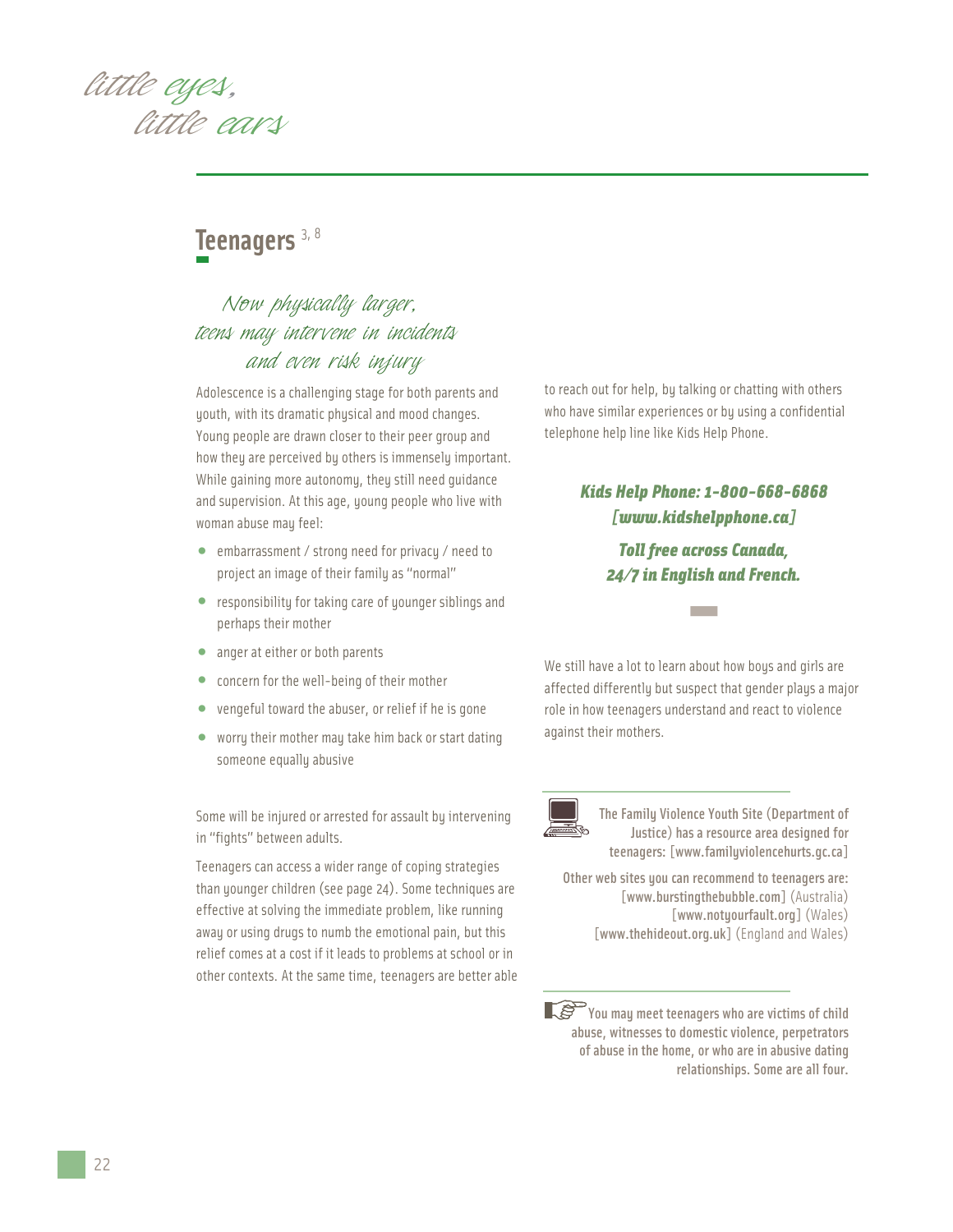## **How might violence at home shape normal development?** 3, 8

| <b>KEY ASPECTS OF DEVELOPMENT</b>                                      | POTENTIAL IMPACT OF DOMESTIC VIOLENCE                                                                                                                                                                                                                                                                                                                                              |  |
|------------------------------------------------------------------------|------------------------------------------------------------------------------------------------------------------------------------------------------------------------------------------------------------------------------------------------------------------------------------------------------------------------------------------------------------------------------------|--|
| Increased sense of<br>self and autonomy<br>from family                 | accelerated responsibility and autonomy, positioning youth in<br>care-taking roles and/or premature independence; family skills<br>for respectful communication and negotiation may be poorly<br>developed, so transition to adolescence may be more difficult<br>and result in such challenges as parent-child conflict, early<br>home leaving, school drop-out                   |  |
| Physical changes brought<br>on by puberty                              | may try to stop violence; may use increased size to impose will<br>with physical intimidation or aggression                                                                                                                                                                                                                                                                        |  |
| Increased peer group<br>influence and desire<br>for acceptance         | possibly more embarrassed by family resulting in shame,<br>secrecy, insecurity; might use high risk behaviours to impress<br>peers (e.g., theft, drugs); may increase time away from the<br>home; may engage in maladaptive defensive (e.g., drugs) and<br>offensive (e.g., aggression towards abuser) strategies to avoid<br>or cope with violence and its stigma                 |  |
| Self worth more strongly linked<br>to view of physical attractiveness  | view of self may be distorted by abuser's degradation<br>of mother and/or child maltreatment; may experience eating<br>disorder and use image management activities (e.g., body<br>piercing, tattoos)                                                                                                                                                                              |  |
| Dating raises issues of<br>sexuality, intimacy,<br>relationship skills | may have difficulty establishing healthy relationships;<br>may fear being abused or being abusive in intimate<br>relationships, especially when conflict arises; may avoid<br>intimacy or prematurely seek intimacy and child bearing to<br>escape and create own support system                                                                                                   |  |
| Increased capacity for abstract<br>reasoning and broader world view    | "all or nothing" interpretations of experiences may be learned<br>and compete with greater capacity to see "shades of grey" (e.g.,<br>everyone is a victim or a perpetrator); this style of processing<br>information may be intensified by experiences of child<br>maltreatment; may be predisposed towards attitudes and<br>values associated with violence and/or victimization |  |
| Increased influence<br>by media                                        | possibly more influenced by negative media messages<br>re: violent behaviour, gender role stereotypes                                                                                                                                                                                                                                                                              |  |



Find a two-page handout for mothers of teenagers on page 56 of *Helping Children Thrive / Supporting Woman Abuse Survivors as Mothers* (2004). Also there is guidance for when a child is abusive to other family members and for knowing when a child needs more help than most mothers can provide. [www.lfcc.on.ca]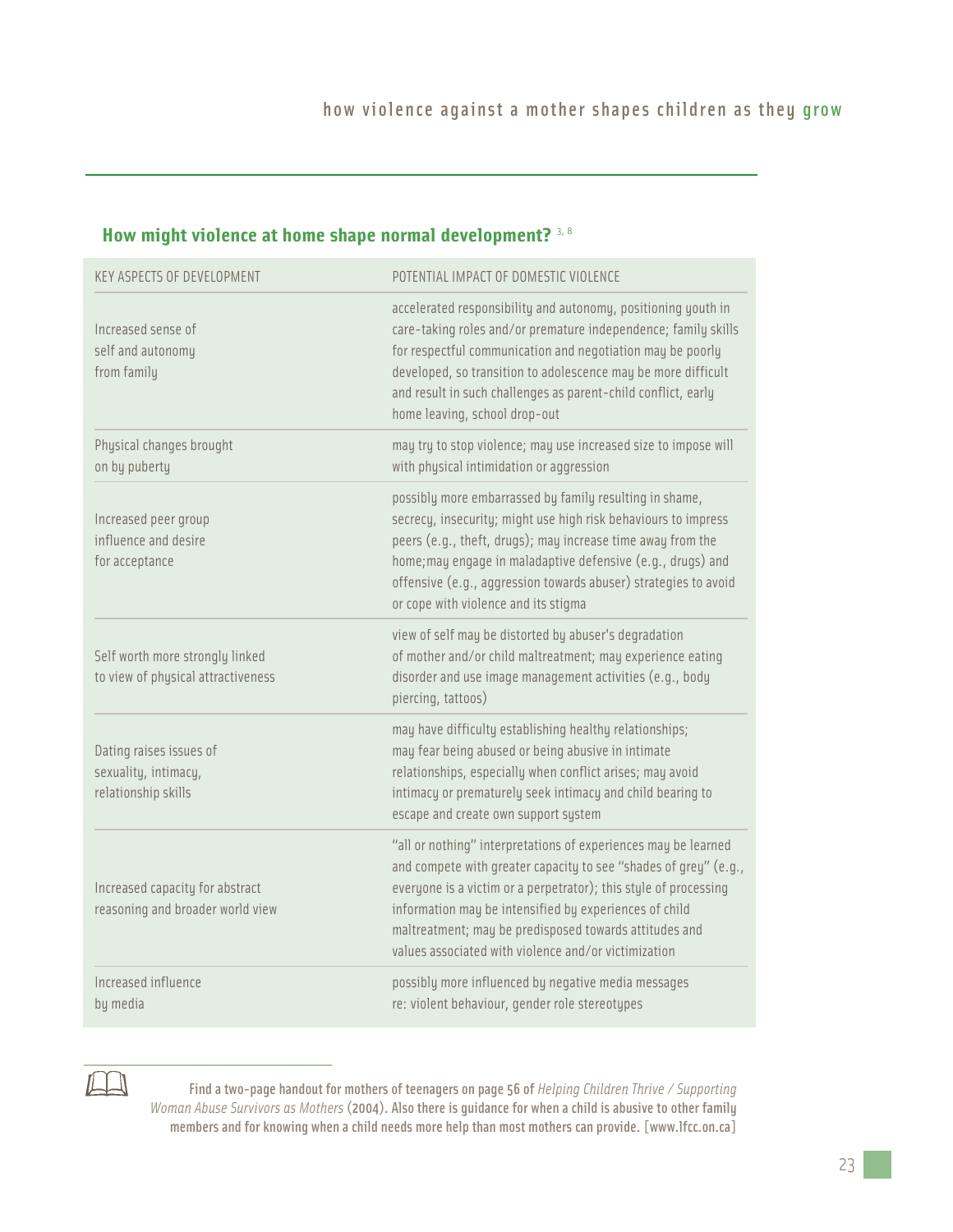

## **Coping and survival strategies** of young people<sup>2, 3</sup>

## *When facing a difficult situation, children and teenagers find ways to "cope"*

They come to an understanding (possibly distorted) about what is happening and deal with the flood of hurtful emotions. Their strategies can involve feelings (emotional), thoughts (cognitive), or actions (behavioural).

## **Some strategies may be helpful in the moment but are costly in the long run**

- coping strategies help a child get through a time of stress or crisis, such as when there is woman abuse at home
- however, if used as a general response to other circumstances, these strategies may create problems in the long run
- the longer a costly strategy is used, or the more effective it is in shielding a youth from overwhelming emotions and hurt, the harder it may be to modify or extinguish

Young children have limited coping strategies and need adults to buffer them from the harmful consequences of stress and adversities.

The following are coping strategies you may see in children and teenagers living with woman abuse and child maltreatment. Remember that coping styles vary with age and that some of these strategies can be triggered by other adversities such as severe marital conflict and parental substance abuse.

#### **Mental blocking or disconnecting emotionally**

- numbing emotions or blocking thoughts
- tuning out the noise or chaos, learning not to hear it, being oblivious
- concentrating hard to believe they are somewhere else
- drinking alcohol or using drugs

#### **Making it better through fantasy**

- planning revenge on the abuser, fantasizing about killing him
- fantasizing about a happier life, living with a different family or a kind father
- fantasizing about life after a divorce or after the abuser leaves
- fantasizing about abuser being "hit by a bus"
- hoping to be rescued, by super heroes or police or "Prince Charming"

#### **Physical avoidance**

- going into another room, leaving the house during a violent episode
- finding excuses to avoid going home
- running away from home

 $\mathbb{R}^3$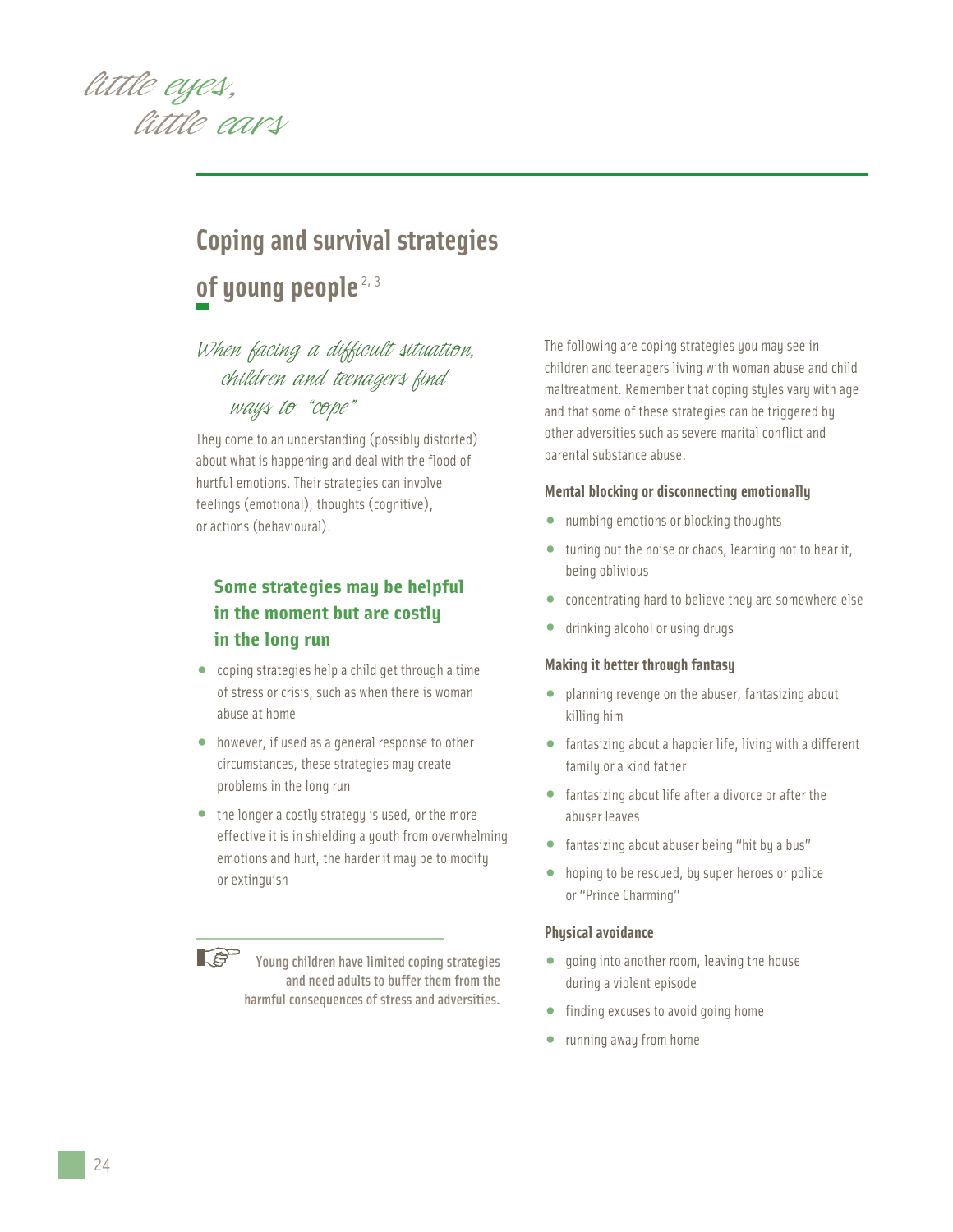#### **Looking for love and acceptance in all the wrong places**

- falling in with bad friends
- having sex for the intimacy and closeness
- trying to have a baby as a teenager or getting pregnant to have someone to love them

#### **Taking charge through caretaking**

- protecting brothers and sisters from danger
- nurturing siblings like a surrogate parent or taking the "parent" role with siblings
- nurturing and taking care of his or her mother

#### **Reaching out for help**

- telling a teacher, neighbour, or friend's parent
- calling the police
- talking to siblings, friends, or supportive adults

#### **Crying out for help**

- suicidal gestures
- self-injury, carving
- lashing out in anger, being aggressive with others, or getting into fights

#### **Re-directing emotions into positive activities**

- sports, running, fitness
- writing, journalling, drawing, poetry, acting, being creative
- excelling academically

#### **Trying to predict, explain, prevent or control the behaviour of an abusive man**

- thinking "Mommy has been bad" or "I have been bad" or "Daddy is under stress at work"
- thinking "I can stop the violence by changing my behaviour" or "I can predict it"
- trying to be the perfect child
- lying to cover up bad things (e.g., a bad grade) to avoid criticism, abuse or family stress



When the family is safe, gradually extinguishing strategies with negative effects while replacing them with healthier strategies is an important way to help children and teenagers.

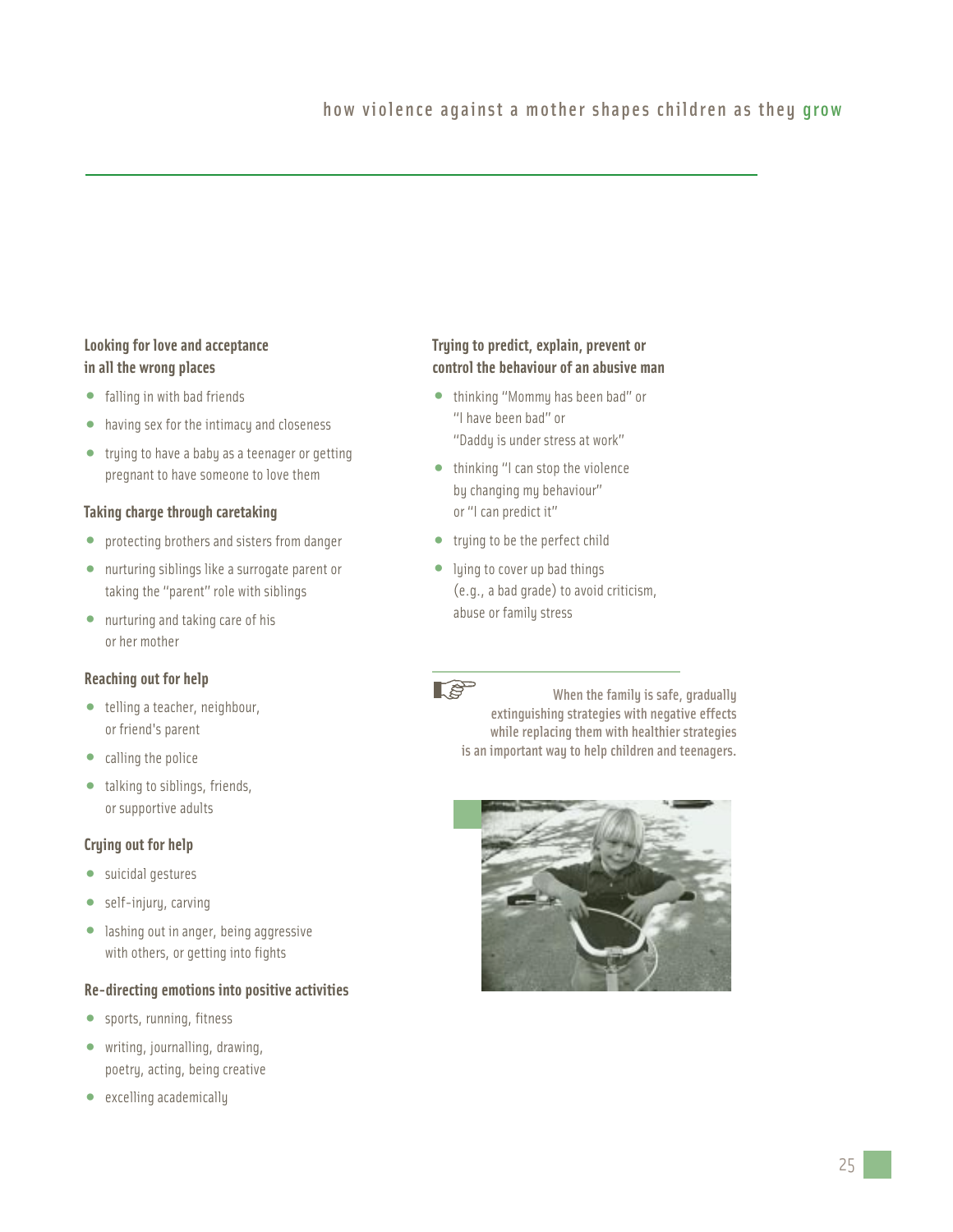

## **Roles children may assume** 3, 8

## *In our family, we adopt or are given "roles" we willingly or unconsciously play*

Examples of family roles are the mediator of disputes, the "baby" of the family, the prized child who can do no wrong, the responsible one on whom everyone relies, or the "black sheep" who does not fit in and is expected to disappoint the others.

Roles that develop or are assigned in families characterized by woman abuse reflect the unique ways each person adapts and copes with the secret, confusing, and dangerous situation in which they live.

#### **Key points about family roles...**

- a role may be imposed on the child or it may be assumed by the child
- children can play more than one role
- children may play roles before, during or in the aftermath of violence<sup>16</sup>
- during abusive incidents, child might play the referee, rescuer, deflector/distractor, or caretaker of younger siblings
- a child may use the role as a strategy to cope, so it might not be turned off overnight once the abuser is gone
- roles assigned by the abuser can lead to guilt, grief and other hurtful emotions, especially after he leaves

## **Examining family roles is important because...**

- it helps us understand how a child interprets and copes with violence (so we can intervene effectively)
- it helps us understand how different children in the same family can have dramatically different understandings of what happened in their homes
- it helps us understand how a child may think and feel once the abuser is gone
- it is a framework for understanding how tension can occur between siblings or in the mother-child relationship
- role identities formed in childhood are often used into adulthood<sup>16</sup>

For example, children who adopt pseudo-adult roles such as the "caretaker" may have difficulty adjusting when expected to assume the role of child once again. The "abuser's ally" may take up the role of the now-absent abuser. The "scapegoat" child's isolation within the family may be intensified by feelings of responsibility for the marital break-up. The "perfect child" may be impatient with and blaming towards siblings who misbehaved or otherwise "triggered" abuse by the abuser.

 $\mathbb{R}^{\text{sp}}$ Assessing the role of each child can be helpful when families continue to struggle with conflict or abuse even after the abusive man has left the home.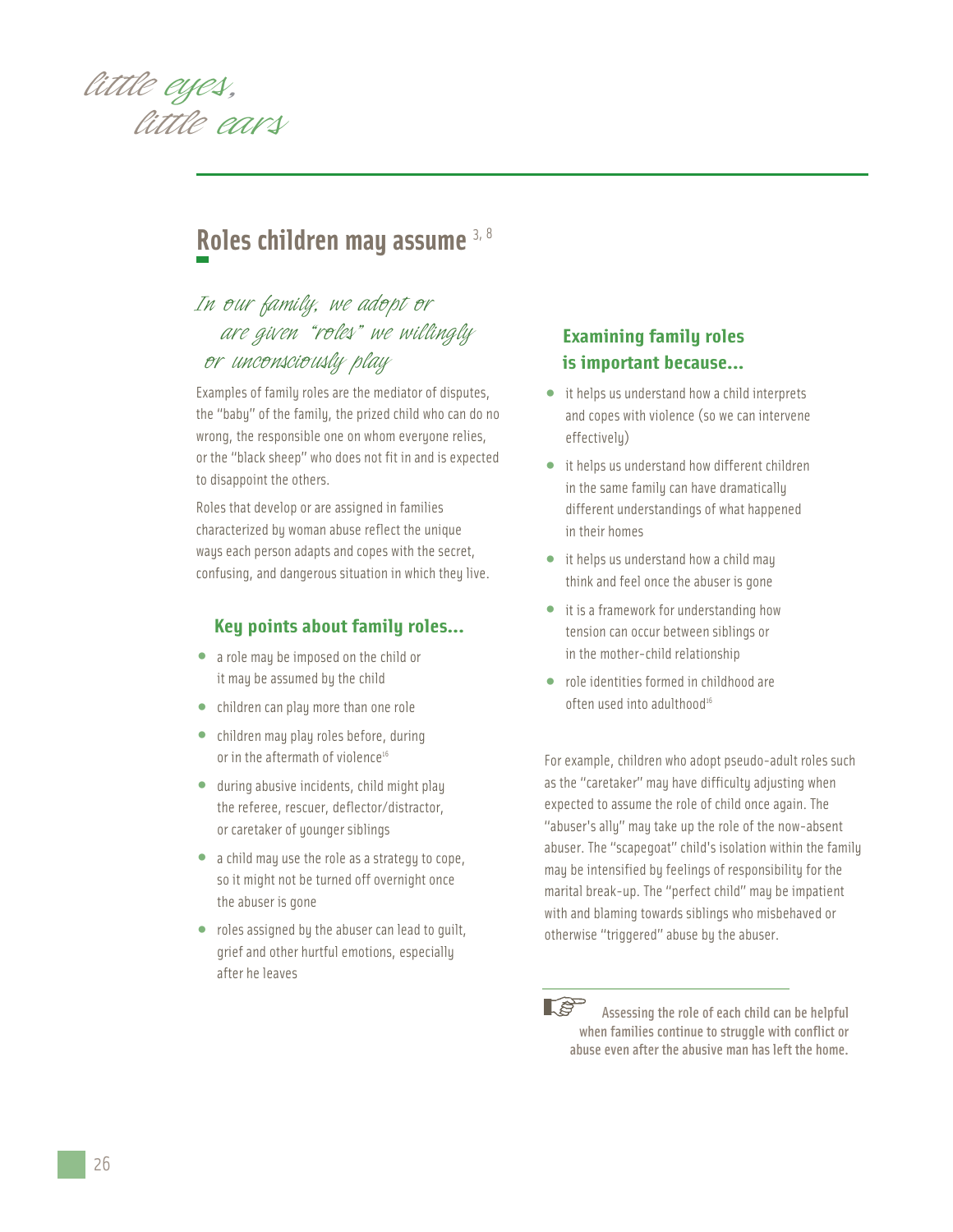These are examples of roles played by children and teenagers in families characterized by male violence towards their mother.

- **Caretaker** Acts as a parent to younger siblings and mother. May oversee routines and household responsibilities (e.g., meals, putting young siblings to bed), help to keep siblings safe during a violent incident and comfort them afterwards (e.g., reassuring siblings, getting tea for mother).
- **Mother's** The child who is privy to mother's feelings, **Confidant** concerns, and plans. After witnessing abusive incidents, his or her recollections may serve as a "reality check" for mother, if abuser later minimizes or lies about events.
- **Abuser's** The child who is treated better by abuser **Confidant** and most likely to be told his justifications for abuse against mother. May be asked to report back on mother's behaviour and be rewarded for doing so with, for example, privileges or absence of harsh treatment.
- **Abuser's** The child who is co-opted to assist in abuse **Ally** of mother (e.g., made to say demeaning things or to physically hit her).



| <b>Perfect</b><br>Child | The child who tries to prevent violence by<br>actively addressing issues (wrongly)<br>perceived as triggers, by excelling in<br>school and never arguing, rebelling,<br>misbehaving, or seeking help<br>with problems. |
|-------------------------|------------------------------------------------------------------------------------------------------------------------------------------------------------------------------------------------------------------------|
| <b>Referee</b>          | The child who mediates and tries to keep<br>the peace.                                                                                                                                                                 |
| <b>Scapegoat</b>        | The child identified as the cause of family<br>problems, blamed for tension between<br>parents or whose behaviour is used to<br>justify violence. May have special<br>needs or be a step-child to abuser.              |

For more information on the child's perspective, see Alison Cunningham & Linda Baker (2004). *What About Me! Seeking to Understand the Child's View of Violence in the Family*. London ON: Centre for Children & Families in the Justice System. [www.lfcc.on.ca]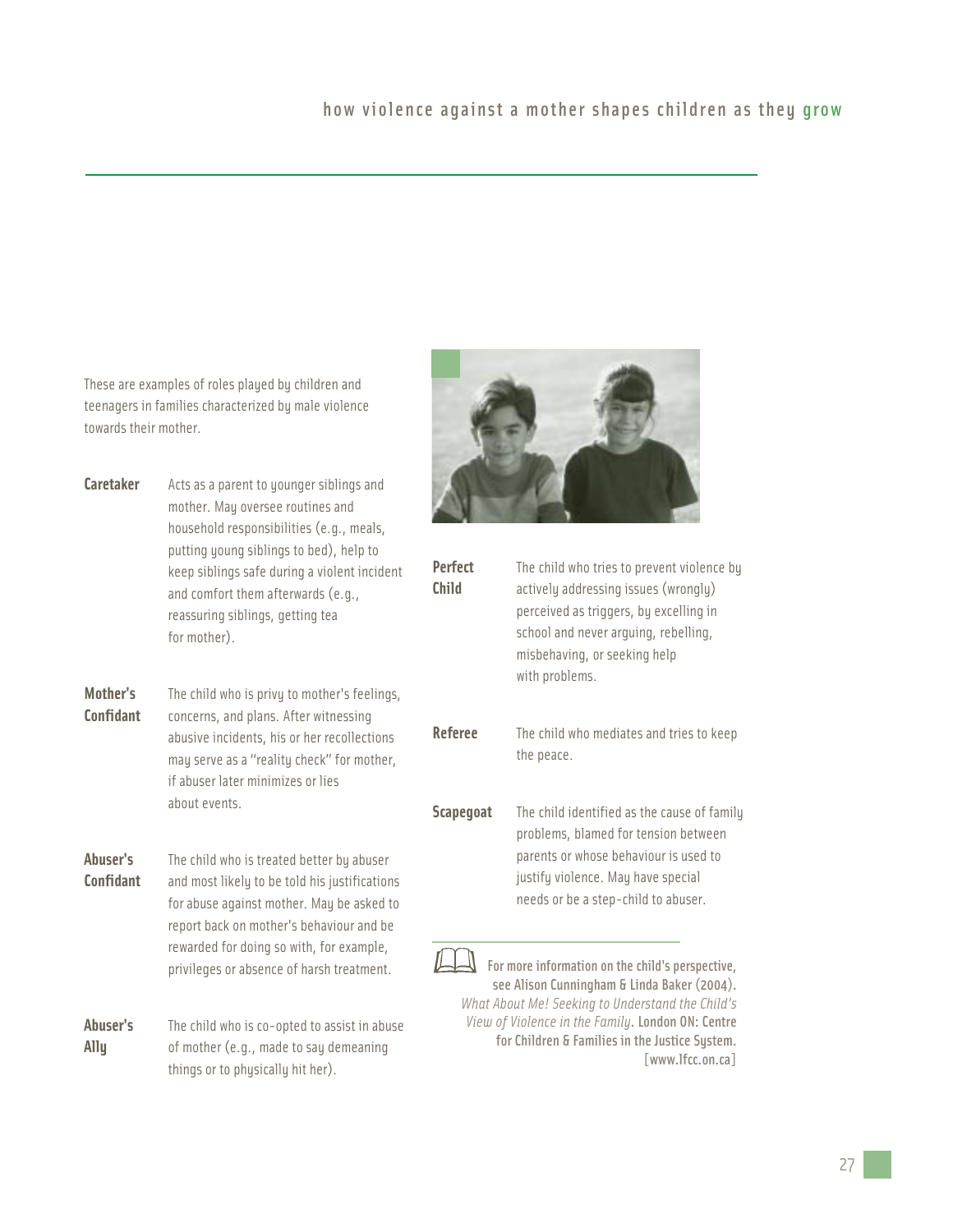*little eyes, little ears*

## **Services**

## *A range of services is available to help abused women and their children*

#### **Abused women's advocates**

Women's centres or abused women's advocacy agencies provide confidential counselling and support and can help women access the legal system.

#### **Crisis lines**

Check the telephone directory for the local crisis line. Some areas have crisis lines specifically for abused women.

### **Women's shelters and transition houses**

In Canada, there are 500 emergency shelters, transition houses, safe houses, and second-stage housing facilities. See www.shelternet.ca to find one near you. There are 31 shelters on Aboriginal reserves and others serving First Nations families. See the National Aboriginal Circle Against Family Violence: www.nacafv.ca

#### **Child protection agencies**

These organizations investigate and intervene when a child is or may be in need of protection from abuse or neglect by caregivers. Find information on this topic on page 37.

#### **Family-serving organizations**

These agencies provide a range of services including assessment and treatment that can include play therapy, parenting guidance and support, and family counselling.

#### **Police**

The police can lay charges for crimes such as assault and criminal harassment. An emergency 9-1-1 system is available in most - *but not all* - parts of Canada.

#### **Victim services**

Police-based or court-based services help victims of crime. For links to programs across Canada, see www.vaonline.org

#### **Abusive men's treatment programs**

Most programs accept self-referred and court-ordered clients. The National Clearinghouse on Family Violence has a directory of over 200 Canadian programs.



The National Clearinghouse on Family Violence has directories of Canadian services for both victims and perpetrators of family violence.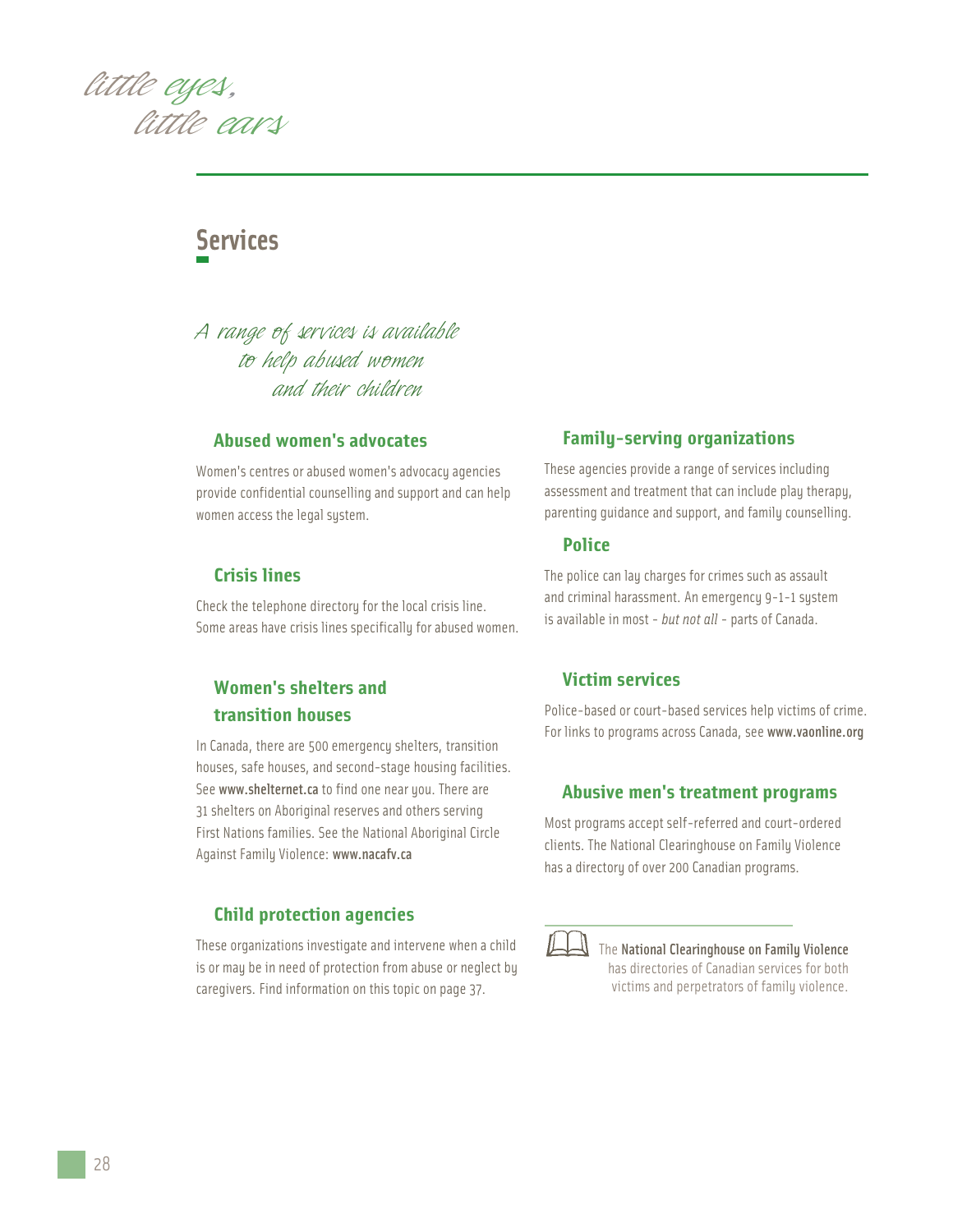## **Supporting women as parents**

## *Helping a mother is among the most effective strategies to help her children*

A mother's love, affection, availability, and investment in her children's well being and healthy development are powerful factors to harness in our work helping children. Each day yields dozens of priceless opportunities for "teachable moments" which foster healing and promote healthy development.

### **Three strategies for helpers**

"Counselling" may be the first thing that comes to mind when we think about how to help. But these three strategies are also important interventions.

**1. Ending a child's exposure to domestic violence and maltreatment is the single most important way to help children.**

Severity of violence (including frequency) and the number of types of maltreatment are statistically correlated to the probability and level of later problems in children.<sup>12</sup> Using psychological testing as the measure, most children function in the "normal range" after the exposure to violence stops and they can feel safe.

**2. If required, help the family find a safe place to live, a source of income, and other features of daily living to meet basic needs and create stability.**

Outcomes in children are also statistically correlated with stresses and adversities typically seen in conjunction with domestic violence, such as socio-economic disadvantage, low standard of living, low parental educational level, parental alcohol problems, and child sexual abuse.8, 12, 13, 14

**3. Support women as mothers by fostering good parenting skills and encouraging them to address any personal issues compromising their parenting (e.g., depression).**

Outcomes in children exposed to domestic violence are correlated with family functioning and parenting style including discipline techniques. 8, 13, 14



Find a pamphlet with 10 tips for parenting children who lived with domestic violence at www.lfcc.on.ca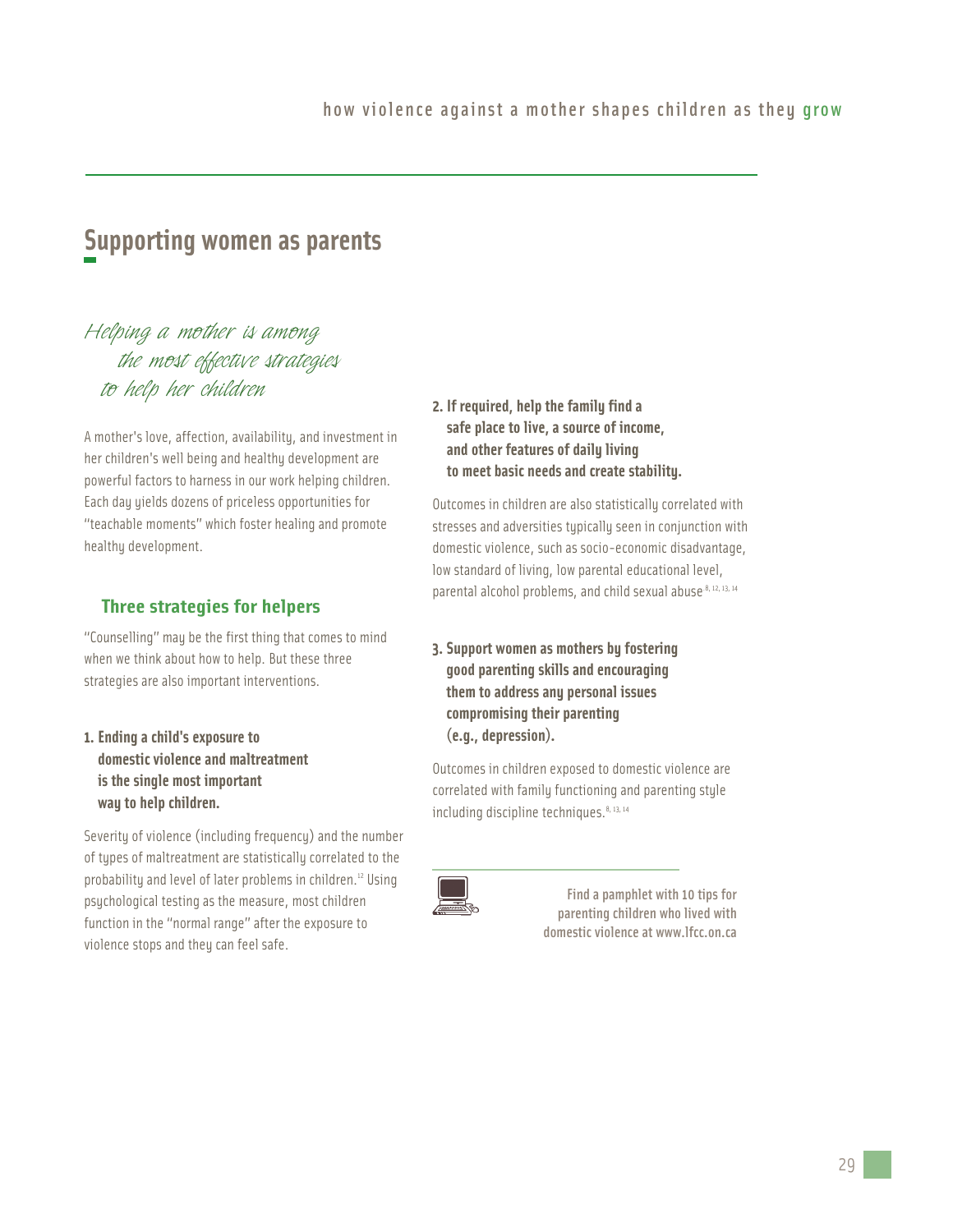*little eyes, little ears*

## **How to help**

## *Our helping can take many forms...*

counselling (individual, group or family), legal and practical advocacy with mothers, and educational approaches.

#### **Symptom-specific interventions**

Some approaches address the struggles and difficulties children manifest. For example, Project Support helps women whose children have conduct disorder.<sup>20</sup> Many approaches are well supported for use with child and adolescent depression.<sup>1</sup>

#### **Violence-specific interventions**

Techniques used with children include individual childcentred therapy, $18$  child-parent psychotherapy, $21$  traumafocussed cognitive behavioural therapy,<sup>7</sup> play therapy, healing of the mother/child bond,<sup>6</sup> and many different psycho-educational group programs. Because most children living with woman abuse experience other types of abuse, techniques validated for child abuse may also help.<sup>7</sup>

## **Issues potentially addressed by interventions with children and teenagers**

- trauma symptoms or traumatic grief symptoms
- distorted thoughts about abuse (e.g., self-blame, victim blaming, and shame)
- management of intense emotions, such as anger or anxiety
- stress management and relaxation techniques
- modifying or extinguishing costly coping strategies
- building constructive problem-solving skills
- improving self-confidence and perceived capacity for self-protection

*Be aware of how "safety planning" can be experienced by a child who already feels the world is dangerous and unpredictable.* **-**

## **In addition to helping women with their own healing, these areas can be helpful**

- positive parenting practices such as non-physical discipline
- parent/child communication skills
- parenting skills designed for children who lived with violence
- modelling of constructive problem solving and management of emotions

### **Issues to work on with mothers and children together**

- mapping out expectations for healthy (non-violent) family relationships
- strengthening healthy communication and practising problem-solving
- establishing safe ways to talk together about the past
- working to heal and move forward as a family
- identifying activities and engaging in family "fun"

 $\mathbb{R}^3$ Healing the father/child bond in a healthu way that holds abusive men accountable is a difficult but worthwhile goal in the appropriate circumstances.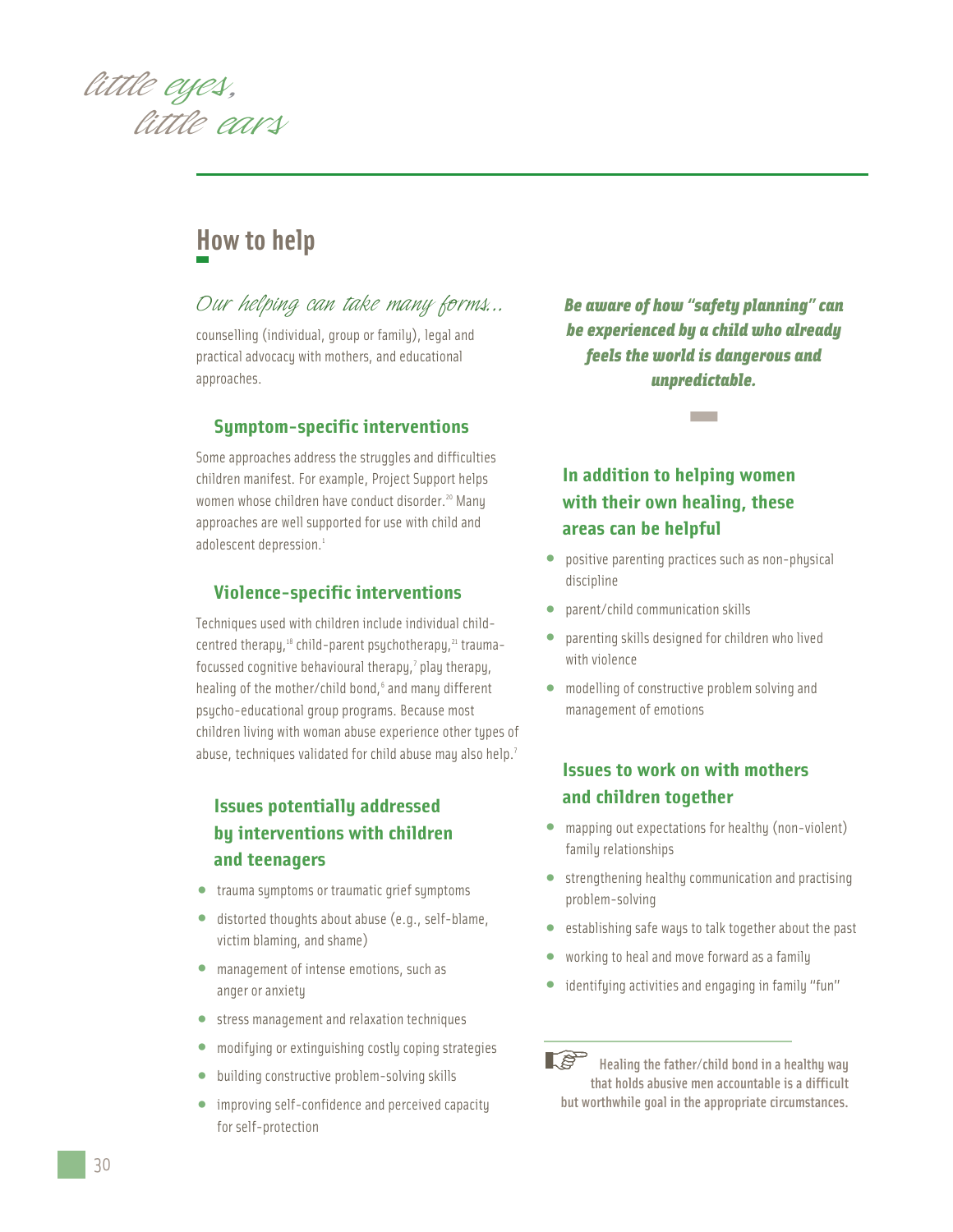#### **Some points to keep in mind**

Research on this topic generally suffers from methodological limitations, but the best evidence now available suggests interventions be individualized and logically derived from an understanding of each child's unique situation.<sup>8</sup>

#### **Begin with a thorough trauma assessment**

Woman abuse varies greatly in the forms it takes and in variables such as duration, severity, frequency, and harm caused. Most children who lived with severe woman abuse have experienced direct maltreatment and other traumas as well. Exposure to more than one adversity or trauma elevates concern.

#### **Look for how a child's problems are manifested**

Sometimes a violence-specific intervention is the best course of action while sometimes a symptom-specific intervention is dictated. Determine which patterns of behaviours, emotions or thoughts are concerning to caregivers and teachers. That information can be a guide to intervention planning and case management.

#### **Timing is important**

You can do the right thing for the right child at the wrong time. Ask yourself if this is the time to intervene with this child using a violence-specific intervention or if other issues must be addressed first.

#### **Think developmentally**

How individuals remember and are affected by traumatic events depends in part upon their age at the time. Also, coping styles vary with age. Children, teens (and also adults) may remember past events through the eyes of the age they were at the time. However, they may judge themselves using today's expectations of themselves (e.g., "why didn't I just run away?") Some traumas in early life (e.g., child sexual abuse) may re-emerge as issues in later stages, like when beginning to date.

 $\mathbb{R}^3$ 

Exposure to adversities over several developmental stages will be more detrimental because negative effects can accumulate.

#### **Use collaborative approaches**

Our well-meaning efforts to help sometimes reinforce the disempowerment of women and children. We should work together to support women as mothers without penalizing them for the behaviour and choices of an ex-partner.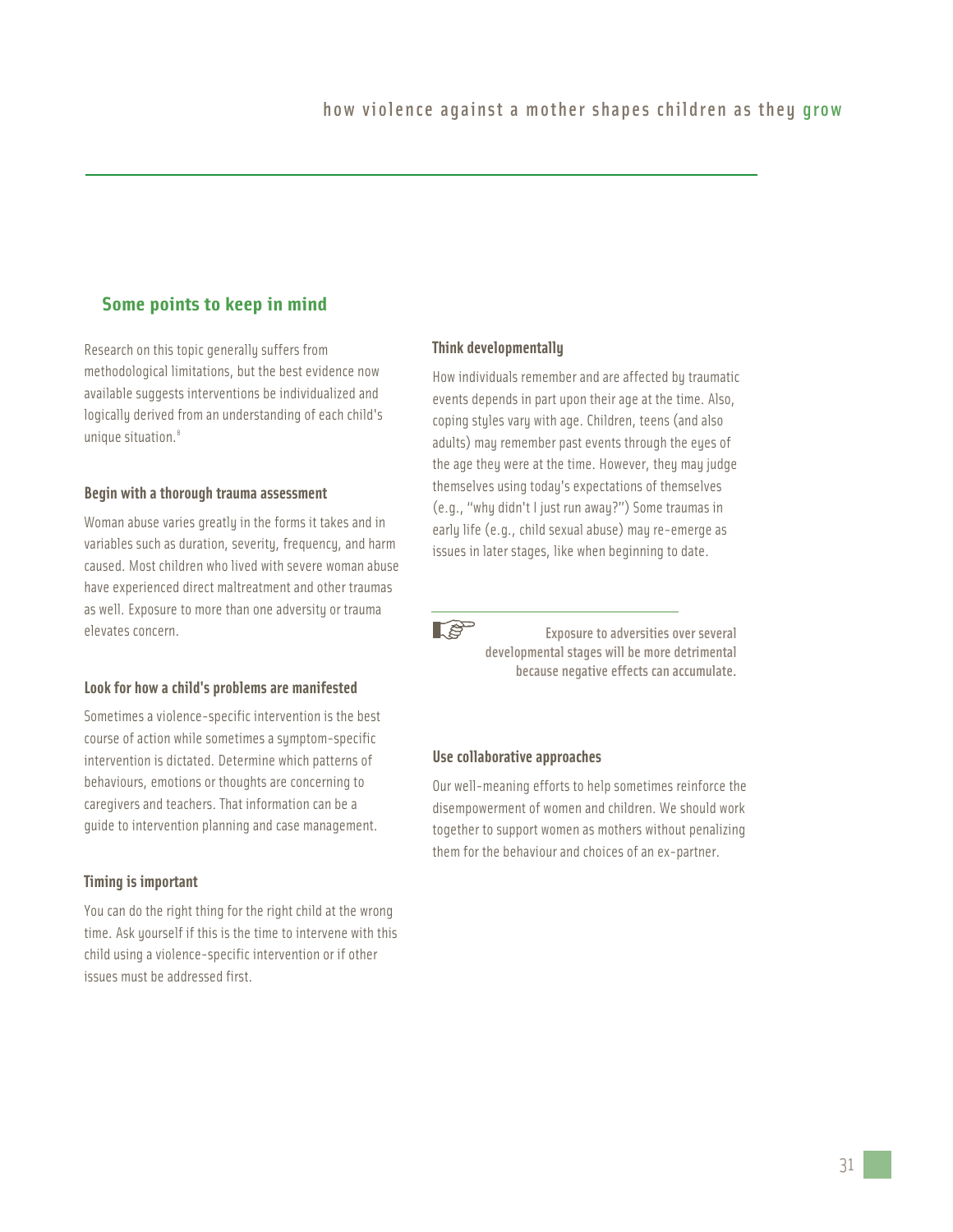

## **The need for differential response** <sup>2</sup>

*Interventions should ensure safety and respect individual needs and differences*

In devising an intervention strategy, service deliverers consider the severity and frequency of violence, look for power and control tactics, and ask about any other adverse experiences affecting the children.

#### **Woman abuse is different than marital conflict**

While woman abuse can occur without physical assaults, relatively minor incidents such as slapping and pushing can occur once or twice in relationships not otherwise characterized by coercive control tactics.<sup>19</sup>

### **The hallmark of woman abuse is coercive control**

Woman abuse involves the ongoing, instrumental use of coercive control tactics against a woman by her partner to meet his needs. Physical violence or the threat of it is often present.

## **Marital conflict is different than woman abuse**

Marital conflict may be part of an abusive relationship. However, marital conflict characterizes a substantial number of intimate relationships where one will not find woman abuse.

### **The two are often confused in research**

The boundaries between marital conflict and woman abuse can be blurred in general population surveys, minimizing the true impact of woman abuse on adult victims and their children. Also, symmetry between the rates of violence reported by men and women are likely to occur when sporadic violence within the context of marital conflict is lumped together with the patterns of intimidation and threat that characterize woman abuse.

## **The type of intervention will be different**

Couple therapies appropriate for marital conflict are ineffective for relationships characterized by woman abuse and may increase the risk faced by a woman and her children. Likewise, the reverse is true. Interventions designed for male perpetrators of woman abuse are not appropriate to deal with marital conflict.



Judy Martin, John Langley & Jane Millichamp (2006). *Domestic Violence as Witnessed by New Zealand Children*. New Zealand Medical Journal, 119: 1-14.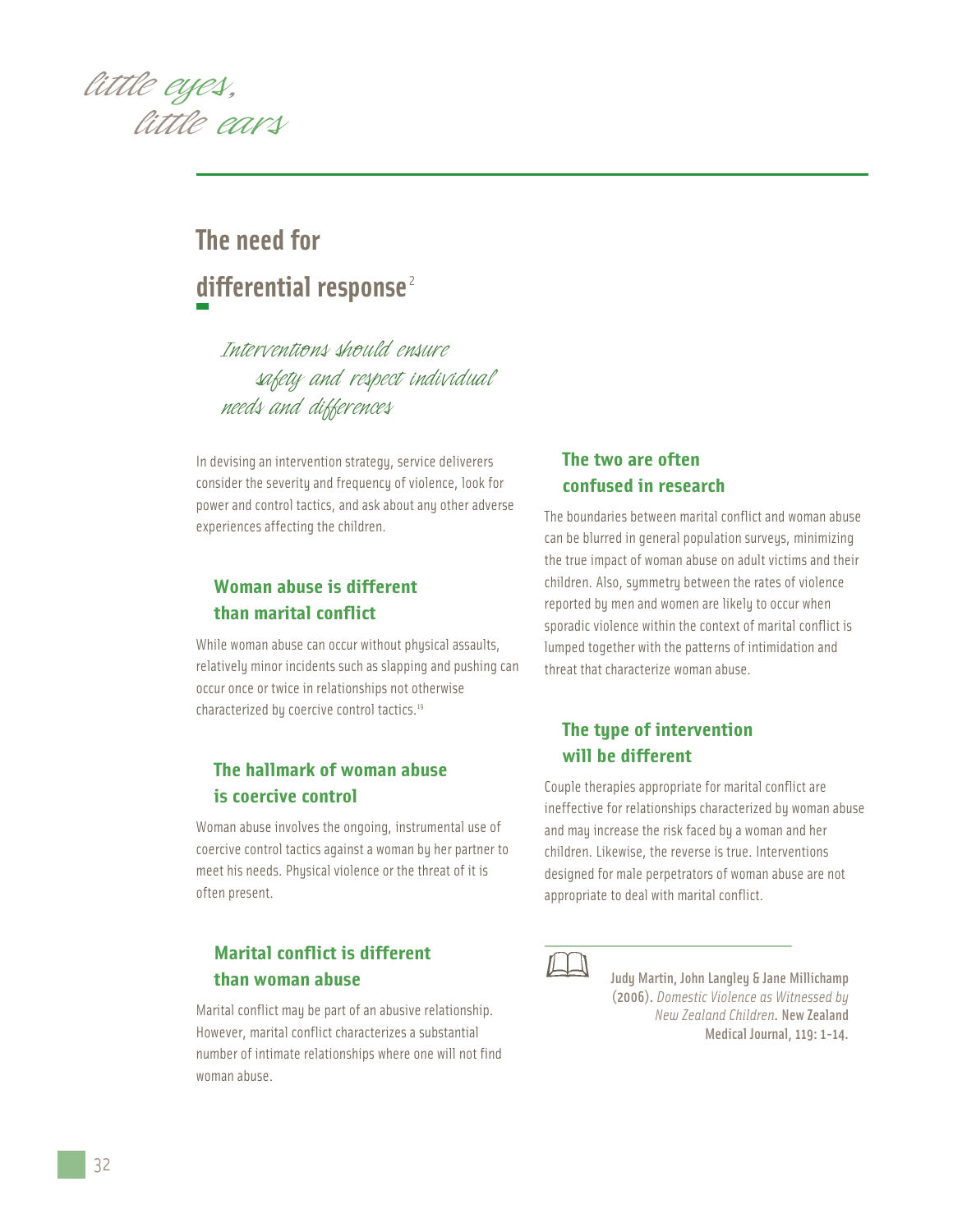| <b>Exposure to woman abuse</b>                                                         | Surveys of the general population<br>show that most children grow up<br>with no violence in their home,<br>some will see verbal conflict,<br>some will see one or two acts of |
|----------------------------------------------------------------------------------------|-------------------------------------------------------------------------------------------------------------------------------------------------------------------------------|
| Exposure to isolated/sporadic<br>violence in the context of severe<br>marital conflict |                                                                                                                                                                               |
| <b>Exposure to verbal marital conflict</b>                                             | physical violence (probably in the                                                                                                                                            |
| No marital conflict, no violence                                                       | context of marital conflict) and<br>some will live with woman abuse.                                                                                                          |

### **The adversities of childhood**

Other co-occurring challenges potentially affecting the children are ideally considered in planning an intervention for children.

*A mother's ability to be the best parent she can be may be compromised by the abuse and its emotional and financial consequences.*<sup>2</sup> **-**



Adverse Childhood Experiences Study: www.acestudy.org

Large-scale studies of childhood like the ACE Study help us see that children who live with woman abuse will typically face other challenges as well. The more frequent the physical abuse of a mother in a family, the more likely these are true:

- The child is maltreated (emotional or physical neglect, physical or sexual abuse, or emotional abuse) and subject to physical punishment.<sup>12, 14, 15, 23</sup> This is sometimes called poly-victimization or multiple victimization.
- The family experiences socio-economic hardship, unemployment, alcoholism, parental criminality, and/or the recent introduction or exodus of a parental figure. 9, 12, 14

For many children, this "package" of adversities will compromise health, emotional well-being and academic success, in the short and/or long term. Statistically, the effect appears cumulative: the more types of victimization and adversities, the longer they last, and the more severe they are, the more profound is the ultimate effect.

 $\mathbb{R}^n$ 

Children may also be "exposed" to violence in the media (like movies and music lyrics), in the news, on the play ground or in school corridors, and some children are exposed to violence in their neighbourhoods.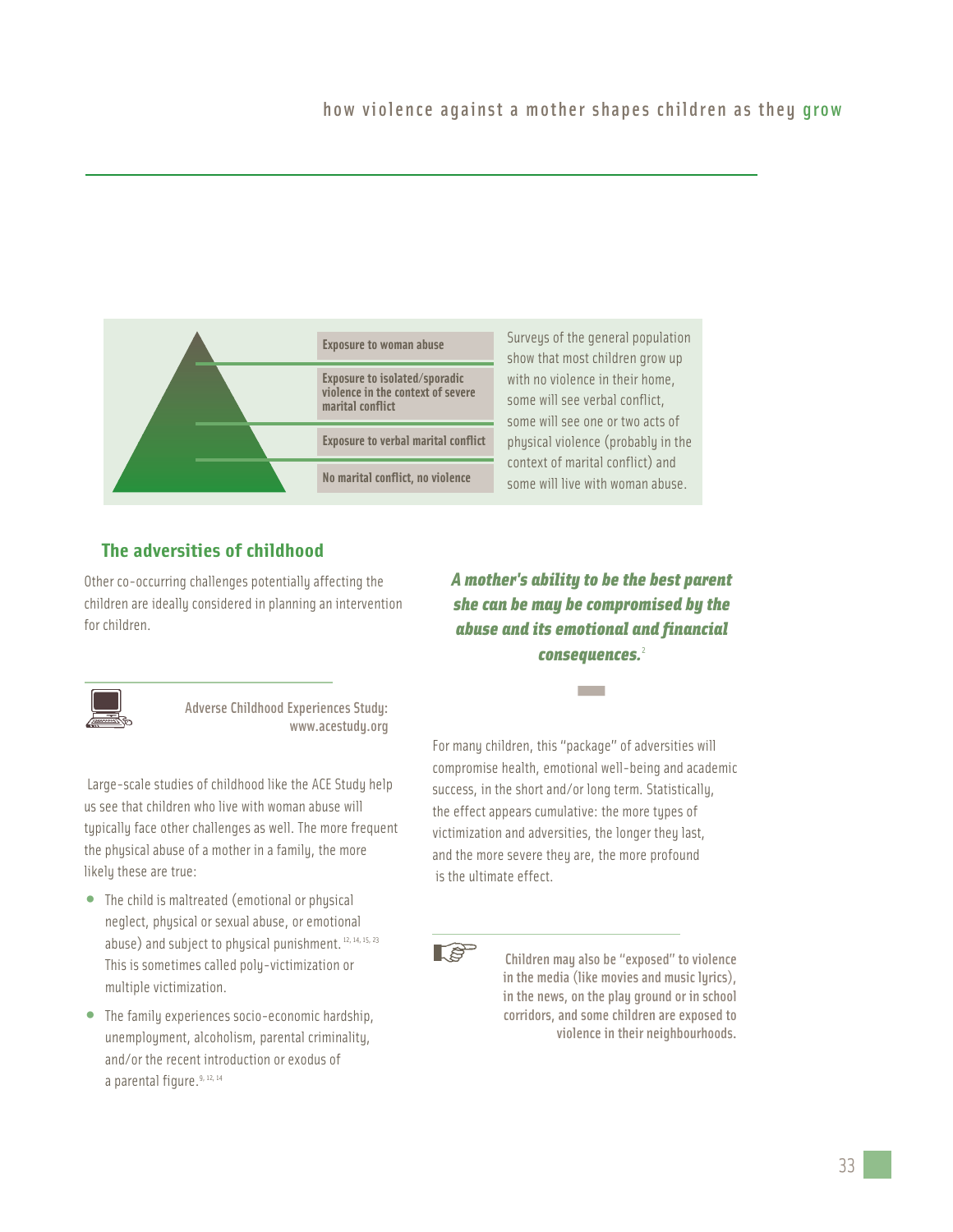

## **Responding to child disclosures** <sup>2</sup>

## *When working with children, some may tell you they are being abused*

A child may tell you that someone is hurting him or her, that she worries about someone who may hurt her, or that he is not taken care of properly or supervised at home.

If you suspect a child is being abused, at risk of abuse, or not having basic needs met, it is your legal responsibility (in most parts of Canada) to call the appropriate child protection authority: see page 37.

While you may consult a supervisor for guidance, if you heard the child disclose abuse or neglect, you must make the call, and you must call immediately. Letting the child leave your agency before you make the report can put him or her at risk.

#### **Disclosures of woman abuse**

A child may tell you that his or her mother is being hurt by her partner. In some parts of Canada, this is explicitly a reason to involve the child protection authorities. Exposure to domestic violence may be seen as a form of emotional harm or as a factor that elevates the likelihood a child will be maltreated directly. If unsure of the situation in your province or territory, consult your supervisor or ask the local police.

**LS** Ask the child if others are ever hurt when Mommy gets hurt. If the answer is yes, ask, "who?" If the child says "me" or another child such as a sibling, call child protection services.

If you are unsure how to respond, you can call the authorities and ask for guidance.

## **When a child makes a disclosure of abuse...**

... stop for a minute and take stock of the enormous responsibility you have:

- appreciate how difficult it was to reveal a family secret
- assume the child has decided that help is needed
- understand the risk to the child if you do not respond appropriately



Failure to act may discourage a child from telling anyone for a long time and place him or her at risk of further harm.

## **Allow the child to tell his or her story**

Use active listening. Do not pressure the child to talk. Remember that your role is not to gather evidence or conduct an investigation.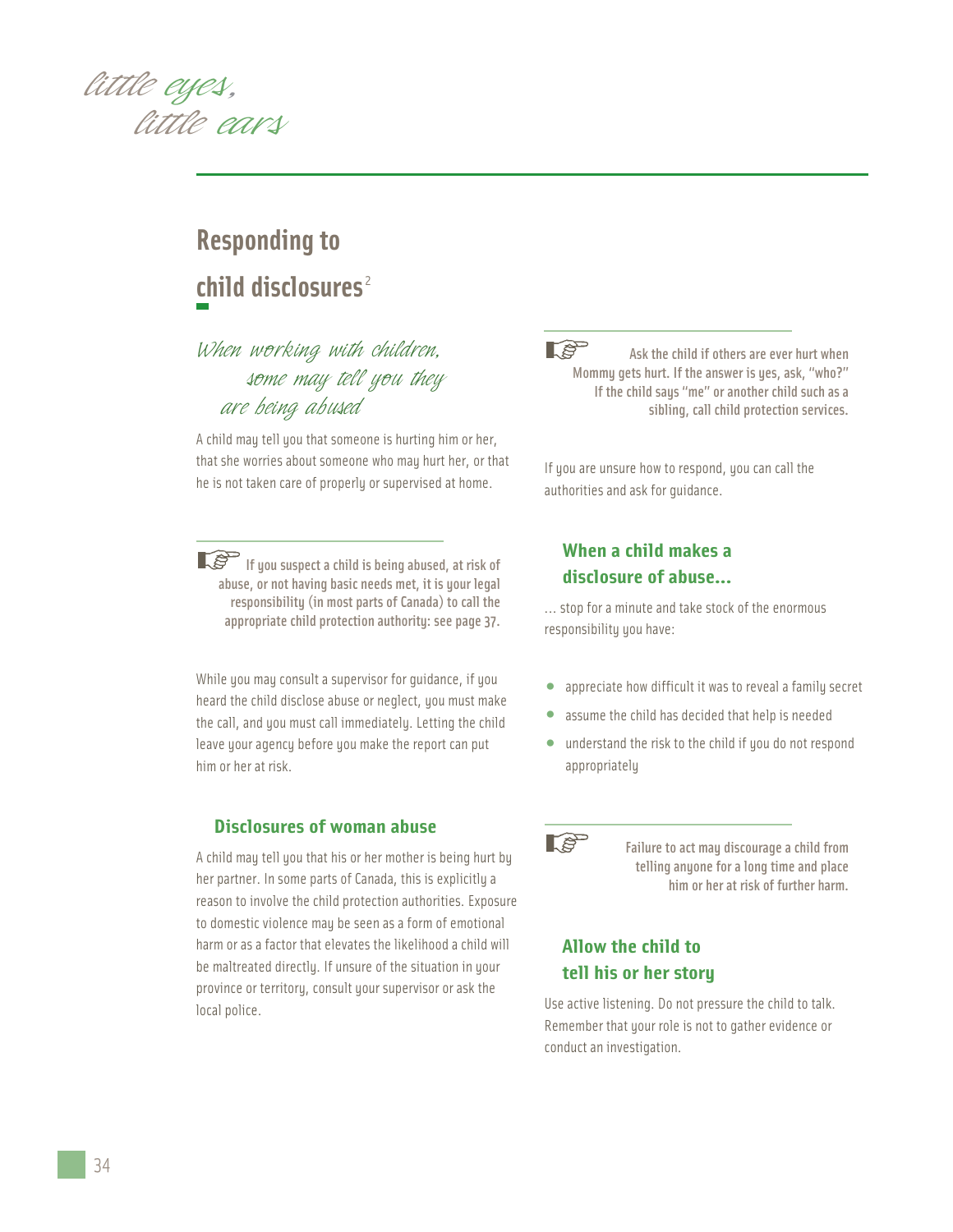## **Reassure the child by validating his or her feelings**

Acknowledge the child's feelings with statements such as "sounds like that was scary for you." Depending upon the situation, it may be helpful to say you are glad he or she told you and that you want everyone to be safe.



If a child asks you to keep this secret, it is important to explain that you may need to tell someone whose job it is to help children be safe.

## **Do not criticize or speak negatively about the abusive parent**

Children often have confused feelings. They may hate the abuse, but have a close bond to the abusive parent and enjoy times spent together. Reluctance to tell may be linked to a fear of marital separation. If you criticise the abusive parent, a child's feelings of loyalty and protectiveness toward the parent may cause the child to feel that you are not the person to speak with about the abuse.



A child who does not receive the hoped-for reaction may not disclose again.

## **Do not make commitments you cannot keep**

Statements such as "I'll keep your secret" or "I won't let him hurt your mom anymore" may diminish a child's trust in you and others if subsequent experience shows those statements were not true. The child might come to believe that no one can help and it is not worth telling anyone.

## **Follow the child's lead**

Some children have short attention spans and spend little time on any one topic, even if it is a distressing one. Let the child say as much or as little as needed.

*The Canadian Incidence Study of Reported Child Abuse and Neglect found that, among substantiated incidents of exposure to domestic violence reported to or discovered by child protection authorities, in 9% of cases there was emotional harm serious enough to require treatment.* **-**



Nico Trocmé, Barbara Fallon, Bruce MacLaurin et al. (2005). *Canadian Incidence Study of Reported Child Abuse and Neglect - 2003: Major Findings*. Ottawa ON: Minister of Public Works and Government Services Canada. [www.phac-aspc.gc.ca/nc-cn]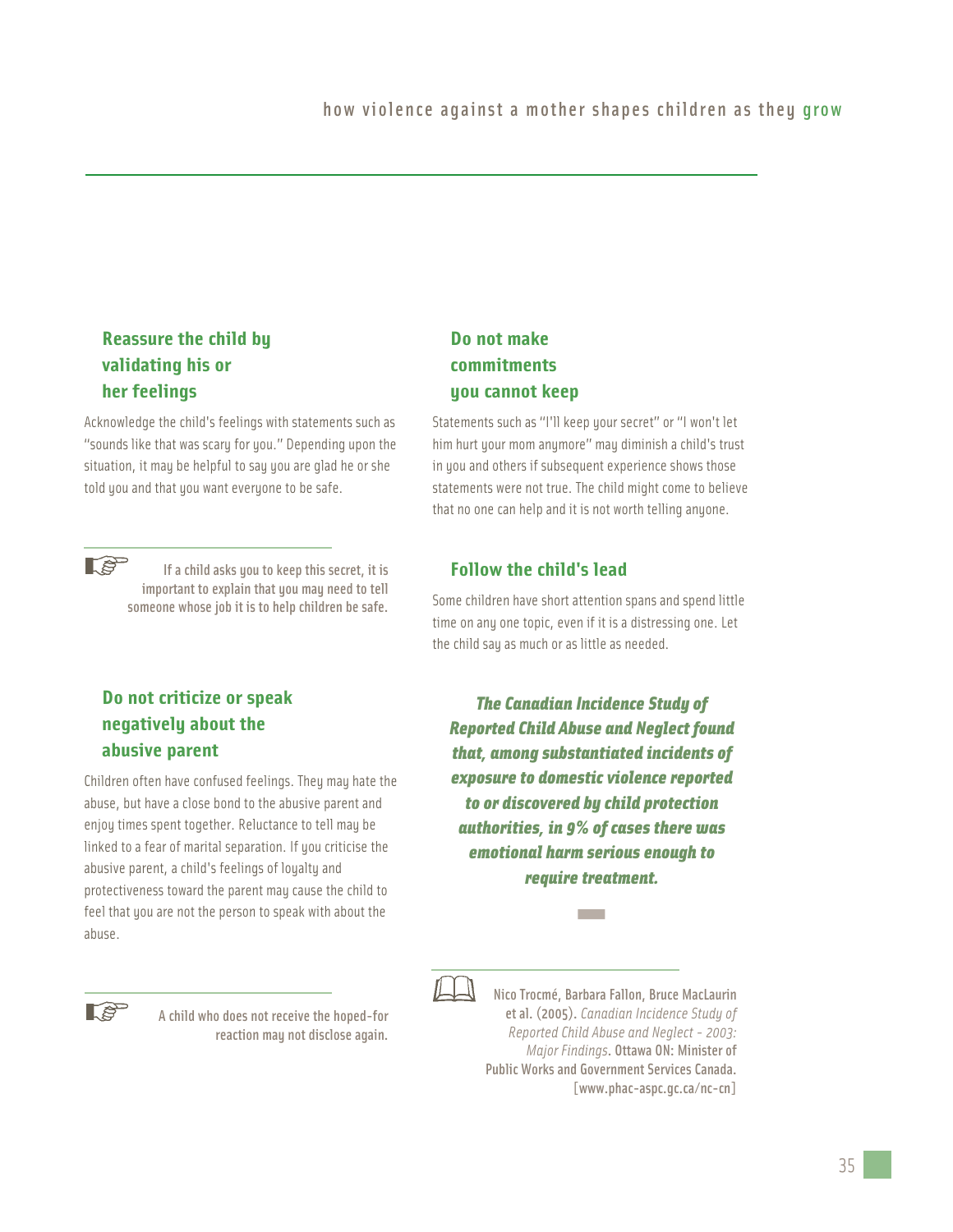

## **Barriers to child disclosure** <sup>2</sup>

## *Children take an enormous risk in revealing family secrets*

It is a common misperception that children experiencing abuse at home will readily tell adults such as teachers, counsellors, or health practitioners.

While most children will blithely relate intimate family things that would mortify their parents, children who grow up with woman abuse or child maltreatment are just the opposite. They are warned or know instinctively that revealing family secrets will have dire consequences. At an age when children want to blend in with peers and be the same, they have already realized how different their family is.

#### **Why would children not tell?**

This depends on many factors including age and relationship with the abuser. Also important in some cases are:

- not understanding that abusive behaviour is wrong or not normal
- embarrassment or desire for privacy
- being warned to "keep your mouth shut"
- being denied contact with people who could intervene (e.g., doctor) or having that contact monitored
- believing they caused the violence
- having no trusted adult in their lives
- fear of consequences for themselves (e.g., being taken from the family)
- fear of consequences for the family (e.g., arrest of father, divorce, mother being hurt)

# *Children may deny anything is wrong even if asked a direct question.* **-**

## **What is at stake for a child in telling someone?**

- risking more (or worse) abuse
- potentially being "taken away" by child protection services
- being pitied, shunned, or teased by other kids
- having family be angry at them and/or being kicked out of home

Some fears are realistic and some are misunderstandings.



Child Witness Project (1995). *Tipping the Balance to Tell the Secret: The Public Discovery of Child Sexual Abuse*. [www.lfcc.on.ca]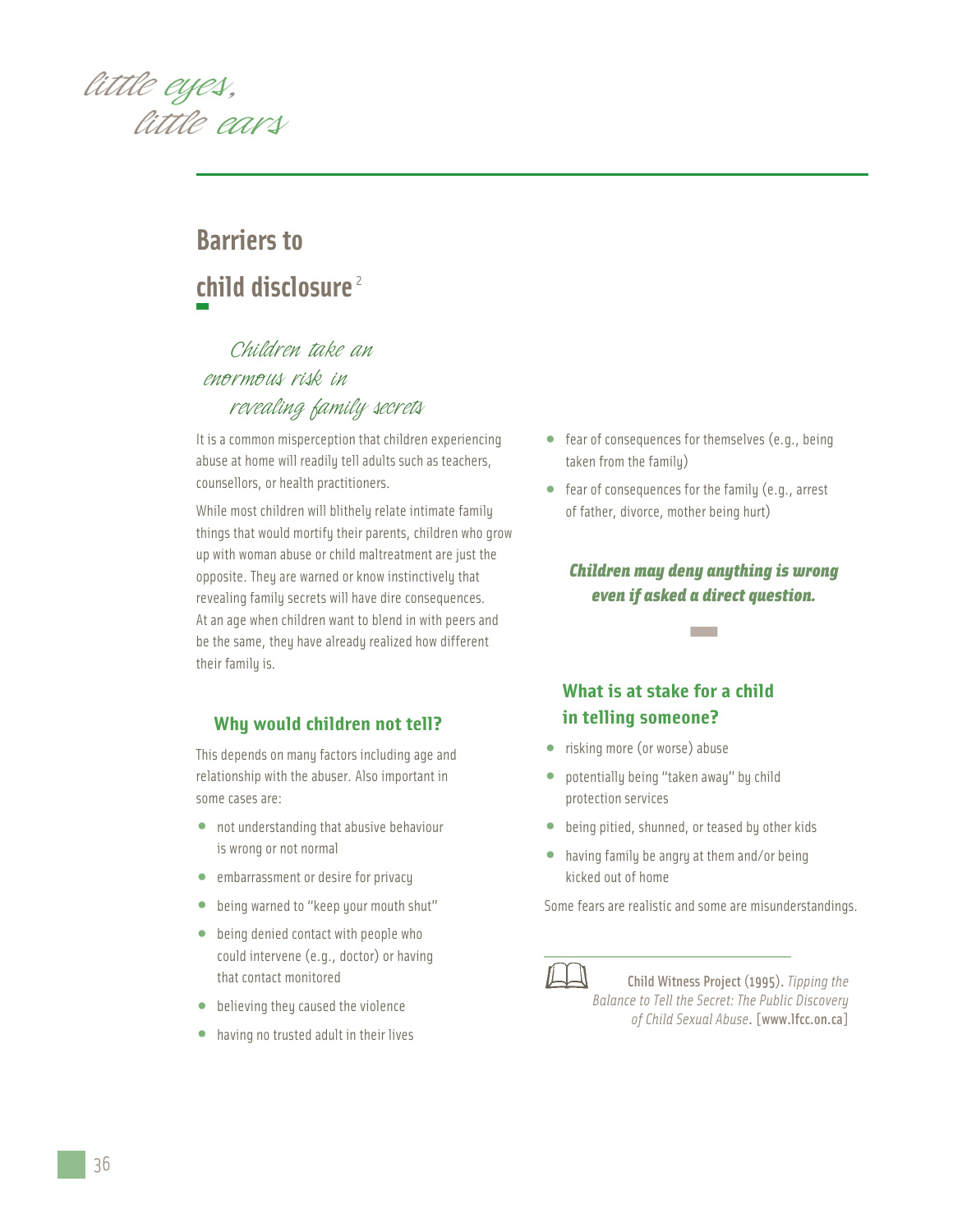## **Reporting child maltreatment**

## *Report suspected maltreatment to the appropriate authority without delay*

Each province and territory has its own system for investigating and responding to child maltreatment. Some differences exist but there are many common elements.

## **Statutes and regulations**

The legal framework will be spelled out in a statute and regulations defining the powers and jurisdiction of provincial or territorial child welfare authorities. For example, you will find the *Child & Family Services Act* in Nunavut and the *Youth Protection Act* in Quebec.

## **Legal definition of "child in need of protection"**

The legal definition typically describes experiencing or being at risk for physical abuse including inappropriate discipline, sexual abuse, emotional or practical neglect, denial of medical or dental care, and factors causing emotional harm or injury.

**LAP** 

Exposure to domestic violence is one of the factors that may cause emotional harm or injury. This is spelled out in the statutes of some provinces/territories and implied in others.

## **When a child is living with domestic violence, is that a reason to make a report?**

If unsure, call the local child protection agency and ask for direction. Be prepared to describe the specific circumstances of the child about whom you are concerned. A skilled social worker will consider a range of factors to evaluate each situation individually and determine if an investigation is required.

 $\mathbb{R}^n$ Children who live with domestic violence are often abused directly, especially if the abuse against the mother is frequent or severe.<sup>23</sup>

## **How to find the child protection authority where you live**

- call the police to ask where you must report suspected child abuse
- visit www.cwlc.ca(the Child Welfare League of Canada) or www.fncfcs.com (the First Nations Child & Family Caring Society of Canada)

Chiachen Cheng, Catherine Munn et al. (2006). *Child Maltreatment: A "What To Do" Guide for Professionals Who Work With Children*. Ottawa ON: National Clearinghouse on Family Violence. [www.phac-aspc.gc.ca/nc-cn]

> Child Welfare League of Canada (2001). *Parenting in Canada*. [www.cwlc.ca]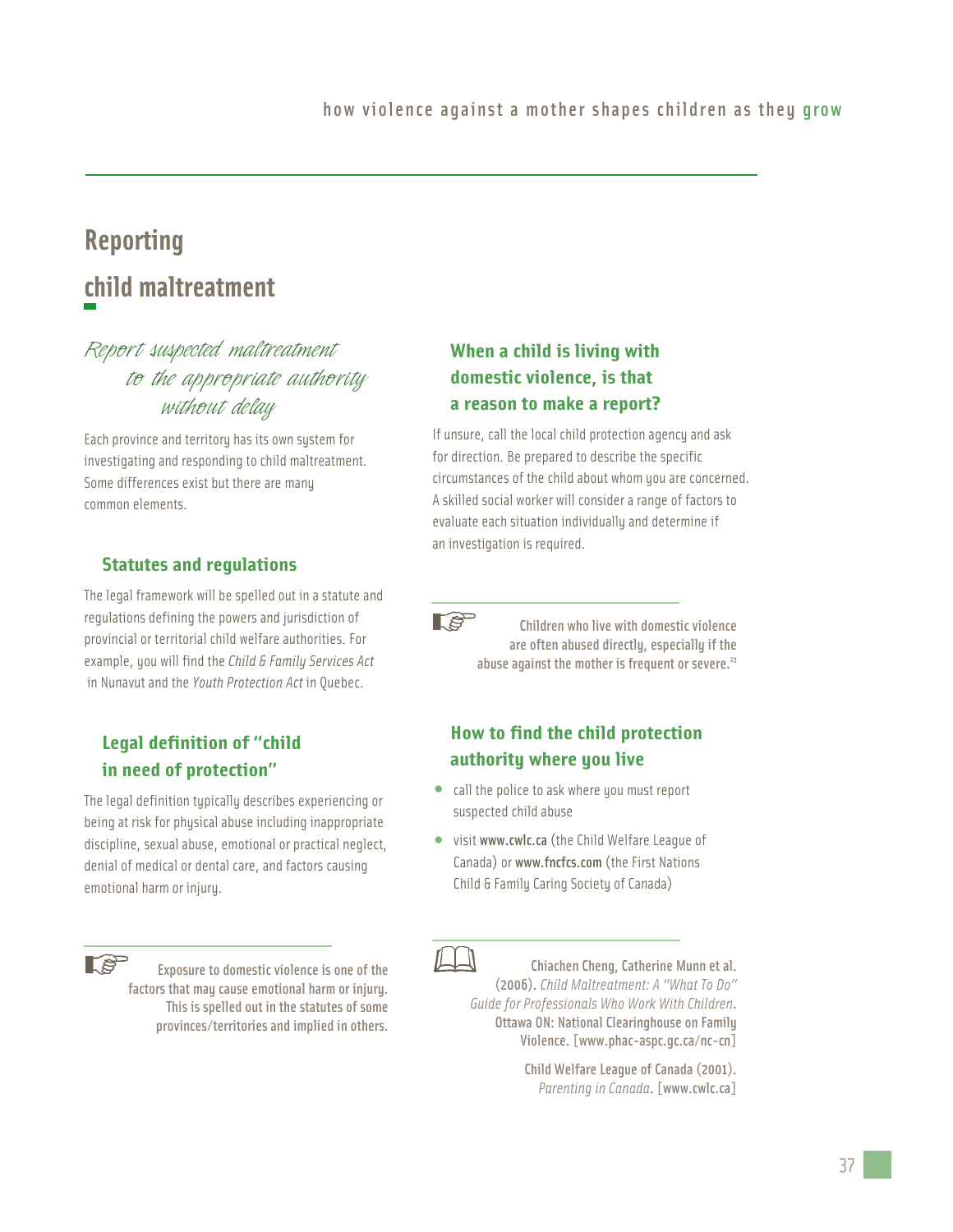*little eyes, little ears*

## **Taking care**  of yourself<sup>2</sup>

## *Hearing horrific stories from women and children changes us*

Be prepared for the emotional impact you may feel when working with victimized women and children. Their stories may leave you feeling sad, angry, or shocked. While these feelings are normal, it is not helpful to share them directly with the woman or her children.



When you need to talk, find a supervisor or colleague for debriefing.

## **How can this work affect me?**

- how I feel (e.g., anxious), think (e.g., diminished concentration), act (e.g., use of coping strategies such as alcohol to relax), and interact with others (e.g., withdrawal from friends)
- my health (e.g., somatic reactions, impaired immune system)
- my work as a professional, including performance of job tasks, morale, interpersonal relationships with colleagues, and behaviour on the job (e.g., absenteeism)

**REP** 

If you start to feel that your work is affecting you in these ways, seek assistance or consult a supervisor.

#### **What can I do?**

- develop constructive coping strategies such as good nutritional habits, exercise, adequate sleep, hobbies, massage, time to relax
- avoid overwhelming myself with overwork, take breaks, limit overtime hours
- be aware of negative coping strategies (e.g., using alcohol/drugs to cope)
- develop and maintain good support networks, both on and off the job
- work within my agency to establish debriefing protocols and other strategies to mitigate the cumulative effects of the work



Jan Richardson (2001). *Guidebook on Vicarious Trauma: Recommended Solutions for Anti-Violence Workers*. Ottawa: Health Canada. [www.phac-aspc.gc.ca/nc-cn]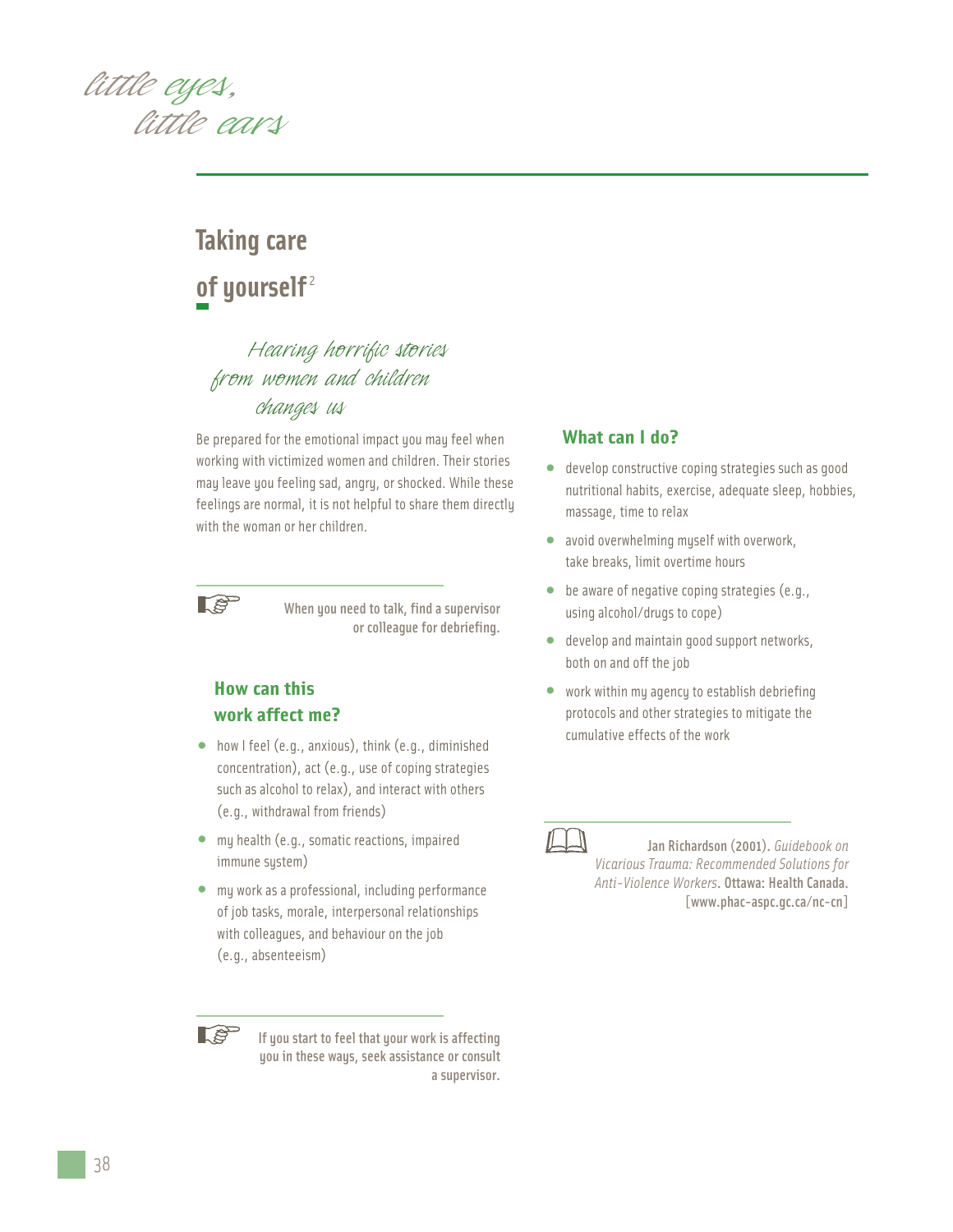## **How can I make a difference?** <sup>2</sup>

*Working with women and children is an important way to address domestic violence*

It's also important to work at the societal level to promote equality of women and challenge attitudes condoning violence. Here are just a few examples.

## **In my family...**

- I can challenge rigid gender roles
- I can challenge any sexist remarks, jokes or demeaning comments
- I can be a good role model for younger members of the family

## **In my intimate relationships...**

• I can create a healthy, equal relationship for myself and my partner

## **As a parent...**

- I can raise my children to respect themselves and respect others
- I can use positive discipline that teaches and choose not to spank



Health Canada (2004). *What's Wrong With Spanking? Positive Parenting Tip Sheet*. [www.phac-aspc.gc.ca/nc-cn]

## **In my school...**

- I can ask that violence against women and children be part of the curriculum
- I can support my friends when they experience intimate violence, not judge them, and provide information so they can make good decisions to be safe

## **On the job...**

• I can encourage my employer to acknowledge the issue, have policies against sexual harassment, and create a respectful workplace environment



New Brunswick Family Violence and the Workplace Committee *Family Violence, It's Your Business: A Workplace Tool Kit* [www.toolkitnb.ca]

#### **In my community...**

- I can volunteer at an anti-violence agency, donate money, or assist with fundraising
- I can promote gender equality in my community activities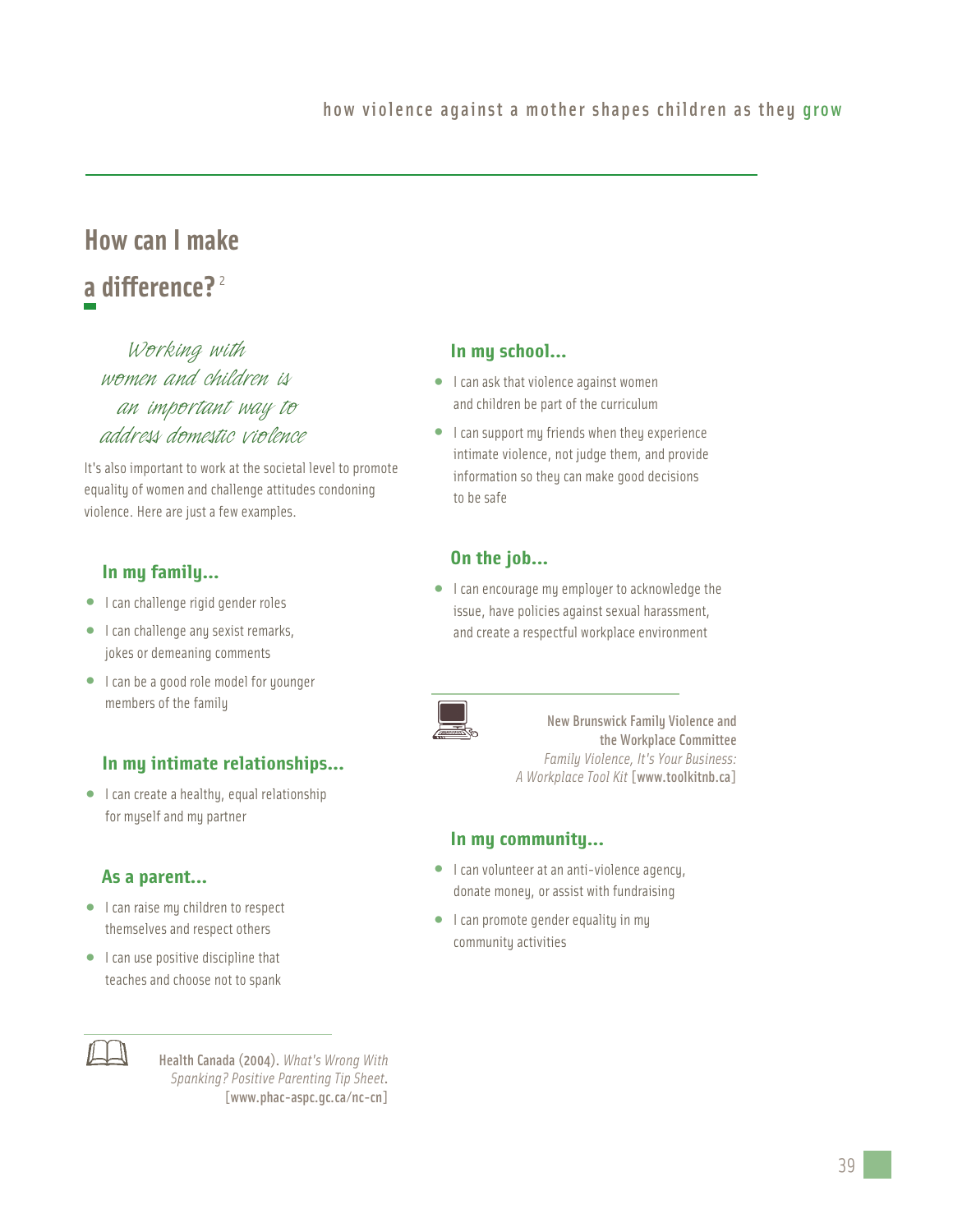

## **Where to get more information**

## *There is a lot more information available on this topic*

- Lundy Bancroft (2004). *When Dad Hurts Mom: Helping Your Children Heal the Wounds of Witnessing Abuse*. New York NY: Penguin.
- Margaret Feerick & Gerald Silverman, eds. (2006). *Children Exposed to Violence*. Baltimore MD: Paul H. Brookes Publishing.
- Peter Jaffe, Linda Baker & Alison Cunningham, eds. (2004). *Protecting Children from Domestic Violence: Strategies for Community Intervention*. New York NY: Guilford Press.

## **Additional on-line Documents not Previously Mentioned**

- American Psychological Association (2003). *Teach Carefully: How Understanding Child Development Can Help Prevent Violence*. Washington DC: APA. [www.actagainstviolence.apa.org]
- Linda Baker & Alison Cunningham (2005). *Professor's Resource Guide to Teaching About Woman Abuse and its Effects on Children*. London ON: Centre for Children & Families in the Justice System. [www.lfcc.on.ca]
- Michael Bopp, Judie Bopp & Phil Lane Jr. (2003). *Aboriginal Domestic Violence in Canada*. Ottawa ON: Aboriginal Healing Foundation. [www.ahf.ca]
- Tara Black, Nico Trocmé, Barbara Fallon et al. (2005). *Children's Exposure to Domestic Violence in Canada: CECW Information Sheet # 28E*. Montreal QC : School of Social Work, McGill University. [www.cecw-cepb.ca]

Alberta Council of Women's Shelters & Alberta Children's Services (2006). *Building a Collaborative, Community-based Response: A Guide for Shelters and Child and Family Services Authorities in Protocol Development*. Edmonton AB. [www.acws.ca]

UNICEF (2006). *Behind Closed Doors: The Impact of Domestic Violence on Children*. New York NY: UNICEF. [www.violencestudy.org]

#### **Statistics Canada [www.statcan.ca]**

Use the Internet to find these sources of statistics.

- 2004 General Social Survey (victimization survey of the general population)
- Uniform Crime Reporting Survey (annual police statistics)
- Homicide Survey (annual police statistics)
- Transition House Survey (biennial)
- Canadian Incidence Study of Reported Child Abuse and Neglect
- National Longitudinal Survey on Children and Youth (on-going)

See also the summaries of statistics in the series called Juristat from the Canadian Centre for Justice Statistics.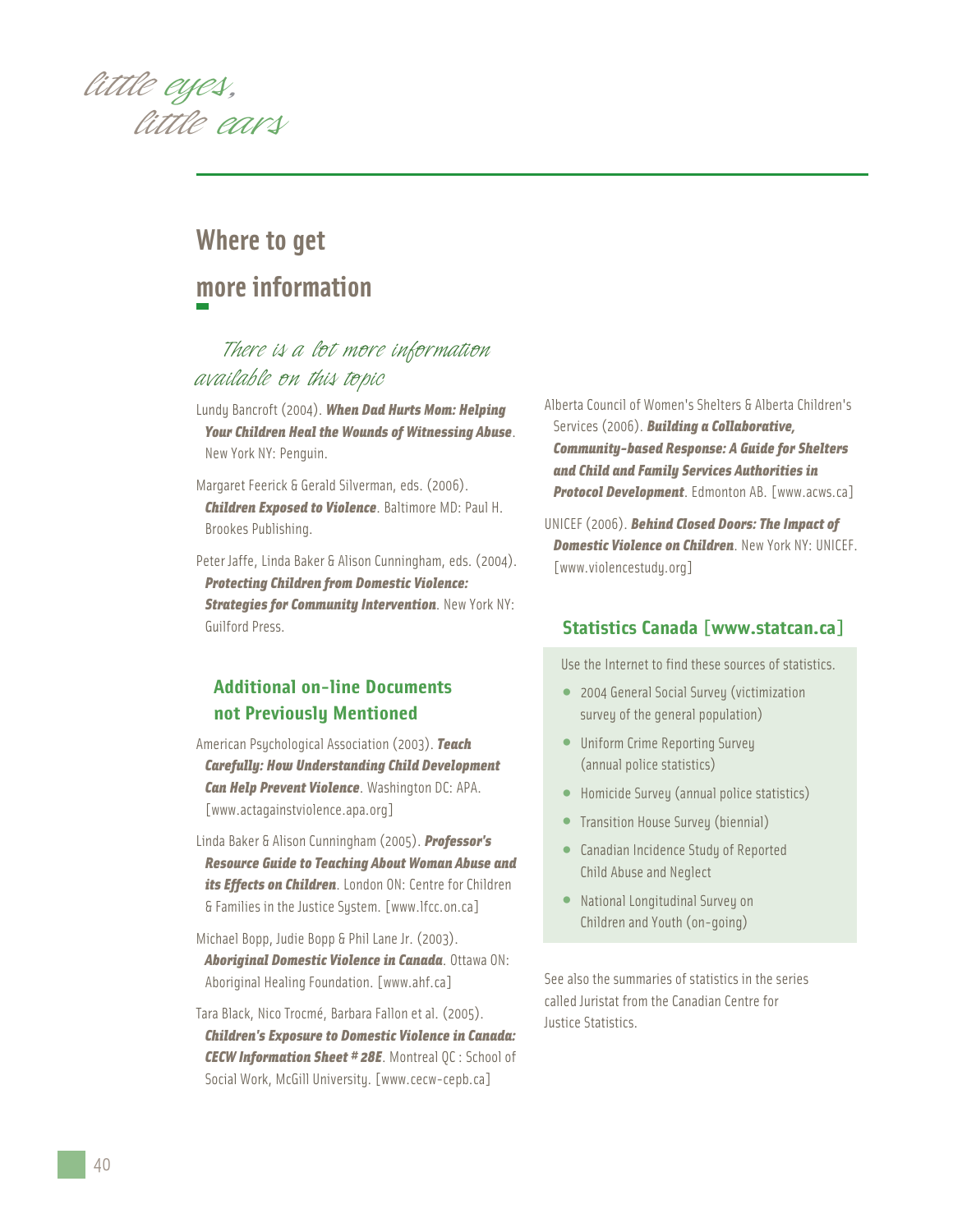## **National Clearinghouse on Family Violence [www.phac-aspc.gc.ca/nc-cn]**

This site from the Public Health Agency of Canada has a wealth of information. All documents can be downloaded at no cost and are available in both French and English. Among the many documents are directories of services across Canada and fact sheets with summaries of the latest research.



Many resources cited in *Little Eyes, Little Ears* can be downloaded or ordered from the National Clearinghouse on Family Violence web site.

## **Other helpful web sites**

National Aboriginal Circle Against Family Violence www.nacafv.ca

British Columbia Institute Against Family Violence www.bcifv.org

Parent Link Centre (Alberta) www.parentlinkalberta.ca

Ontario Women's Directorate www.ontariowomensdirectorate.gov.on.ca

HotPeach Pages

#### www.hotpeachpages.net

Centre québécois de ressources en promotion de la securité et en prévention de la criminalité www.crpspc.qc.ca

White Ribbon Campaign www.whiteribbon.ca

Australian Domestic & Family Violence Clearinghouse www.austdvclearinghouse.unsw.edu.au

Minnesota Center Against Violence & Abuse (MINCAVA) www.mincava.umn.edu

#### **The Centre for Children & Families in the Justice System**

has many on-line resources that can be found at: www.lfcc.on.ca/children\_exposed \_to\_domestic\_violence.html

#### **Some recent articles**

If you have access to scholarly journals, these articles might be of interest.

Linda Davies & Julia Krane (2006). Collaborate with Caution: Protecting Children, Helping Mothers. *Critical Social Policy*, 26(2): 412-425.

Shanta F. Dube, R.F. Anda, V.J. Felitti, V.J. Edwards & D.F. Williamson (2002). Exposure to Abuse, Neglect, and Household Dysfunction Among Adults Who Witnessed Intimate Partner Violence as Children: Implications for Health and Social Sciences. *Violence & Victims*, 17(1): 3-17.

David Fergusson, Joseph Boden & L. John Horwood (2006). Examining the Intergenerational Transmission of Violence in a New Zealand Birth Cohort. *Child Abuse & Neglect*, 30(1): 89-108.

David Finkelhor, R.K. Ormrod & H.A. Turner (2007). Poly-victimization: A Neglected Component in Child Victimization. *Child Abuse & Neglect*, 31(1): 7-26.

Jennifer Hardesty & Lawrence Ganong (2006). How Women Make Custody Decisions and Manage Co-parenting with Abusive Former Husbands. *Journal of Social and Personal Relationships*, 23(4): 543-563.